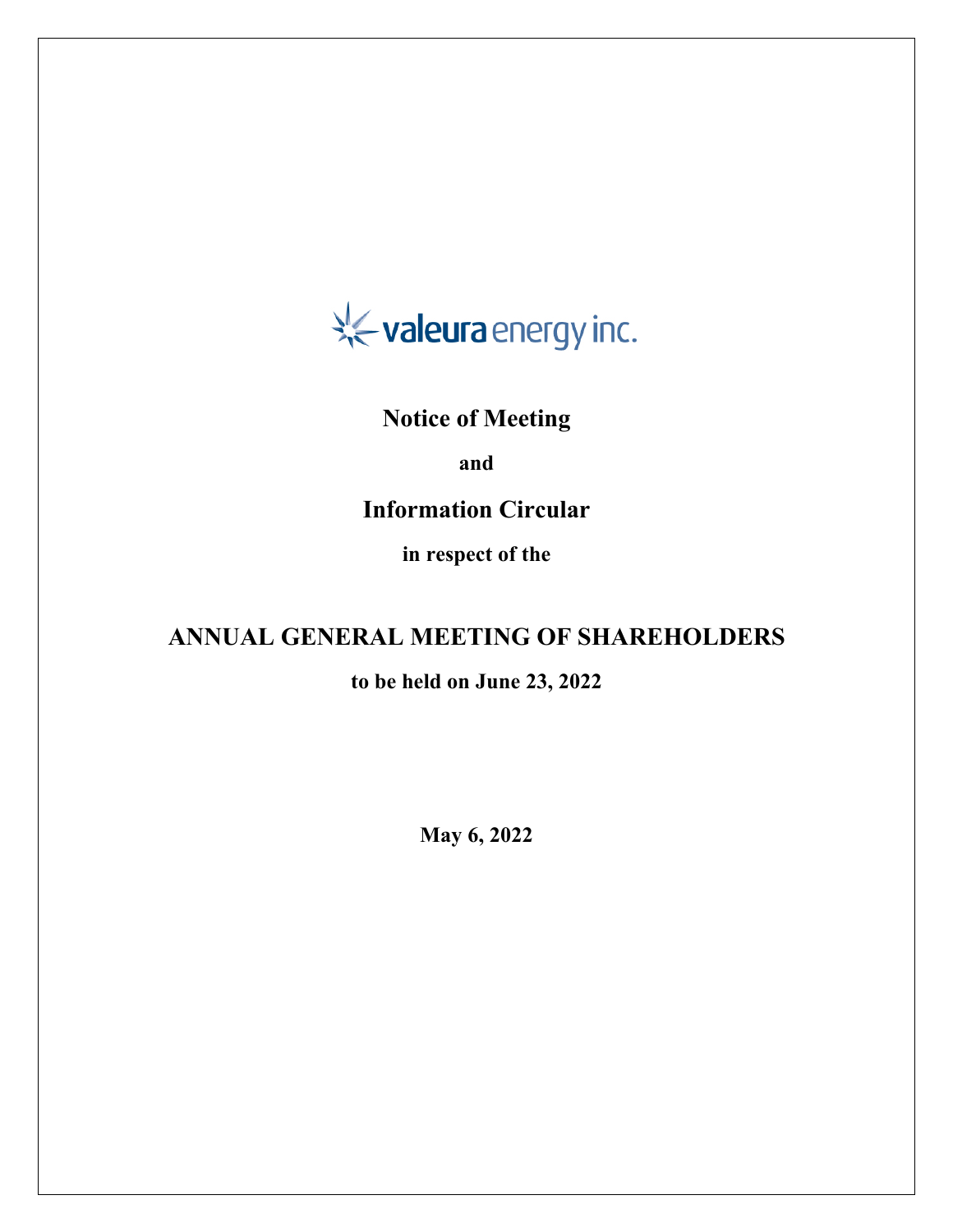#### **VALEURA ENERGY INC.**

#### **NOTICE OF ANNUAL GENERAL MEETING OF SHAREHOLDERS TO BE HELD ON JUNE 23, 2022 AND NOTICE OF AVAILABILITY OF MEETING MATERIALS**

#### **TO THE SHAREHOLDERS OF VALEURA ENERGY INC.**

NOTICE IS HEREBY GIVEN that an annual general meeting (the "**Meeting**") of the holders ("**Shareholders**") of common shares ("**Common Shares**") in the capital of Valeura Energy Inc. (the "**Corporation**") will be held at the Northcote and Angus Rooms at the Bow Valley Square Conference Centre, Level 3, Bow Valley Square 2, 205-5<sup>th</sup> Avenue SW, Calgary, Alberta, at 4:00 p.m. (Calgary time) on June 23, 2022 for the following purposes:

- 1. to receive the audited financial statements of the Corporation for the year ended December 31, 2021 and the report of the auditors thereon;
- 2. to appoint KPMG LLP, Chartered Accountants, as auditors of the Corporation for the ensuing year;
- 3. to elect the directors of the Corporation for the ensuing year; and
- 4. to transact such other business as may properly be brought before the Meeting or any adjournment(s) or postponement(s) thereof.

Shareholders should refer to the information circular (the "**Information Circular**") accompanying this Notice of Annual General Meeting of Shareholders (the "**Notice of Meeting**") for more detailed information with respect to the matters to be considered at the Meeting.

The Corporation has decided to use notice and access to deliver the Information Circular and its 2021 financial statements and related management's discussion and analysis (collectively, the "**Meeting Materials**") to beneficial Shareholders. Notice and access is a set of rules developed by the Canadian Securities Administrators that allows companies to post meeting materials online, reducing paper and mailing costs. However, together with this Notice of Meeting, Shareholders continue to receive a proxy (in the case of registered Shareholders) or voting instruction form (in the case of beneficial Shareholders), enabling them to vote at the Meeting. The Corporation encourages and reminds all Shareholders to review the Information Circular before voting.

If you are a registered Shareholder or you have given the Corporation instructions to send you printed copies of the Meeting Materials, the Information Circular accompanies this Notice of Meeting, and the Corporation has mailed you a copy of its 2021 financial statements and related management's discussion and analysis. All other Shareholders can download the Meeting Materials from the Corporation's website at www.valeuraenergy.com or from the Corporation's profile on SEDAR at www.sedar.com.

If you prefer to have printed copies of the Meeting Materials, please contact the Corporation at 1-403-237- 7102 or by email at  $\overline{IR}$  (@valeuraenergy.com. Please note that in order to receive the Meeting Materials in advance of the proxy deposit date, your request for printed copies must be received by the Corporation by June 15, 2022.

Shareholders with questions about notice and access can call toll free at 1-855-887-2244.

The Corporation currently intends to hold the Meeting in person if permitted by applicable laws and health orders at such time. However, in light of the continuing coronavirus (COVID-19) situation, the Corporation encourages Shareholders to vote in advance of the Meeting and to listen to the live webcast using the below instructions rather than attending in person: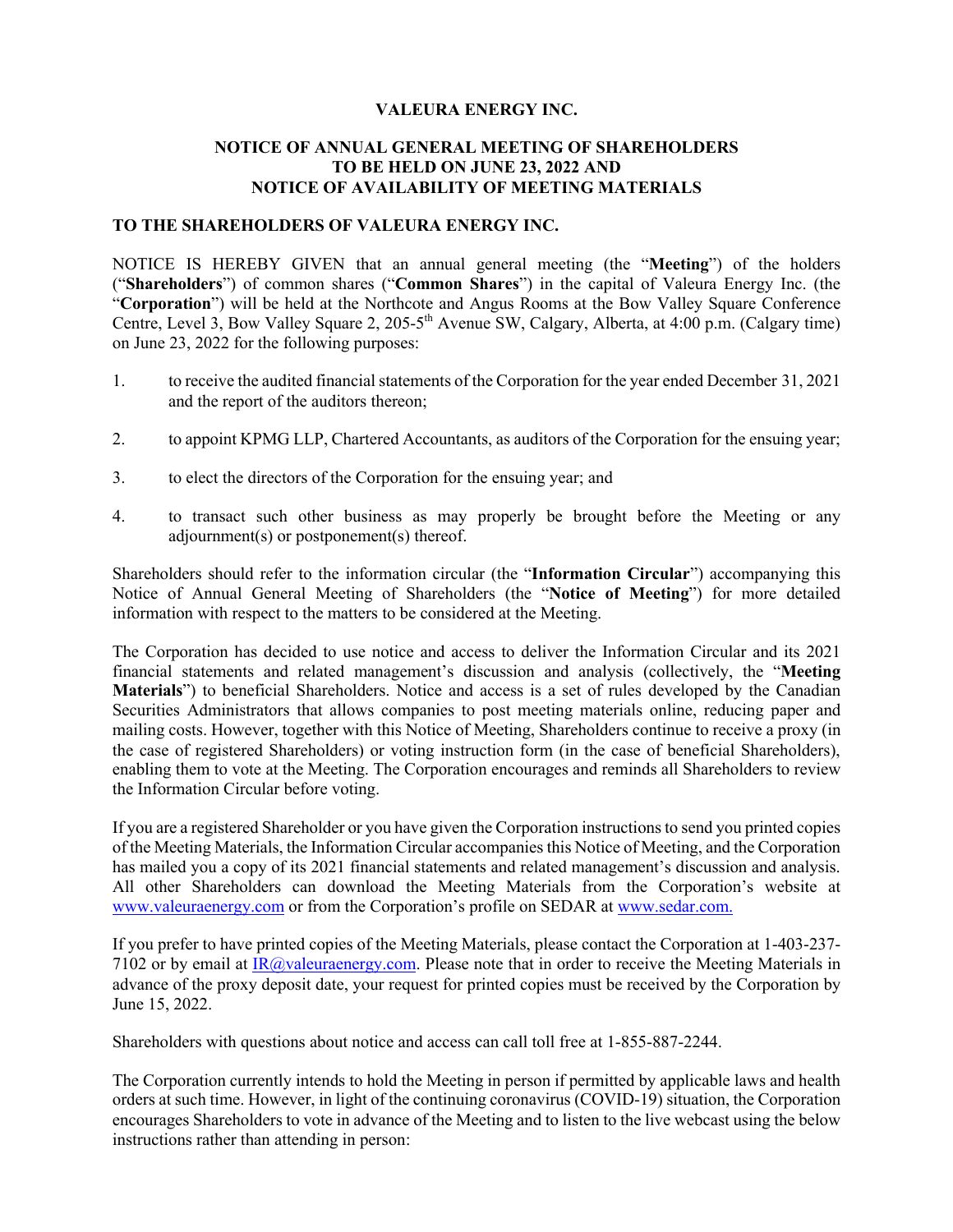Participants are advised to install the Microsoft Teams app in advance.

Click here to access the webcast, or copy-paste the following link into your browser:

https://teams.microsoft.com/l/meetup-

join/19%3ameeting\_MjkxYjYzMDctMGM0Ny00NzExLTg4NTctNTViZTUwYTAyZDcy%40thread.v2/ 0?context=%7b%22Tid%22%3a%22a196a1a0-4579-4a0c-b3a3- 855f4db8f64b%22%2c%22Oid%22%3a%22241f769c-12ae-4efc-8c14 d2e523040a83%22%2c%22IsBroadcastMeeting%22%3atrue%7d&btype=a&role=a

An audio only feed of the Meeting is available by phone using the Conference ID and dial-in numbers below:

Conference ID: 681 660 952#

Dial-in numbers: Canada: (833) 845-9589 Singapore: +65 6450 6302 Thailand: +66 2 026 9035 Turkey: 00800142034779 UK: 0800 640 3933 USA: (833) 846-5630

The Corporation is actively monitoring the ongoing COVID-19 situation and is sensitive to the public health and travel concerns that Shareholders may have and the protocols that federal, provincial, and local governments may impose. In the event it is not possible or advisable to hold the Meeting in person, the Corporation will announce alternative arrangements for the Meeting as promptly as practicable. Please monitor its annual meeting website at https://www.valeuraenergy.com/investor-information/calendar/ for updated information.

**If you are a registered Shareholder** and are unable to attend the Meeting in person, please date and execute the accompanying form of proxy and return it in the envelope provided to Computershare Trust Company of Canada, the registrar and transfer agent of the Corporation, at Computershare Trust Company of Canada, Proxy Dept., 100 University Avenue, 8th Floor, Toronto, Ontario, M5J 2Y1, or by facsimile at 1-866-249-7775, by no later than 4:00 p.m. (Calgary time) on June 21, 2022 or two business days preceding the date of any adjournment or postponement.

**If you are not a registered Shareholder** and receive these materials through your broker or through another intermediary, please complete and return the form of proxy in accordance with the instructions provided to you by your broker or by the other intermediary.

The board of directors of the Corporation has fixed May 13, 2022 as the record date (the "**Record Date**") for the Meeting. Shareholders of record at the close of business on the Record Date are entitled to notice of the Meeting and to vote thereat or at any adjournment(s) or postponement(s) thereof on the basis of one vote for each Common Share held, except to the extent that: (i) a registered Shareholder has transferred the ownership of any Common Shares subsequent to the Record Date; and (ii) the transferee of those Common Shares produces properly endorsed share certificates, or otherwise establishes that he or she owns the Common Shares and demands, not later than 10 days before the Meeting, that his or her name be included on the list of persons entitled to vote at the Meeting, in which case, the transferee shall be entitled to vote such Common Shares at the Meeting. The transfer books will not be closed.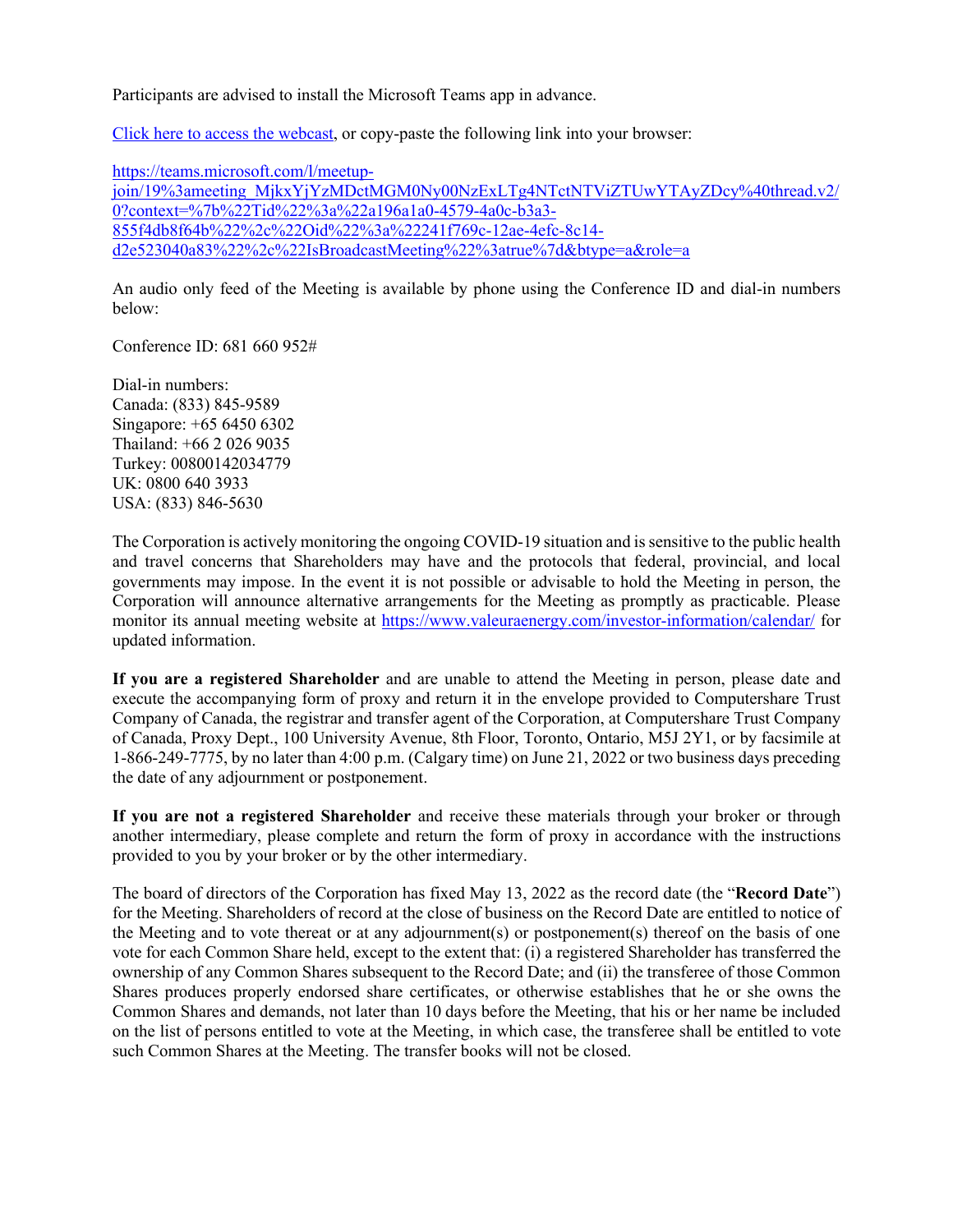# **BY ORDER OF THE BOARD OF DIRECTORS**

(Signed) "*Timothy R. Marchant*"

Dr. Timothy R. Marchant Chairman of the Board of Directors

May 6, 2022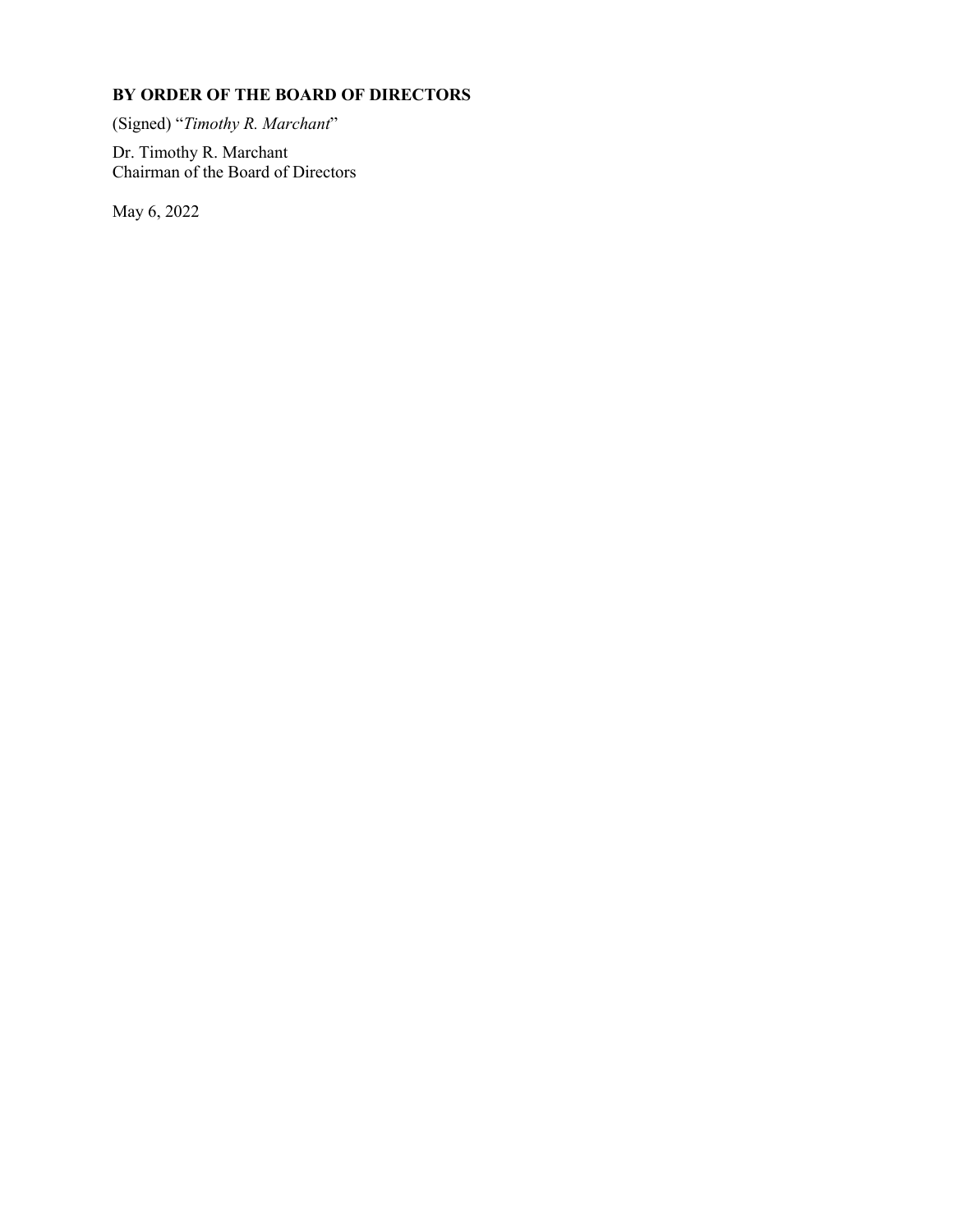#### **INFORMATION CIRCULAR**

#### **FOR THE ANNUAL GENERAL MEETING OF SHAREHOLDERS TO BE HELD ON JUNE 23, 2022**

#### **PURPOSE OF SOLICITATION**

**This information circular ("Information Circular") is furnished in connection with the solicitation of proxies by the management of Valeura Energy Inc. ("Valeura" or the "Corporation") for use at the annual general meeting (the "Meeting") of the holders ("Shareholders") of common shares ("Common Shares") in the capital of Valeura.**

The Meeting will be held at the Northcote and Angus Rooms at the Bow Valley Square Conference Centre, Level 3, Bow Valley Square 2, 205-5<sup>th</sup> Avenue SW, Calgary, Alberta, at 4:00 p.m. (Calgary time) on June 23, 2022 and at any adjournment(s) or postponement(s) thereof for the purposes set forth in the Notice of Annual General Meeting of Shareholders (the "**Notice of Meeting**") accompanying this Information Circular. Information contained herein is given as of May 6, 2022 and all dollar amounts are expressed in the lawful currency of Canada, unless otherwise specifically stated. The Corporation has adopted the United States dollar as the presentation currency in its consolidated financial statements.

Solicitation of proxies will be primarily by mail but may also be by telephone, facsimile or in person by directors, officers and employees of Valeura who will not be additionally compensated therefor. Brokers, nominees or other persons holding Common Shares in their names for others shall be reimbursed for their reasonable charges and expenses in forwarding proxies and proxy material to the beneficial owners of such shares. The costs of soliciting proxies will be borne by Valeura.

The Corporation has decided to use notice and access to deliver this Information Circular and its 2021 financial statements and related management's discussion and analysis (collectively, the "**Meeting Materials**") to Beneficial Shareholders (as defined herein). Notice and access is a set of rules developed by the Canadian Securities Administrators that allows companies to post meeting materials online, reducing paper and mailing costs. However, together with the Notice of Meeting, Shareholders continue to receive a proxy (in the case of registered Shareholders) or voting instruction form (in the case of Beneficial Shareholders), enabling them to vote at the Meeting.

If you are a registered Shareholder or you have given the Corporation instructions to send you printed copies of the Meeting Materials, the Notice of Meeting accompanies this Information Circular and the Corporation has mailed you a copy of its 2021 financial statements and related management's discussion and analysis. All other Shareholders can download the Meeting Materials from the Corporation's website at www.valeuraenergy.com or from the Corporation's profile on SEDAR at www.sedar.com.

If you prefer to have printed copies of the Meeting Materials, please contact the Corporation at 1-403-237- 7102 or by email at IR@valeuraenergy.com. Please note that in order to receive the Meeting Materials in advance of the proxy deposit date, your request for printed copies must be received by the Corporation by June 15, 2022.

Shareholders with questions about notice and access can call toll free at 1-855-887-2244.

The Corporation currently intends to hold the Meeting in person if permitted by applicable laws and health orders at such time. However, in light of the continuing coronavirus (COVID-19) situation, the Corporation encourages Shareholders to vote in advance of the Meeting and to listen to the live webcast using the below instructions rather than attending in person:

Participants are advised to install the Microsoft Teams app in advance.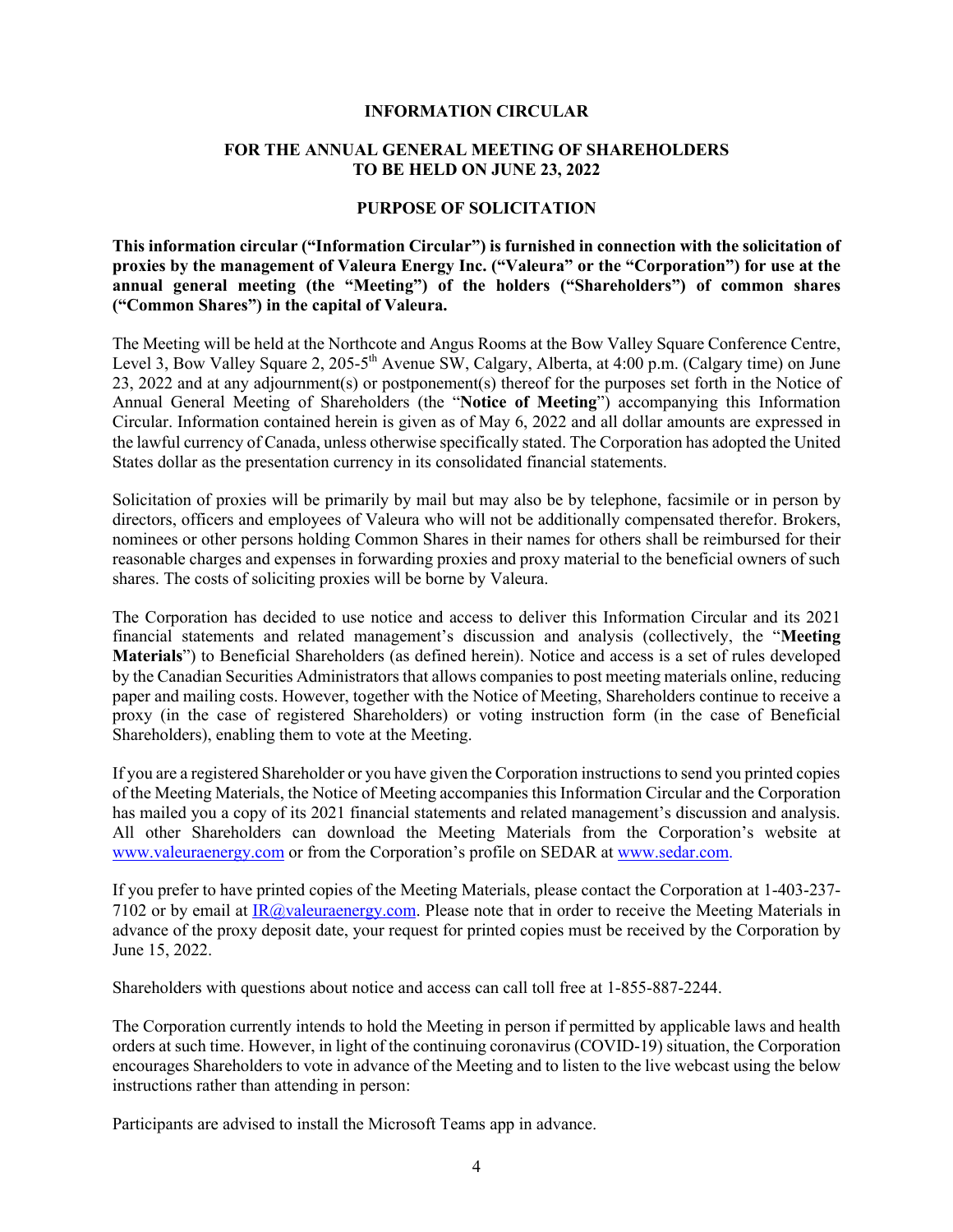Click here to access the webcast, or copy-paste the following link into your browser:

https://teams.microsoft.com/l/meetup-

join/19%3ameeting\_MjkxYjYzMDctMGM0Ny00NzExLTg4NTctNTViZTUwYTAyZDcy%40thread.v2/ 0?context=%7b%22Tid%22%3a%22a196a1a0-4579-4a0c-b3a3- 855f4db8f64b%22%2c%22Oid%22%3a%22241f769c-12ae-4efc-8c14 d2e523040a83%22%2c%22IsBroadcastMeeting%22%3atrue%7d&btype=a&role=a

An audio only feed of the Meeting is available by phone using the Conference ID and dial-in numbers below:

Conference ID: 681 660 952#

Dial-in numbers: Canada: (833) 845-9589 Singapore: +65 6450 6302 Thailand: +66 2 026 9035 Turkey: 00800142034779 UK: 0800 640 3933 USA: (833) 846-5630

The Corporation is actively monitoring the ongoing COVID-19 situation and is sensitive to the public health and travel concerns that Shareholders may have and the protocols that federal, provincial, and local governments may impose. In the event it is not possible or advisable to hold the Meeting in person, the Corporation will announce alternative arrangements for the Meeting as promptly as practicable. Please monitor its annual meeting website at https://www.valeuraenergy.com/investor-information/calendar/ for updated information.

# **APPOINTMENT AND REVOCATION OF PROXIES**

Enclosed herewith is a form of proxy for use at the Meeting. The persons named in the form of proxy are directors and/or officers of Valeura. **A Shareholder submitting a proxy has the right to appoint a nominee (who need not be a Shareholder) to represent such Shareholder at the Meeting other than the persons designated in the enclosed form of proxy by inserting the name of the chosen nominee in the space provided for that purpose on the form of proxy and by striking out the printed names.**

A form of proxy will not be valid for the Meeting or any adjournment(s) or postponement(s) thereof unless it is signed by the Shareholder or by the Shareholder's attorney authorized in writing or, if the Shareholder is a corporation, it must be executed by a duly authorized officer or attorney thereof. The proxy, to be acted upon, must be deposited with Computershare Trust Company of Canada, the registrar and transfer agent of the Corporation, at Computershare Trust Company of Canada, Proxy Dept., 100 University Avenue, 8th Floor, Toronto, Ontario, M5J 2Y1, or by facsimile at 1-866-249-7775, by no later than 4:00 p.m. (Calgary time) on June 21**,** 2022 or two business days preceding the date of any adjournment or postponement.

A Shareholder who has given a proxy may revoke it prior to its use, in any manner permitted by law, including by an instrument in writing executed by the Shareholder or by his or her attorney authorized in writing or, if the Shareholder is a corporation, executed by a duly authorized officer or attorney thereof and deposited at the registered office of the Corporation at any time up to and including the last business day preceding the day of the Meeting or any adjournment or postponement thereof, at which the proxy is to be used or with the chairman of the Meeting on the day of the Meeting or any adjournment or postponement thereof.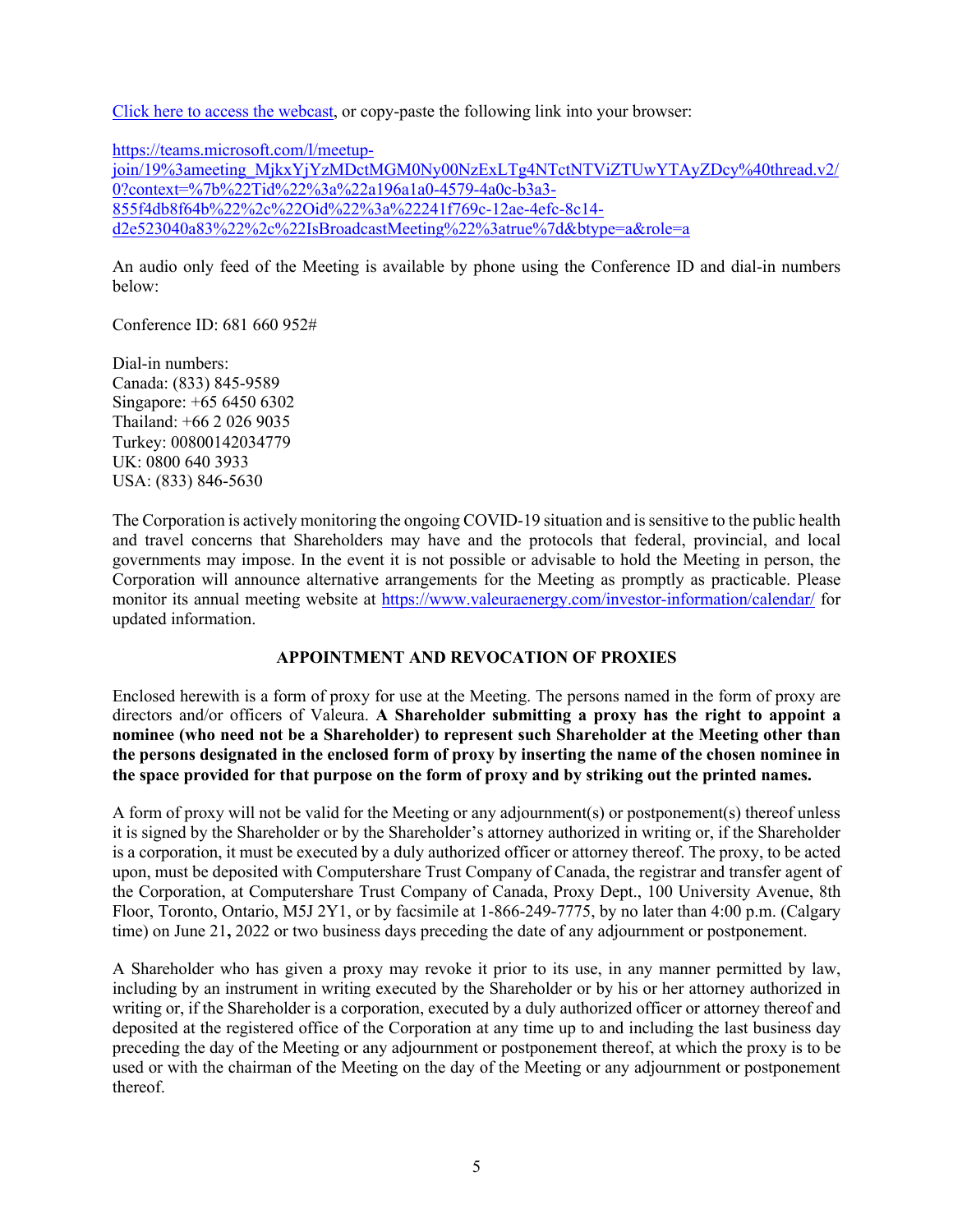#### **ADVICE TO BENEFICIAL HOLDERS OF COMMON SHARES**

**The information set forth in this section is of significant importance to many Shareholders, as a substantial number of Shareholders do not hold Common Shares in their own name.** Shareholders who do not hold their Common Shares in their own name ("**Beneficial Shareholders**") should note that only proxies deposited by Shareholders whose names appear on the records of Valeura as the registered Shareholders can be recognized and acted upon at the Meeting. If Common Shares are listed in an account statement provided to a Shareholder by a broker, then in almost all cases those Common Shares will not be registered in the Shareholder's name on the records of Valeura. Such Common Shares will more likely be registered under the names of the Shareholder's broker or an agent of that broker. In Canada, the vast majority of such shares are registered under the name of CDS & Co. (the registration name for CDS Clearing and Depository Services Inc., which acts as nominee for many Canadian brokerage firms). Common Shares held by brokers or their agents or nominees can only be voted (for or against resolutions) upon the instructions of the Beneficial Shareholder. Without specific instructions, brokers and their agents and nominees are prohibited from voting Common Shares for the broker's clients. **Therefore, Beneficial Shareholders should ensure that instructions respecting the voting of their Common Shares are communicated to the appropriate person.**

Applicable regulatory policy requires intermediaries/brokers to seek voting instructions from Beneficial Shareholders in advance of Shareholders' meetings. Every intermediary/broker has its own mailing procedures and provides its own return instructions which should be carefully followed by Beneficial Shareholders in order to ensure that their Common Shares are voted at the Meeting. Often, the form of proxy supplied to a Beneficial Shareholder by its broker is identical to the form of proxy provided to registered Shareholders; however, its purpose is limited to instructing the registered Shareholder how to vote on behalf of the Beneficial Shareholder. The majority of brokers now delegate responsibility for obtaining instructions from clients to Broadridge Financial Solutions, Inc. ("**Broadridge**"). Broadridge typically mails a scannable voting instruction form in lieu of the form of proxy. The Beneficial Shareholder is requested to complete and return the voting instruction form to them by mail or facsimile. Alternatively, the Beneficial Shareholder can call a toll-free telephone number or visit Broadridge's dedicated voting website at www.proxyvote.com to vote the Common Shares held by the Beneficial Shareholder. Broadridge then tabulates the results of all instructions received and provides appropriate instructions respecting the voting of Common Shares to be represented at the Meeting. A Beneficial Shareholder receiving a voting instruction form cannot use that voting instruction form to vote Common Shares directly at the Meeting as the voting instruction form must be returned as directed by Broadridge well in advance of the Meeting in order to have the Common Shares voted.

Although a Beneficial Shareholder may not be recognized directly at the Meeting for the purposes of voting Common Shares registered in the name of his or her broker (or agent of the broker), a Beneficial Shareholder may attend the Meeting as proxyholder for a registered Shareholder and vote the Common Shares in that capacity. Beneficial Shareholders who wish to attend the Meeting and indirectly vote their Common Shares as proxyholder for a registered Shareholder should enter their own names in the blank space on the instrument of proxy provided to them and return the same to their broker (or the broker's agent) in accordance with the instructions provided by such broker (or agent), well in advance of the Meeting.

# **VOTING BY INTERNET FOR REGISTERED HOLDERS OF COMMON SHARES**

Shareholders may use the website at www.investorvote.com to transmit their voting instructions. Shareholders should have the form of proxy in hand when they access the website. Shareholders will be prompted to enter their control number, which is located on the form of proxy. If Shareholders vote by internet, their vote must be received not later than 4:00 p.m. (Calgary time) on June 21, 2022 or 48 hours prior to the time of any adjournment or postponement of the Meeting. **The website may be used to appoint**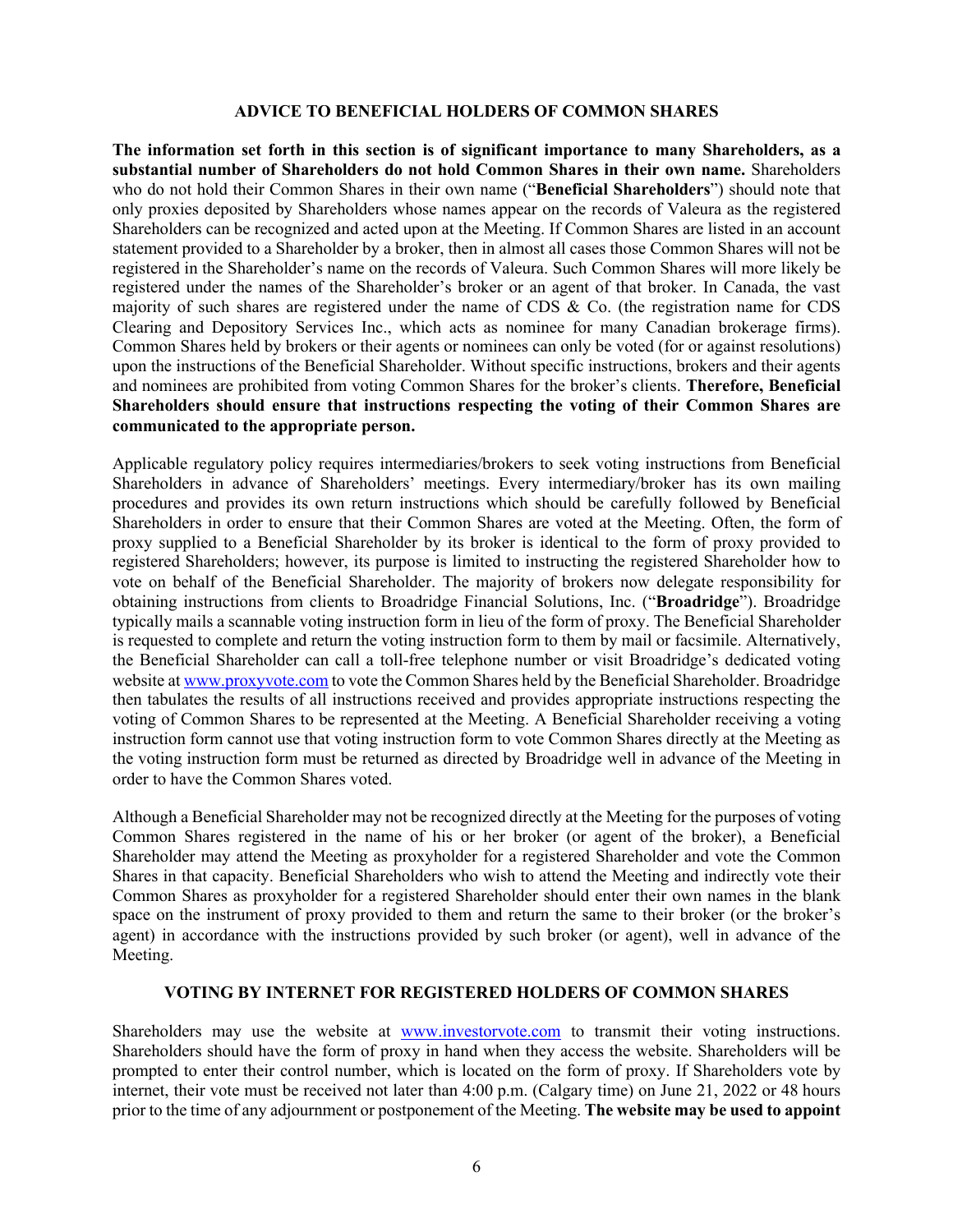**a proxy holder to attend and vote on a Shareholder's behalf at the Meeting and to convey a Shareholder's voting instructions. Please note that if a Shareholder appoints a proxy holder and submits their voting instructions and subsequently wishes to change their appointment, a Shareholder may resubmit their proxy and/or voting direction, prior to the deadline noted above. When resubmitting a proxy, the most recently submitted proxy will be recognized as the only valid one, and all previous proxies submitted will be disregarded and considered as revoked, provided that the last proxy is submitted by the deadline noted above.**

#### **VOTING OF PROXIES**

All Common Shares represented at the Meeting by properly executed proxies will be voted on any matter that may be called for and, where a choice with respect to any matter to be acted upon has been specified in the accompanying form of proxy, the Common Shares represented by the proxy will be voted in accordance with such instructions. **In the absence of any such instruction, the persons whose names appear on the printed form of proxy will vote in favour of all the matters set out thereon. The enclosed form of proxy confers discretionary authority upon the persons named therein. If any other business or amendments or variations to matters identified in the Notice of Meeting properly comes before the Meeting, then discretionary authority is conferred upon the person appointed in the proxy to vote in the manner they see fit, in accordance with their best judgment.**

At the time of the printing of this Information Circular, the management of Valeura knew of no such amendment, variation or other matter to come before the Meeting other than the matters referred to in the Notice of Meeting.

#### **VOTING SHARES AND PRINCIPAL HOLDERS THEREOF**

The board of directors of Valeura (the "**Board**") has fixed May 13, 2022 as the record date (the "**Record Date**") for the Meeting. Shareholders at the close of business on the Record Date are entitled to receive notice of the Meeting and to vote thereat or at any adjournment(s) or postponements(s) thereof on the basis of one vote for each Common Share held, except to the extent that: (i) a registered Shareholder has transferred the ownership of any Common Shares subsequent to the Record Date; and (ii) the transferee of those Common Shares produces properly endorsed share certificates, or otherwise establishes that he or she owns the Common Shares and demands, not later than 10 days before the Meeting, that his or her name be included on the list of persons entitled to vote at the Meeting, in which case, the transferee shall be entitled to vote such Common Shares at the Meeting.

As of the date hereof, 86,584,989 Common Shares were issued and outstanding as fully paid and nonassessable.

As of the date hereof, to the knowledge of the directors and executive officers of Valeura, there are no persons or companies who beneficially own, directly or indirectly, or control or direct Common Shares carrying 10% or more of the voting rights attached to all of the Common Shares, except as set forth below:

| <b>Name</b>           | <b>Number of Common Shares Held or</b><br>Controlled | <b>Percentage of Common Shares Held or</b><br><b>Controlled</b> |
|-----------------------|------------------------------------------------------|-----------------------------------------------------------------|
| Baillie Gifford & Co. | 14, 362, 768                                         | 16.59%                                                          |

As of the date hereof, the directors and executive officers of Valeura, as a group, beneficially own, directly or indirectly, 1,701,124 Common Shares representing approximately 1.96% of the issued and outstanding Common Shares.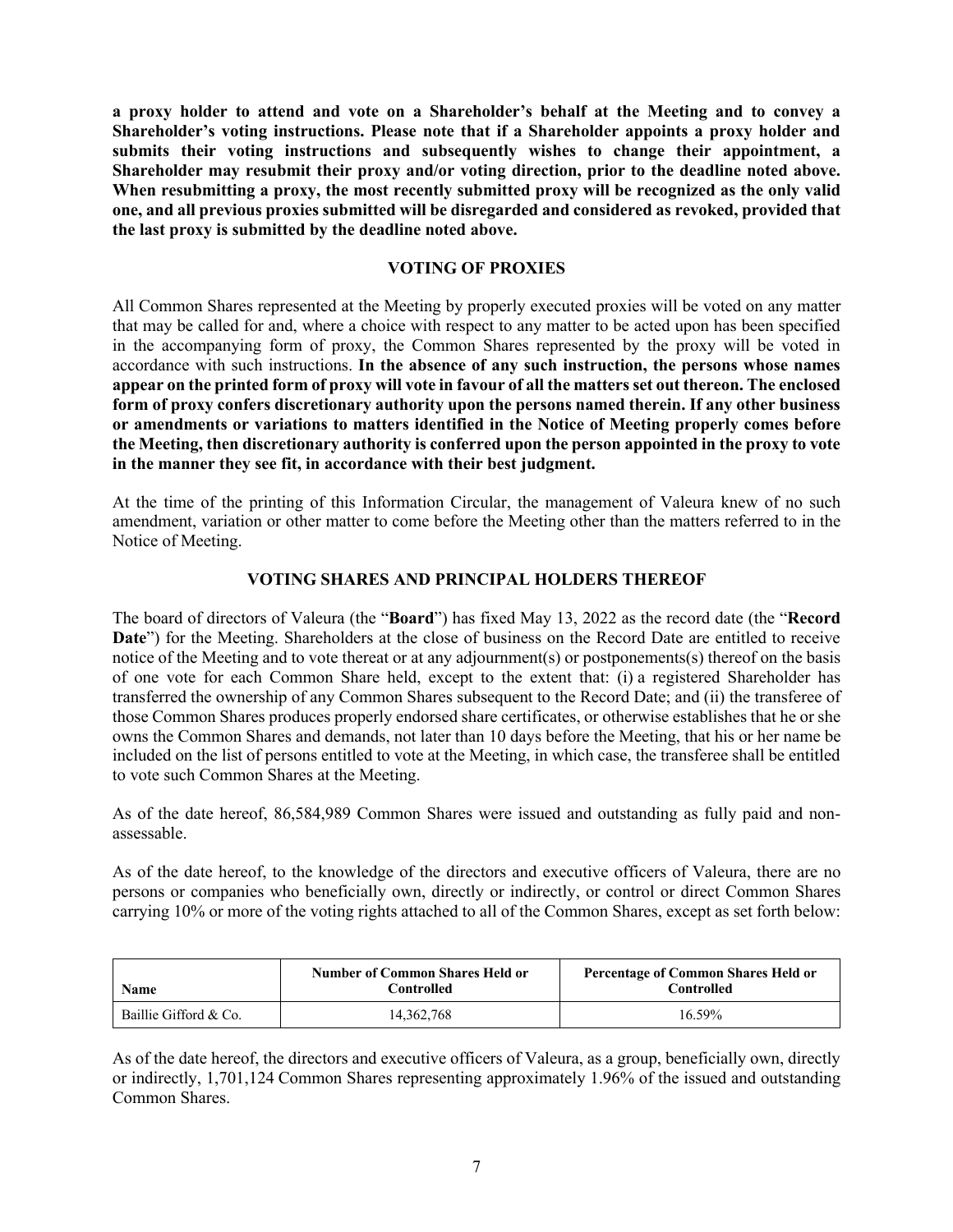As of the date hereof, the directors and executive officers of Valeura, as a group, beneficially own, directly or indirectly, options ("**Options**") to purchase 5,385,000 Common Shares issuable pursuant to the Corporation's stock option plan (the "**Option Plan**"). If all such Options directly or indirectly were exercised, the directors and executive officers of Valeura, as a group, would beneficially own 7,086,124 Common Shares representing approximately 7.60% of the issued and outstanding Common Shares (on a partially diluted basis).

As of the date hereof, no performance share units ("**PSUs**") or restricted share units ("**RSUs**", and collectively with the PSUs, "**Unit Awards**") have been issued pursuant to the Corporation's performance and restricted share unit plan (the "**PRSU Plan**").

#### **MEETING MATTERS**

#### **Receipt of the Financial Statements and Auditors' Report**

The audited financial statements of the Corporation for the period ended December 31, 2021 and the report of the auditors thereon will be placed before the Shareholders at the Meeting.

Under National Instrument 51-102 - *Continuous Disclosure Obligations*, a person or corporation who in the future wishes to receive financial statements from the Corporation must deliver a written request for such material to the Corporation, together with a signed statement that the person or corporation is the owner of securities (other than debt instruments) of the Corporation. Shareholders who wish to receive financial statements are encouraged to send the enclosed return card, together with the completed form of proxy to Computershare Trust Company of Canada, Proxy Dept., 100 University Avenue, 8th Floor, Toronto, Ontario, M5J 2Y1.

Copies of the Corporation's annual and interim financial statements are also available on SEDAR at www.sedar.com.

#### **Appointment of Auditors**

At the Meeting, Shareholders will be asked to pass a resolution appointing KPMG LLP, Chartered Accountants, as auditors of the Corporation, to hold office until the next annual meeting of Shareholders and to authorize the Board to fix the remuneration to be paid thereto. KPMG LLP, Chartered Accountants, were appointed as the auditors of Valeura on April 9, 2010.

#### **Election of Directors**

The term of office for each director is from the date of the Meeting at which he or she is elected until the next annual meeting or until hissuccessor is elected or appointed. At the Meeting, a board of seven directors will be proposed for election. The enclosed form of proxy or voting instruction form permits Shareholders to vote "for" or to "withhold" their vote in respect of each director nominee. Except where authority to vote on the election of directors is withheld, the persons designated by the Corporation in the enclosed form of proxy intend to vote for the election of the seven nominees whose names are set forth below. If, due to unforeseen circumstances, any of the persons named below should not be available for election, it is intended that the persons named in the accompanying form of proxy will vote for such other person or persons as the Board may recommend. In accordance with the Corporation's majority voting policy, unless there is a contested election, a director who receives more *withhold* votes than *for* votes, will tender his or her resignation immediately. The Governance and Compensation Committee will review the matter and recommend to the Board whether to accept the resignation. The director will not participate in any deliberations on the matter. In such case, the Board will publicly announce its decision within 90 days of the annual meeting. Shareholders should note that, as a result of the aforementioned majority voting policy, a *withhold* vote is effectively the same as a vote *against* a director nominee in an uncontested election.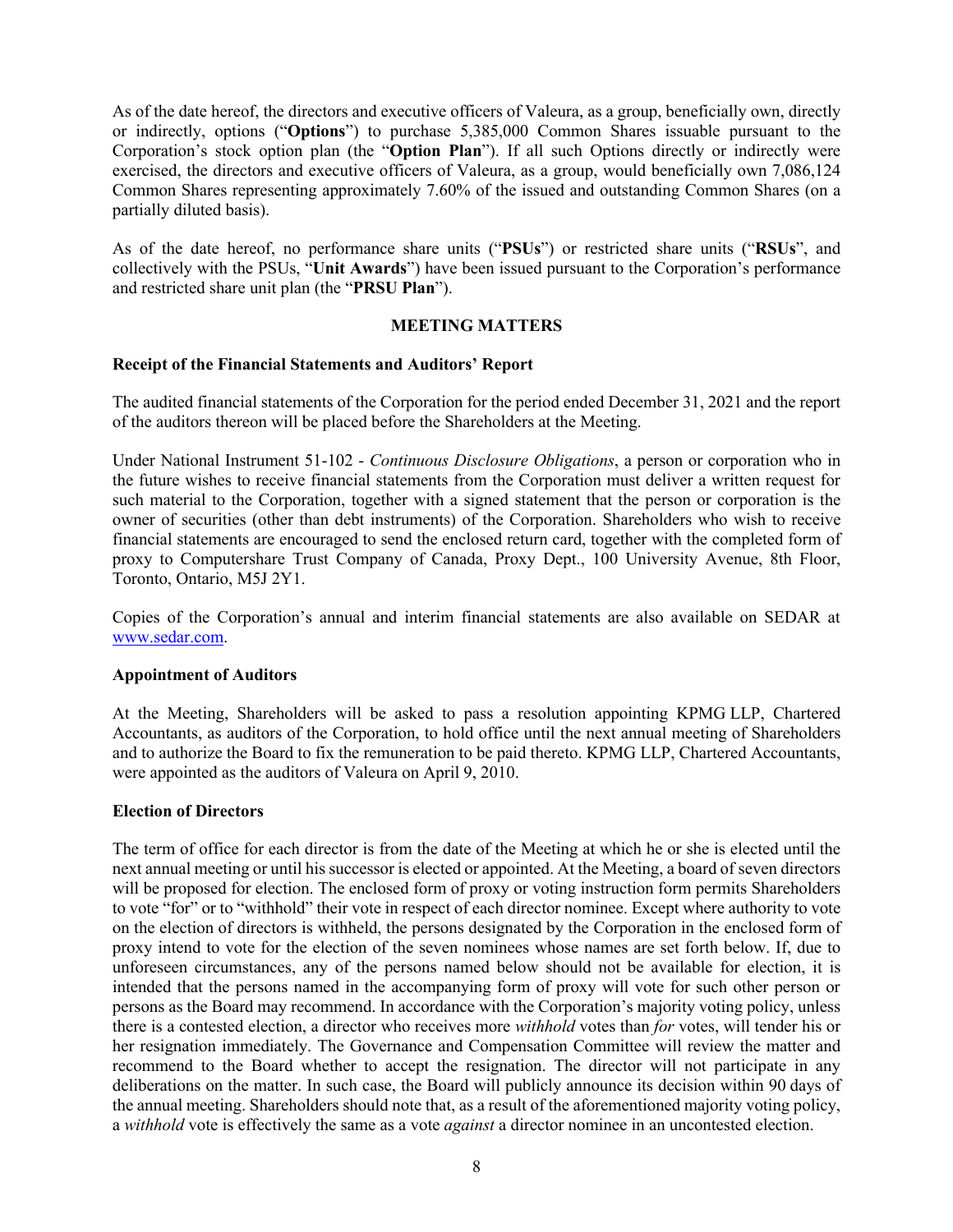| W. Sean Guest<br><b>President and Chief</b><br><b>Executive Officer</b><br>Calgary, Alberta, Canada<br>Director Since: May 10,<br>2018<br>Age: 60<br>Not Independent | Dr. Guest joined Valeura as Chief Operating Officer on May 17, 2017 and was appointed<br>President on October 19, 2017 and Chief Executive Officer on January 1, 2018. Dr. Guest brings<br>more than 29 years of international experience in the oil and gas industry, including 19 years in<br>senior and executive leadership roles. His early career with Shell included assignments in the<br>Netherlands, Australia and Malaysia. He subsequently joined Woodside Energy, where he<br>managed the company's exploration program in Libya from 2005 to 2009, followed by<br>management of the exploration and new business functions in Australia. Prior to joining<br>Valeura, he was CEO of two private, junior international companies with exploration and<br>production operations in Australia, Indonesia, Malaysia and Ethiopia |                                                                                              |                                |                                           |                                         |                            |  |  |  |
|----------------------------------------------------------------------------------------------------------------------------------------------------------------------|--------------------------------------------------------------------------------------------------------------------------------------------------------------------------------------------------------------------------------------------------------------------------------------------------------------------------------------------------------------------------------------------------------------------------------------------------------------------------------------------------------------------------------------------------------------------------------------------------------------------------------------------------------------------------------------------------------------------------------------------------------------------------------------------------------------------------------------------|----------------------------------------------------------------------------------------------|--------------------------------|-------------------------------------------|-----------------------------------------|----------------------------|--|--|--|
|                                                                                                                                                                      | <b>Board/Committee Membership</b>                                                                                                                                                                                                                                                                                                                                                                                                                                                                                                                                                                                                                                                                                                                                                                                                          |                                                                                              | 2021 Attendance <sup>(1)</sup> |                                           |                                         | 2021 Attendance<br>(Total) |  |  |  |
|                                                                                                                                                                      | <b>Board</b><br>Not a Committee Member                                                                                                                                                                                                                                                                                                                                                                                                                                                                                                                                                                                                                                                                                                                                                                                                     |                                                                                              | 12 of 12<br>9 of 9(5)          | 100%<br>$100\%^{(5)}$                     | 22 of 22                                | 100%                       |  |  |  |
|                                                                                                                                                                      |                                                                                                                                                                                                                                                                                                                                                                                                                                                                                                                                                                                                                                                                                                                                                                                                                                            |                                                                                              |                                |                                           |                                         |                            |  |  |  |
|                                                                                                                                                                      | <b>Current Public Board Membership</b>                                                                                                                                                                                                                                                                                                                                                                                                                                                                                                                                                                                                                                                                                                                                                                                                     |                                                                                              |                                |                                           |                                         |                            |  |  |  |
|                                                                                                                                                                      | None                                                                                                                                                                                                                                                                                                                                                                                                                                                                                                                                                                                                                                                                                                                                                                                                                                       |                                                                                              |                                |                                           |                                         |                            |  |  |  |
|                                                                                                                                                                      | <b>Educational Background</b>                                                                                                                                                                                                                                                                                                                                                                                                                                                                                                                                                                                                                                                                                                                                                                                                              |                                                                                              |                                |                                           |                                         |                            |  |  |  |
|                                                                                                                                                                      | University at Kingston.                                                                                                                                                                                                                                                                                                                                                                                                                                                                                                                                                                                                                                                                                                                                                                                                                    | Dr. Guest has a Ph.D. in Geology and a B.Sc. in Applied Science (Honours), both from Queen's |                                |                                           |                                         |                            |  |  |  |
|                                                                                                                                                                      |                                                                                                                                                                                                                                                                                                                                                                                                                                                                                                                                                                                                                                                                                                                                                                                                                                            | Common Shares Controlled or Directed (as of the date hereof)                                 |                                |                                           |                                         |                            |  |  |  |
|                                                                                                                                                                      | <b>Common Shares</b>                                                                                                                                                                                                                                                                                                                                                                                                                                                                                                                                                                                                                                                                                                                                                                                                                       | Total Amount at Risk                                                                         |                                |                                           | Satisfies Share Ownership Requirements  |                            |  |  |  |
|                                                                                                                                                                      | 412,990 $(2)$                                                                                                                                                                                                                                                                                                                                                                                                                                                                                                                                                                                                                                                                                                                                                                                                                              | $239,534^{(3)}$                                                                              |                                | years of appointment date. <sup>(4)</sup> | Requirement to be satisfied within five |                            |  |  |  |
|                                                                                                                                                                      | Options Held (as of December 31, 2021)                                                                                                                                                                                                                                                                                                                                                                                                                                                                                                                                                                                                                                                                                                                                                                                                     |                                                                                              |                                |                                           |                                         |                            |  |  |  |
|                                                                                                                                                                      | <b>Expiry Date</b>                                                                                                                                                                                                                                                                                                                                                                                                                                                                                                                                                                                                                                                                                                                                                                                                                         | Number Granted                                                                               |                                | <b>Exercise Price</b>                     |                                         | Total Unexercised          |  |  |  |
|                                                                                                                                                                      | March 24, 2028                                                                                                                                                                                                                                                                                                                                                                                                                                                                                                                                                                                                                                                                                                                                                                                                                             | 550,000                                                                                      | \$0.52                         |                                           | 550,000                                 |                            |  |  |  |
|                                                                                                                                                                      | March 17, 2027                                                                                                                                                                                                                                                                                                                                                                                                                                                                                                                                                                                                                                                                                                                                                                                                                             | 550,000                                                                                      | \$0.25                         |                                           | 550,000                                 |                            |  |  |  |
|                                                                                                                                                                      | May 17, 2024                                                                                                                                                                                                                                                                                                                                                                                                                                                                                                                                                                                                                                                                                                                                                                                                                               | 600,000                                                                                      | \$0.75                         |                                           | 600,000                                 |                            |  |  |  |
|                                                                                                                                                                      | <b>Voting Results of 2021 Annual Meeting</b>                                                                                                                                                                                                                                                                                                                                                                                                                                                                                                                                                                                                                                                                                                                                                                                               |                                                                                              |                                |                                           |                                         |                            |  |  |  |
|                                                                                                                                                                      |                                                                                                                                                                                                                                                                                                                                                                                                                                                                                                                                                                                                                                                                                                                                                                                                                                            | 96.99% (votes for) / 3.01% (votes withheld)                                                  |                                |                                           |                                         |                            |  |  |  |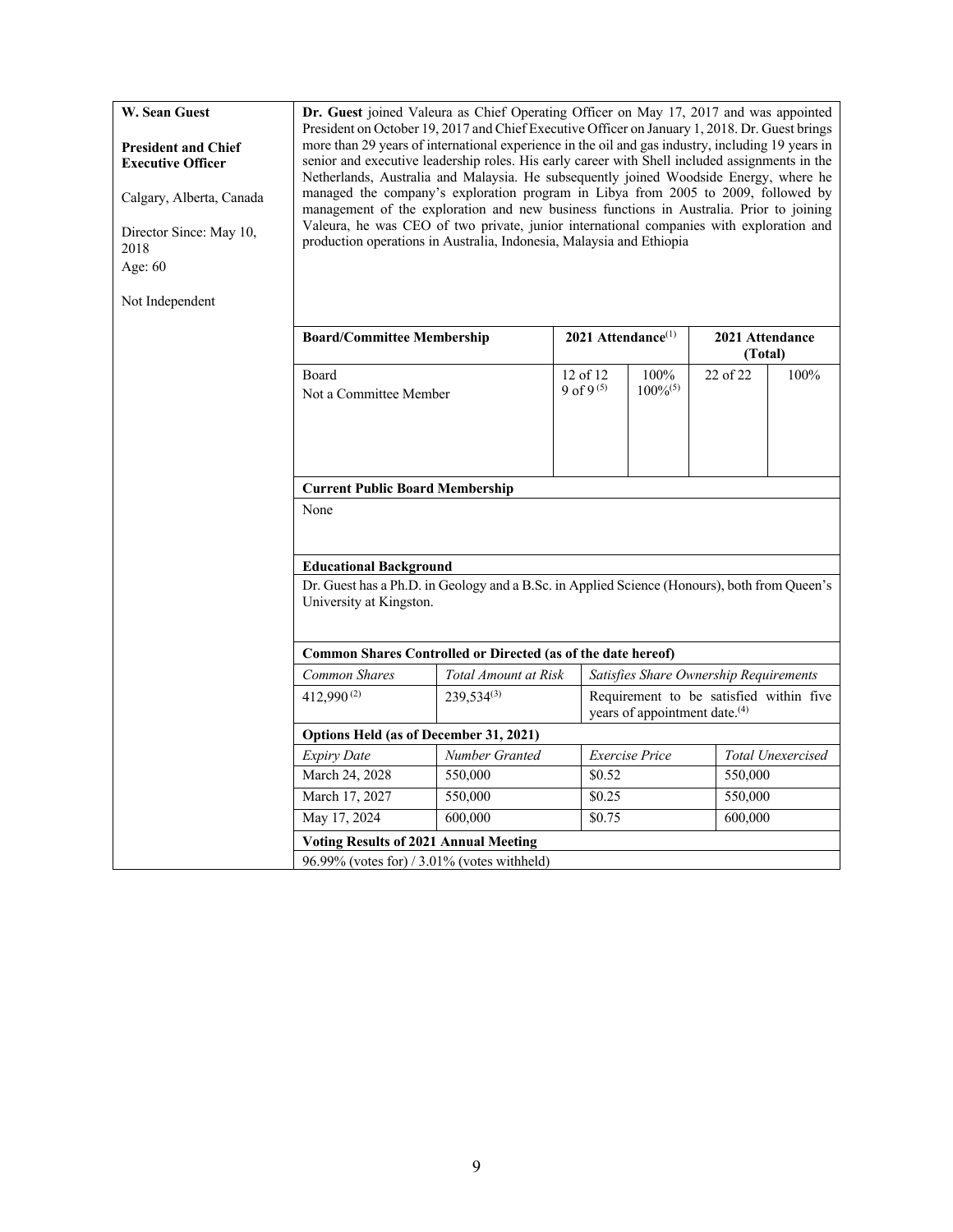| <b>Timothy R. Marchant</b><br>Chair<br>Calgary, Alberta, Canada<br>Director Since: April 15,<br>2015<br>Age: 71<br>Independent | Dr. Marchant brings more than 42 years of senior executive experience in the oil and gas<br>industry in Canada and internationally, with extensive experience in foreign growth strategies<br>and international operations. In a career that spanned 29 years with Amoco and BP, Dr.<br>Marchant held senior executive positions in Canada and a number of countries in the Middle<br>East including Egypt, Saudi Arabia, Abu Dhabi and Kuwait.<br>Dr. Marchant is currently Adjunct Professor of Strategy and Energy Geopolitics at the<br>Haskayne School of Business, University of Calgary, a director of Vermilion Energy Inc. (a<br>TSX and NYSE listed issuer) since 2010, a director of TransGlobe Energy Corporation (a TSX,<br>NASDAQ and AIM listed issuer) since March 2020 and a director of Cub Energy Inc. (a TSXV<br>listed issuer) from 2013 to April 2020, and again since 2021. |                      |  |                                      |                                  |                                        |                   |  |  |
|--------------------------------------------------------------------------------------------------------------------------------|----------------------------------------------------------------------------------------------------------------------------------------------------------------------------------------------------------------------------------------------------------------------------------------------------------------------------------------------------------------------------------------------------------------------------------------------------------------------------------------------------------------------------------------------------------------------------------------------------------------------------------------------------------------------------------------------------------------------------------------------------------------------------------------------------------------------------------------------------------------------------------------------------|----------------------|--|--------------------------------------|----------------------------------|----------------------------------------|-------------------|--|--|
|                                                                                                                                | Board/Committee Membership <sup>(6)</sup>                                                                                                                                                                                                                                                                                                                                                                                                                                                                                                                                                                                                                                                                                                                                                                                                                                                          |                      |  |                                      | $2021$ Attendance <sup>(1)</sup> | 2021 Attendance                        |                   |  |  |
|                                                                                                                                |                                                                                                                                                                                                                                                                                                                                                                                                                                                                                                                                                                                                                                                                                                                                                                                                                                                                                                    |                      |  |                                      |                                  | (Total)                                |                   |  |  |
|                                                                                                                                | Board<br>Governance and Compensation Committee<br>Reserves & Health, Safety, Security,<br><b>Environment and Community Relations</b><br>Committee                                                                                                                                                                                                                                                                                                                                                                                                                                                                                                                                                                                                                                                                                                                                                  |                      |  | 12 of 12<br>$4$ of $4$<br>$1$ of $1$ | 100%<br>100%<br>100%             | 21 of 21                               | 100%              |  |  |
|                                                                                                                                | <b>Current Public Board Membership</b>                                                                                                                                                                                                                                                                                                                                                                                                                                                                                                                                                                                                                                                                                                                                                                                                                                                             |                      |  |                                      |                                  |                                        |                   |  |  |
|                                                                                                                                | Vermilion Energy Inc. (TSX, NYSE)<br>TransGlobe Energy Corporation (TSX, NASDAQ, AIM)<br>Cub Energy Inc. (TSXV)                                                                                                                                                                                                                                                                                                                                                                                                                                                                                                                                                                                                                                                                                                                                                                                    |                      |  |                                      |                                  |                                        |                   |  |  |
|                                                                                                                                | <b>Educational Background</b>                                                                                                                                                                                                                                                                                                                                                                                                                                                                                                                                                                                                                                                                                                                                                                                                                                                                      |                      |  |                                      |                                  |                                        |                   |  |  |
|                                                                                                                                | Dr. Marchant has a Ph.D. in Geology from Trinity College, University of Dublin, Ireland. He<br>completed the Executive Program at the Ivey School of Business, University of Western<br>Ontario in 1994 and the Institute of Corporate Directors Education Program in 2011.                                                                                                                                                                                                                                                                                                                                                                                                                                                                                                                                                                                                                        |                      |  |                                      |                                  |                                        |                   |  |  |
|                                                                                                                                | Common Shares Controlled or Directed (as of the date hereof)                                                                                                                                                                                                                                                                                                                                                                                                                                                                                                                                                                                                                                                                                                                                                                                                                                       |                      |  |                                      |                                  |                                        |                   |  |  |
|                                                                                                                                | Common Shares                                                                                                                                                                                                                                                                                                                                                                                                                                                                                                                                                                                                                                                                                                                                                                                                                                                                                      | Total Amount at Risk |  |                                      |                                  | Satisfies Share Ownership Requirements |                   |  |  |
|                                                                                                                                | $255,500^{(2)}$                                                                                                                                                                                                                                                                                                                                                                                                                                                                                                                                                                                                                                                                                                                                                                                                                                                                                    | $$148,190^{(3)}$     |  | Yes                                  |                                  |                                        |                   |  |  |
|                                                                                                                                | Options Held (as of December 31, 2021)                                                                                                                                                                                                                                                                                                                                                                                                                                                                                                                                                                                                                                                                                                                                                                                                                                                             |                      |  |                                      |                                  |                                        |                   |  |  |
|                                                                                                                                | <b>Expiry Date</b>                                                                                                                                                                                                                                                                                                                                                                                                                                                                                                                                                                                                                                                                                                                                                                                                                                                                                 | Number Granted       |  |                                      | <b>Exercise</b> Price            |                                        | Total Unexercised |  |  |
|                                                                                                                                | March 24, 2028                                                                                                                                                                                                                                                                                                                                                                                                                                                                                                                                                                                                                                                                                                                                                                                                                                                                                     | 100,000              |  | \$0.52                               |                                  | 100,000                                |                   |  |  |
|                                                                                                                                | March 17, 2027<br>100,000<br>\$0.25<br>100,000                                                                                                                                                                                                                                                                                                                                                                                                                                                                                                                                                                                                                                                                                                                                                                                                                                                     |                      |  |                                      |                                  |                                        |                   |  |  |
|                                                                                                                                | March 17, 2024<br>30,000<br>\$0.73<br>30,000                                                                                                                                                                                                                                                                                                                                                                                                                                                                                                                                                                                                                                                                                                                                                                                                                                                       |                      |  |                                      |                                  |                                        |                   |  |  |
|                                                                                                                                | March 23, 2023                                                                                                                                                                                                                                                                                                                                                                                                                                                                                                                                                                                                                                                                                                                                                                                                                                                                                     | 20,000               |  | \$0.75                               |                                  | 20,000                                 |                   |  |  |
|                                                                                                                                | April 15, 2022                                                                                                                                                                                                                                                                                                                                                                                                                                                                                                                                                                                                                                                                                                                                                                                                                                                                                     | 100,000              |  | \$0.68                               |                                  | 100,000                                |                   |  |  |
|                                                                                                                                | <b>Voting Results of 2021 Annual Meeting</b>                                                                                                                                                                                                                                                                                                                                                                                                                                                                                                                                                                                                                                                                                                                                                                                                                                                       |                      |  |                                      |                                  |                                        |                   |  |  |
|                                                                                                                                | $95.55\%$ (votes for) / 4.45% (votes withheld)                                                                                                                                                                                                                                                                                                                                                                                                                                                                                                                                                                                                                                                                                                                                                                                                                                                     |                      |  |                                      |                                  |                                        |                   |  |  |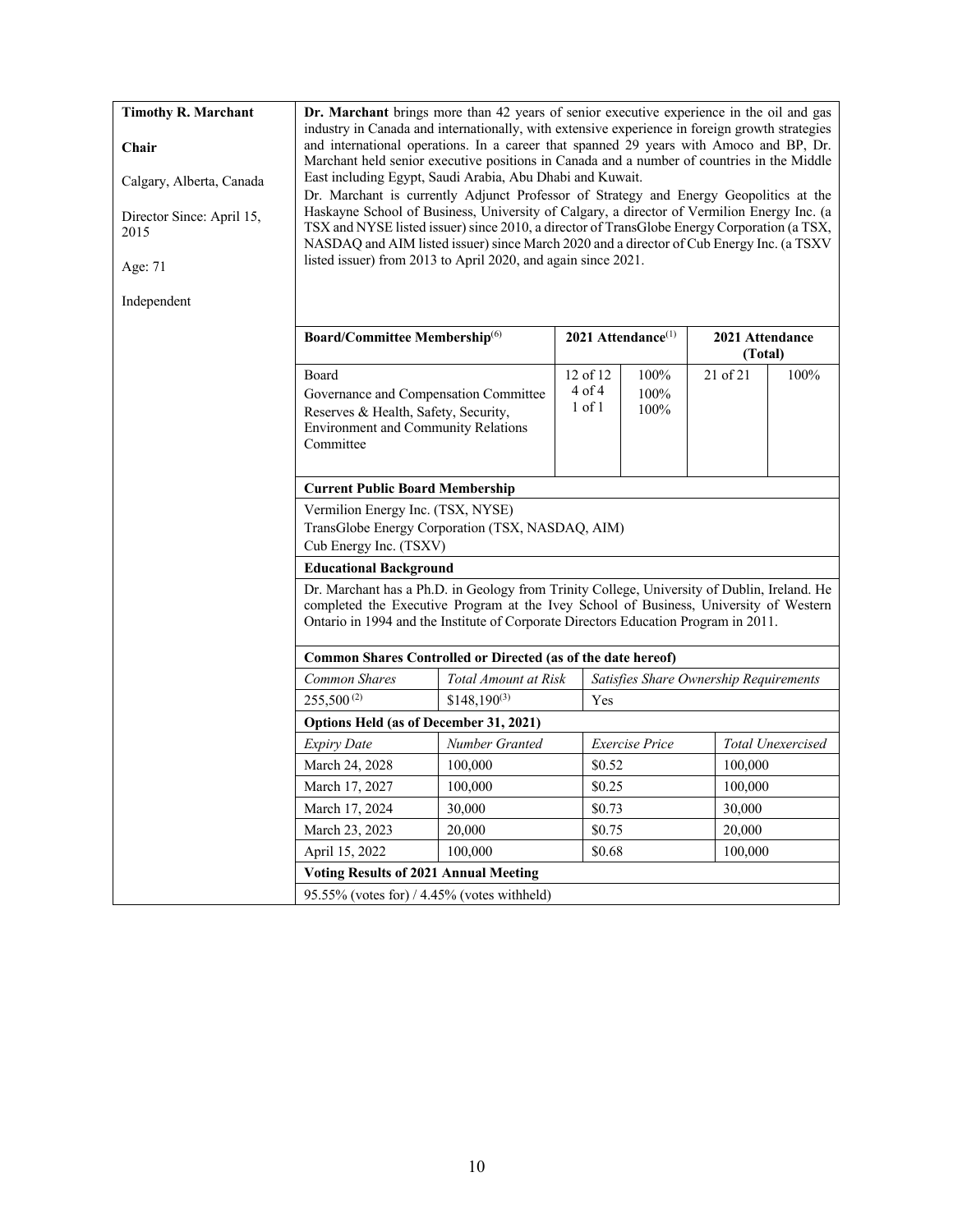| <b>James D. McFarland</b>        |                                                                                                                                                                                            | Mr. McFarland was a consultant of Valeura after his retirement from January 1, 2018 until<br>October 31, 2020. Mr. McFarland was a co-founder and President of Valeura from April 9, |            |        |                          |                                        |                   |  |
|----------------------------------|--------------------------------------------------------------------------------------------------------------------------------------------------------------------------------------------|--------------------------------------------------------------------------------------------------------------------------------------------------------------------------------------|------------|--------|--------------------------|----------------------------------------|-------------------|--|
| Calgary, Alberta, Canada         | 2010 to October 19, 2017 and Chief Executive Officer of Valeura from April 9, 2010 until his<br>retirement on December 31, 2017. Prior to that, Mr. McFarland was President and Chief      |                                                                                                                                                                                      |            |        |                          |                                        |                   |  |
|                                  | Executive Officer of Verenex Energy Inc. (a TSX listed issuer) from March 2004 to December                                                                                                 |                                                                                                                                                                                      |            |        |                          |                                        |                   |  |
| Director Since: June 29,<br>2010 | 2009. He has also been a director of MEG Energy Corp. (a TSX listed issuer) since 2010. He<br>was previously a director of Pengrowth Energy Corporation (a TSX listed issuer) from 2010 to |                                                                                                                                                                                      |            |        |                          |                                        |                   |  |
| Age: 75                          | January 2020 and Arrow Exploration Corp. from 2018 to January 2020 (a TSXV listed issuer).                                                                                                 |                                                                                                                                                                                      |            |        |                          |                                        |                   |  |
|                                  | Mr. McFarland has more than 49 years of oil and gas experience in Canada, the USA, Europe,                                                                                                 |                                                                                                                                                                                      |            |        |                          |                                        |                   |  |
| Not Independent                  | Australia and Libya, of which 28 years were in executive officer roles, and included an initial<br>a 23-year career with Imperial Oil Limited and other ExxonMobil affiliates.             |                                                                                                                                                                                      |            |        |                          |                                        |                   |  |
|                                  | Mr. McFarland is a Life Member of both the Association of Professional Engineers and<br>Geoscientists of Alberta and the Society of Petroleum Engineers International, and a member        |                                                                                                                                                                                      |            |        |                          |                                        |                   |  |
|                                  | of the Program Committee of the World Petroleum Council and the Institute of Corporate                                                                                                     |                                                                                                                                                                                      |            |        |                          |                                        |                   |  |
|                                  | Directors.                                                                                                                                                                                 |                                                                                                                                                                                      |            |        |                          |                                        |                   |  |
|                                  | In 2003, Mr. McFarland was awarded the Australian Centenary Medal for outstanding service<br>through business and commerce.                                                                |                                                                                                                                                                                      |            |        |                          |                                        |                   |  |
|                                  | Board/Committee Membership <sup>(7)</sup>                                                                                                                                                  |                                                                                                                                                                                      |            |        | 2021 Attendance $^{(1)}$ | 2021 Attendance                        |                   |  |
|                                  |                                                                                                                                                                                            |                                                                                                                                                                                      |            |        |                          | (Total)                                |                   |  |
|                                  | Board                                                                                                                                                                                      |                                                                                                                                                                                      | 12 of 12   |        | 100%                     | 13 of 13                               | 100%              |  |
|                                  | Reserves & Health, Safety, Security,<br><b>Environment and Community Relations</b>                                                                                                         |                                                                                                                                                                                      | $1$ of $1$ |        | 100%                     |                                        |                   |  |
|                                  | Committee                                                                                                                                                                                  |                                                                                                                                                                                      |            |        |                          |                                        |                   |  |
|                                  |                                                                                                                                                                                            |                                                                                                                                                                                      |            |        |                          |                                        |                   |  |
|                                  |                                                                                                                                                                                            |                                                                                                                                                                                      |            |        |                          |                                        |                   |  |
|                                  | <b>Current Public Board Membership</b>                                                                                                                                                     |                                                                                                                                                                                      |            |        |                          |                                        |                   |  |
|                                  | MEG Energy Corp. (TSX)                                                                                                                                                                     |                                                                                                                                                                                      |            |        |                          |                                        |                   |  |
|                                  |                                                                                                                                                                                            |                                                                                                                                                                                      |            |        |                          |                                        |                   |  |
|                                  | <b>Educational Background</b>                                                                                                                                                              |                                                                                                                                                                                      |            |        |                          |                                        |                   |  |
|                                  | Mr. McFarland holds a Bachelor of Science degree in Chemical Engineering (Honours) from                                                                                                    |                                                                                                                                                                                      |            |        |                          |                                        |                   |  |
|                                  | Queen's University at Kingston and a Master of Science degree in Petroleum Engineering from<br>the University of Alberta. Mr. McFarland completed the Executive Development Program at     |                                                                                                                                                                                      |            |        |                          |                                        |                   |  |
|                                  | Cornell University.                                                                                                                                                                        |                                                                                                                                                                                      |            |        |                          |                                        |                   |  |
|                                  | Common Shares Controlled or Directed (as of the date hereof)                                                                                                                               |                                                                                                                                                                                      |            |        |                          |                                        |                   |  |
|                                  | Common Shares                                                                                                                                                                              | Total Amount at Risk                                                                                                                                                                 |            |        |                          | Satisfies Share Ownership Requirements |                   |  |
|                                  | 551,134 <sup>(2)</sup>                                                                                                                                                                     | $$319,658^{(3)}$                                                                                                                                                                     |            | Yes    |                          |                                        |                   |  |
|                                  | Options Held (as of December 31, 2021)                                                                                                                                                     |                                                                                                                                                                                      |            |        |                          |                                        |                   |  |
|                                  | <b>Expiry Date</b>                                                                                                                                                                         | Number Granted                                                                                                                                                                       |            |        | <b>Exercise</b> Price    |                                        | Total Unexercised |  |
|                                  | March 24, 2028                                                                                                                                                                             | 100,000                                                                                                                                                                              |            | \$0.52 |                          | 100,000                                |                   |  |
|                                  | March 17, 2027                                                                                                                                                                             | 100,000                                                                                                                                                                              |            | \$0.25 |                          | 100,000                                |                   |  |
|                                  | March 17, 2024                                                                                                                                                                             | 190,000                                                                                                                                                                              |            | \$0.73 |                          | 190,000                                |                   |  |
|                                  | March 23, 2023                                                                                                                                                                             | 140,000                                                                                                                                                                              |            | \$0.75 |                          | 140,000                                |                   |  |
|                                  | March 13, 2022                                                                                                                                                                             | 349,000                                                                                                                                                                              |            | \$0.57 |                          | 349,000                                |                   |  |
|                                  | <b>Voting Results of 2021 Annual Meeting</b>                                                                                                                                               |                                                                                                                                                                                      |            |        |                          |                                        |                   |  |
|                                  | 97.25% (votes for) / 2.75% (votes withheld)                                                                                                                                                |                                                                                                                                                                                      |            |        |                          |                                        |                   |  |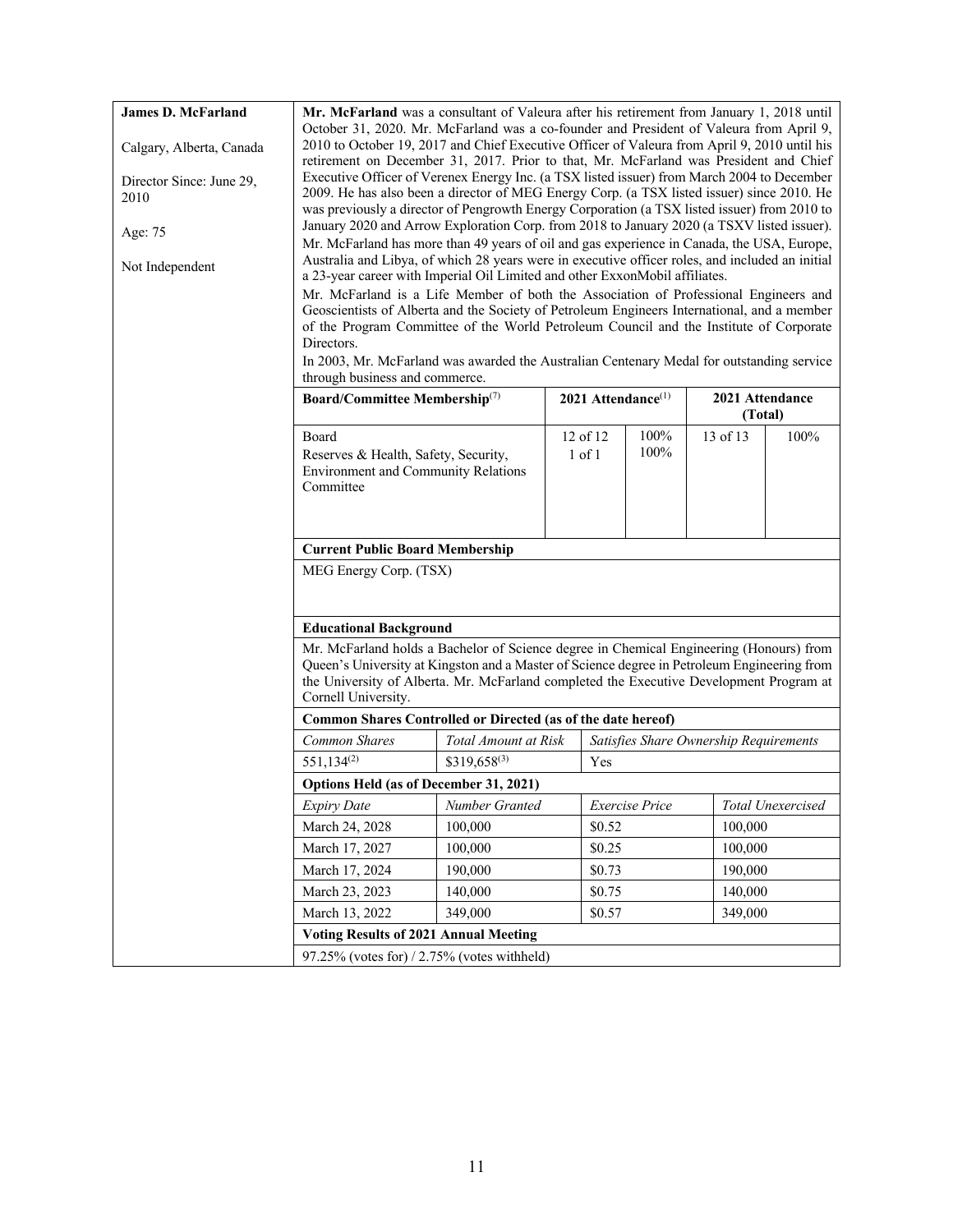| Ronald W. Royal          | Mr. Royal has been a private businessman since April 2007. He has been a director of Gran<br>Tierra Energy Inc. (a TSX, NYSE and LSE listed issuer) since May 2015. Prior to that he was        |                      |            |                                        |                                             |                          |  |  |  |  |  |  |
|--------------------------|-------------------------------------------------------------------------------------------------------------------------------------------------------------------------------------------------|----------------------|------------|----------------------------------------|---------------------------------------------|--------------------------|--|--|--|--|--|--|
| Abbotsford, British      | a director of Oando Energy Resources Inc. and Caracal Energy Inc. (both TSX listed issuers).                                                                                                    |                      |            |                                        |                                             |                          |  |  |  |  |  |  |
| Columbia, Canada         | Mr. Royal has more than 41 years of oil and gas experience with Imperial Oil Limited and other<br>ExxonMobil upstream affiliates in France and Chad, including serving as President and General |                      |            |                                        |                                             |                          |  |  |  |  |  |  |
| Director Since: June 29, | Manager of Esso Chad Inc.                                                                                                                                                                       |                      |            |                                        |                                             |                          |  |  |  |  |  |  |
| 2010                     | In 2003, Mr. Royal was awarded the title "Chevalier de l'Ordre National du Chad" for his<br>contributions to the economic development of Chad.                                                  |                      |            |                                        |                                             |                          |  |  |  |  |  |  |
| Age: 73                  |                                                                                                                                                                                                 |                      |            |                                        |                                             |                          |  |  |  |  |  |  |
| Independent              |                                                                                                                                                                                                 |                      |            |                                        |                                             |                          |  |  |  |  |  |  |
|                          |                                                                                                                                                                                                 |                      |            |                                        |                                             |                          |  |  |  |  |  |  |
|                          | <b>Board/Committee Membership</b> <sup>(8)</sup>                                                                                                                                                |                      |            | $2021$ Attendance <sup>(1)</sup>       | 2021 Attendance<br>(Total)                  |                          |  |  |  |  |  |  |
|                          | <b>Board</b>                                                                                                                                                                                    |                      | 12 of 12   | 100%                                   | 17 of 17                                    | 100%                     |  |  |  |  |  |  |
|                          | <b>Audit Committee</b>                                                                                                                                                                          |                      | $4$ of $4$ | 100%                                   |                                             |                          |  |  |  |  |  |  |
|                          | Reserves & Health, Safety, Security,                                                                                                                                                            |                      | $1$ of $1$ | 100%                                   |                                             |                          |  |  |  |  |  |  |
|                          | <b>Environment and Community Relations</b><br>Committee                                                                                                                                         |                      |            |                                        |                                             |                          |  |  |  |  |  |  |
|                          |                                                                                                                                                                                                 |                      |            |                                        |                                             |                          |  |  |  |  |  |  |
|                          | <b>Current Public Board Membership</b>                                                                                                                                                          |                      |            |                                        |                                             |                          |  |  |  |  |  |  |
|                          | Gran Tierra Energy Inc. (TSX; NYSE; LSE)                                                                                                                                                        |                      |            |                                        |                                             |                          |  |  |  |  |  |  |
|                          | <b>Educational Background</b>                                                                                                                                                                   |                      |            |                                        |                                             |                          |  |  |  |  |  |  |
|                          | Mr. Royal holds a Bachelor of Applied Science degree in Mechanical Engineering from the                                                                                                         |                      |            |                                        |                                             |                          |  |  |  |  |  |  |
|                          | University of British Columbia.                                                                                                                                                                 |                      |            |                                        |                                             |                          |  |  |  |  |  |  |
|                          |                                                                                                                                                                                                 |                      |            |                                        |                                             |                          |  |  |  |  |  |  |
|                          | Common Shares Controlled or Directed (as of the date hereof)                                                                                                                                    |                      |            |                                        |                                             |                          |  |  |  |  |  |  |
|                          | <b>Common Shares</b>                                                                                                                                                                            | Total Amount at Risk |            | Satisfies Share Ownership Requirements |                                             |                          |  |  |  |  |  |  |
|                          | $314,000^{(2)}$                                                                                                                                                                                 | $$182,120^{(3)}$     | Yes        |                                        |                                             |                          |  |  |  |  |  |  |
|                          | Options Held (as of December 31, 2021)                                                                                                                                                          |                      |            |                                        |                                             |                          |  |  |  |  |  |  |
|                          | <b>Expiry Date</b>                                                                                                                                                                              | Number Granted       |            | <b>Exercise</b> Price                  |                                             | <b>Total Unexercised</b> |  |  |  |  |  |  |
|                          | March 24, 2028                                                                                                                                                                                  | 100,000              |            | \$0.52                                 | 100,000                                     |                          |  |  |  |  |  |  |
|                          | March 17, 2027                                                                                                                                                                                  | 100,000              |            | \$0.25                                 | 100,000                                     |                          |  |  |  |  |  |  |
|                          | March 17, 2024                                                                                                                                                                                  | 30,000               |            | \$0.73                                 | 30,000                                      |                          |  |  |  |  |  |  |
|                          | March 23, 2023                                                                                                                                                                                  | 20,000               |            | \$0.75                                 | 20,000                                      |                          |  |  |  |  |  |  |
|                          | March 13, 2022                                                                                                                                                                                  | 51,000               |            | \$0.57                                 | 51,000                                      |                          |  |  |  |  |  |  |
|                          | <b>Voting Results of 2021 Annual Meeting</b>                                                                                                                                                    |                      |            |                                        |                                             |                          |  |  |  |  |  |  |
|                          |                                                                                                                                                                                                 |                      |            |                                        | 96.99% (votes for) / 3.04% (votes withheld) |                          |  |  |  |  |  |  |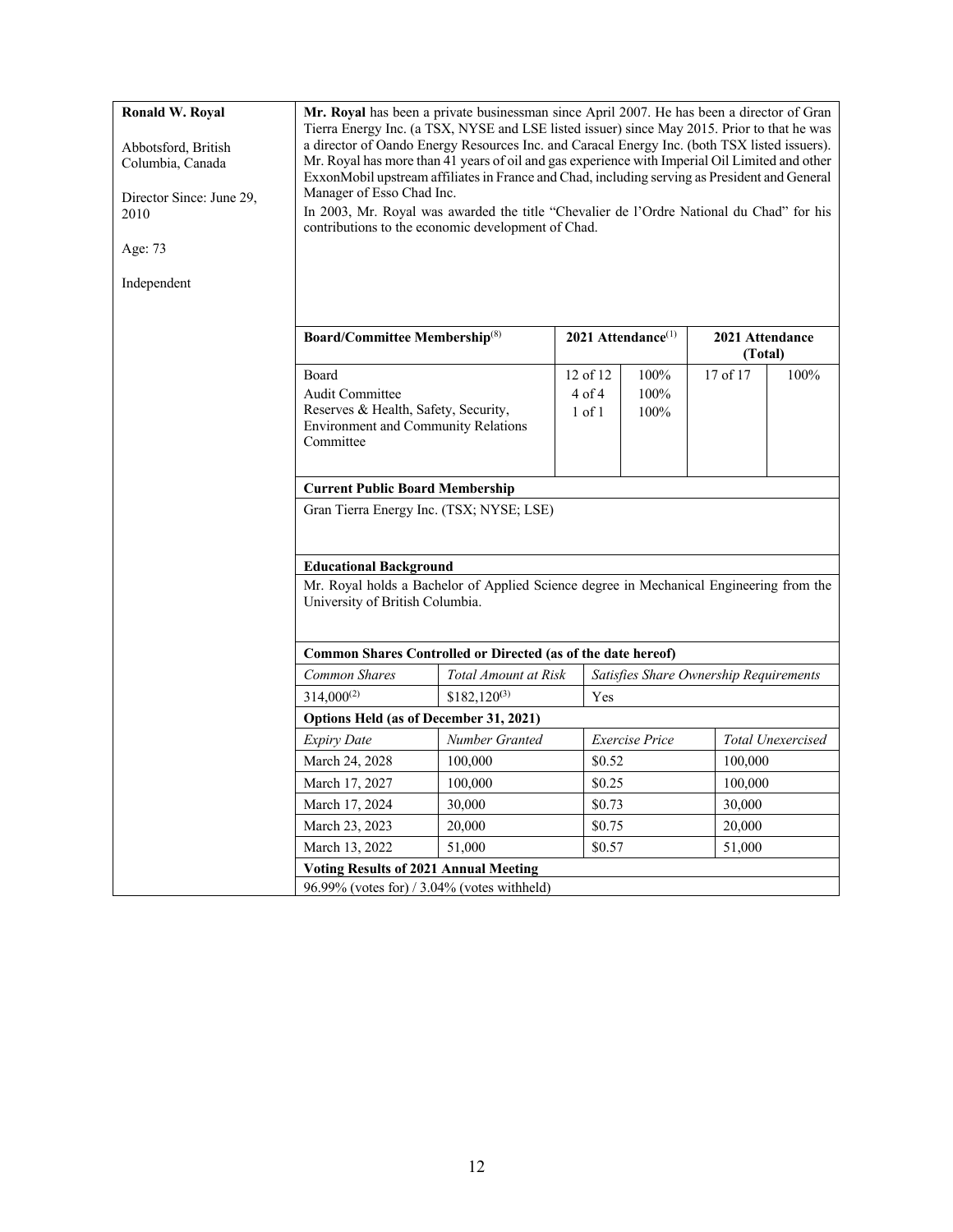| <b>Russell J. Hiscock</b>           | Mr. Hiscock is the former President and Chief Executive Officer of the CN Investment<br>Division (Montreal), which manages one of the largest corporate pension funds in Canada. Mr.                                                                    |                      |            |                                |                                        |                          |  |  |
|-------------------------------------|---------------------------------------------------------------------------------------------------------------------------------------------------------------------------------------------------------------------------------------------------------|----------------------|------------|--------------------------------|----------------------------------------|--------------------------|--|--|
| Baie-d'Urfe, Québec,<br>Canada      | Hiscock has many years of equity portfolio management experience in both the Canadian and<br>international stock markets, with particular emphasis on the oil and gas sector. He is a past<br>Chairman of the Pension Investment Association of Canada. |                      |            |                                |                                        |                          |  |  |
| Director Since: January 10,<br>2018 | Mr. Hiscock was previously a director of Rife Resources Ltd. from April 2008 until 2021<br>(Chairman from 2008 to April 2018). He is on the Board of Governors of the University of<br>Waterloo.                                                        |                      |            |                                |                                        |                          |  |  |
| Age: 70                             | He is a Certified Chartered Financial Analyst and a Certified Management Accountant.                                                                                                                                                                    |                      |            |                                |                                        |                          |  |  |
| Independent                         |                                                                                                                                                                                                                                                         |                      |            |                                |                                        |                          |  |  |
|                                     | <b>Board/Committee Membership(9)</b>                                                                                                                                                                                                                    |                      |            | 2021 Attendance <sup>(1)</sup> | 2021 Attendance<br>(Total)             |                          |  |  |
|                                     | Board                                                                                                                                                                                                                                                   |                      | 12 of 12   | 100%                           | $20$ of $20$                           | 100%                     |  |  |
|                                     | Audit Committee                                                                                                                                                                                                                                         |                      | $4$ of $4$ | 100%                           |                                        |                          |  |  |
|                                     | Governance and Compensation Committee                                                                                                                                                                                                                   |                      | $4$ of $4$ | 100%                           |                                        |                          |  |  |
|                                     | <b>Current Public Board Membership</b>                                                                                                                                                                                                                  |                      |            |                                |                                        |                          |  |  |
|                                     | None                                                                                                                                                                                                                                                    |                      |            |                                |                                        |                          |  |  |
|                                     | <b>Educational Background</b>                                                                                                                                                                                                                           |                      |            |                                |                                        |                          |  |  |
|                                     | Mr. Hiscock holds a Bachelor of Mathematics degree from the University of Waterloo, a Master<br>of Arts degree in Economics from the University of Western Ontario and an MBA from the<br>University of Toronto.                                        |                      |            |                                |                                        |                          |  |  |
|                                     | Common Shares Controlled or Directed (as of the date hereof)                                                                                                                                                                                            |                      |            |                                |                                        |                          |  |  |
|                                     | <b>Common Shares</b>                                                                                                                                                                                                                                    | Total Amount at Risk |            |                                | Satisfies Share Ownership Requirements |                          |  |  |
|                                     | $65,000^{(2)}$<br>$$37,700^{(3)}$<br>Requirement to be satisfied within five<br>years of appointment date. <sup>(4)</sup>                                                                                                                               |                      |            |                                |                                        |                          |  |  |
|                                     | Options Held (as of December 31, 2021)                                                                                                                                                                                                                  |                      |            |                                |                                        |                          |  |  |
|                                     | <b>Expiry Date</b>                                                                                                                                                                                                                                      | Number Granted       |            | Exercise Price                 |                                        | <b>Total Unexercised</b> |  |  |
|                                     | March 24, 2028                                                                                                                                                                                                                                          | 100,000              | \$0.52     |                                | 100,000                                |                          |  |  |
|                                     | March 17, 2027                                                                                                                                                                                                                                          | 100,000              | \$0.25     |                                | 100,000                                |                          |  |  |
|                                     | <b>Voting Results of 2021 Annual Meeting</b>                                                                                                                                                                                                            |                      |            |                                |                                        |                          |  |  |
|                                     | $97.41\%$ (votes for) / 2.59% (votes withheld)                                                                                                                                                                                                          |                      |            |                                |                                        |                          |  |  |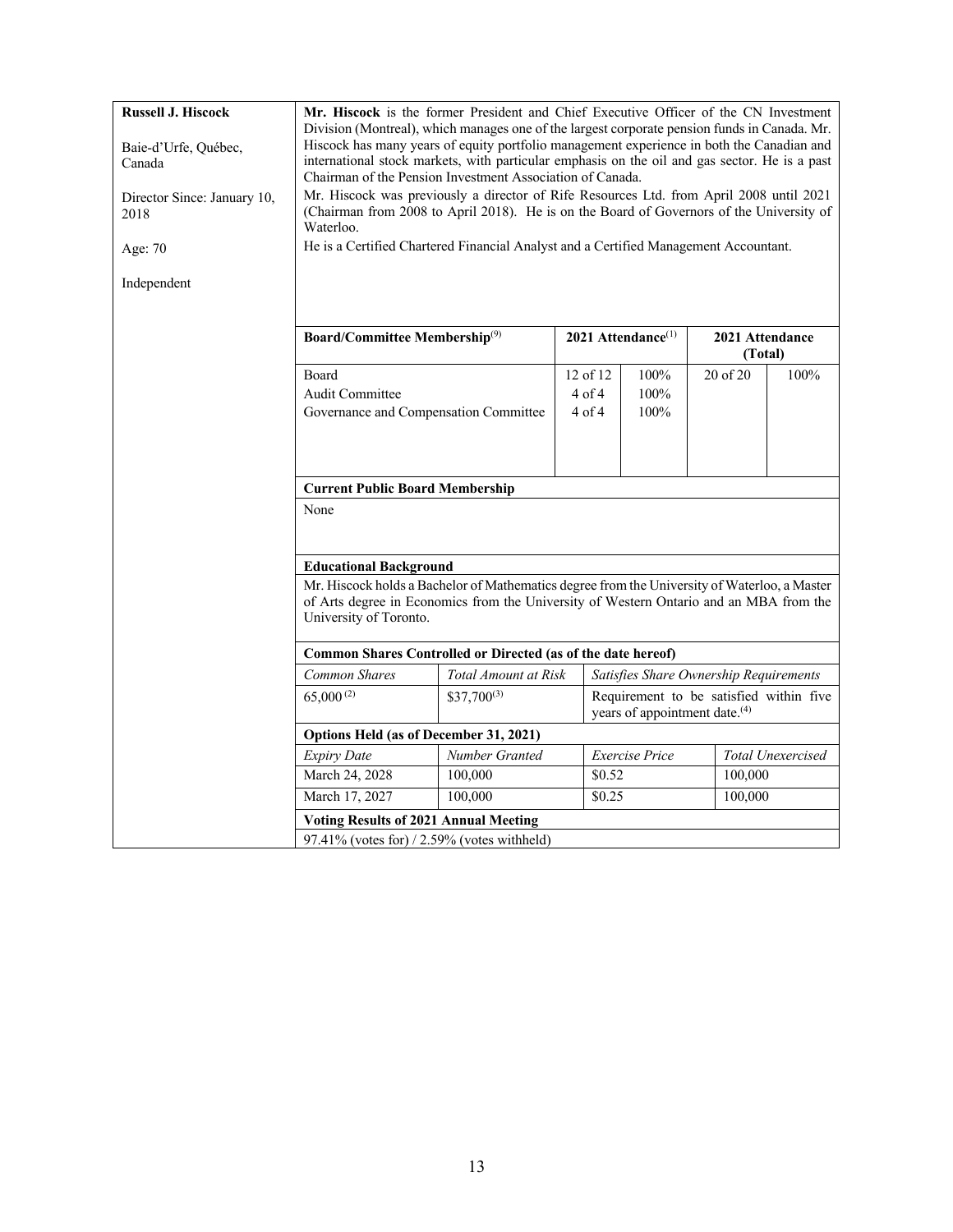#### **Kimberley K. Wood**

London, United Kingdom

Director Since: March 26, 2019

Age: 52

Independent

**Ms. Wood** is a legal professional with 21 years' experience and a specialist in the oil and gas sector. Most recently she was Head of Oil and Gas for Europe and Middle East at Norton Rose Fulbright LLP and remains a Senior Consultant for the firm. Throughout her career she has advised a wide range of companies in the sector, from small independents through to supermajors. Ms. Wood was a Partner at Vinson & Elkins LLP from February 2011 to April 2015 and was previously at Dewey & LeBoeuf LLP. She is included in Who's Who Legal Energy 2021 and as an expert in Energy and Natural Resources in Women in Business Law, 2021. Ms. Wood has been a Non‐Executive Director of Africa Oil Corp (a TSX and NASDAQ OMX listed issuer) since April 2018, a Non‐Executive Director of Gulf Keystone Petroleum (a LSE listed issuer) since October 2018, and a Non‐Executive Director of Energean PLC (a LSE and TASE listed issuer) since July 2020.

|                                                                                                                                                                                                          | Board/Committee Membership <sup>(10)</sup><br>2021 Attendance |                       |                                           |                                         |     |  | 2021 Attendance<br>(Total) |  |
|----------------------------------------------------------------------------------------------------------------------------------------------------------------------------------------------------------|---------------------------------------------------------------|-----------------------|-------------------------------------------|-----------------------------------------|-----|--|----------------------------|--|
| <b>Board</b>                                                                                                                                                                                             |                                                               | $11$ of 12            | 92%                                       | 19 of 20                                | 95% |  |                            |  |
| Audit Committee                                                                                                                                                                                          |                                                               | $4$ of $4$            | 100%                                      |                                         |     |  |                            |  |
| Governance and Compensation Committee                                                                                                                                                                    |                                                               | $4$ of $4$            | 100%                                      |                                         |     |  |                            |  |
|                                                                                                                                                                                                          |                                                               |                       |                                           |                                         |     |  |                            |  |
| <b>Current Public Board Membership</b>                                                                                                                                                                   |                                                               |                       |                                           |                                         |     |  |                            |  |
| Africa Oil Corp. (TSX, Nasdaq OMX)                                                                                                                                                                       |                                                               |                       |                                           |                                         |     |  |                            |  |
| Gulf Keystone Petroleum (LSE)                                                                                                                                                                            |                                                               |                       |                                           |                                         |     |  |                            |  |
| Energean PLC (LSE, TASE)                                                                                                                                                                                 |                                                               |                       |                                           |                                         |     |  |                            |  |
| <b>Educational Background</b>                                                                                                                                                                            |                                                               |                       |                                           |                                         |     |  |                            |  |
| Ms. Wood holds a BA from the University of Western Ontario, an LLB from the University of<br>Edinburgh and an LLM (Public International Law) from University College of London,<br>University of London. |                                                               |                       |                                           |                                         |     |  |                            |  |
| Common Shares Controlled or Directed (as of the date hereof)                                                                                                                                             |                                                               |                       |                                           |                                         |     |  |                            |  |
| <b>Common Shares</b>                                                                                                                                                                                     | Total Amount at Risk                                          |                       |                                           | Satisfies Share Ownership Requirements  |     |  |                            |  |
| Ni(2)                                                                                                                                                                                                    | Ni <sup>(3)</sup>                                             |                       | years of appointment date. <sup>(4)</sup> | Requirement to be satisfied within five |     |  |                            |  |
| <b>Options Held (as of December 31, 2021)</b>                                                                                                                                                            |                                                               |                       |                                           |                                         |     |  |                            |  |
| <b>Expiry Date</b>                                                                                                                                                                                       | Number Granted                                                | <b>Exercise</b> Price |                                           | <b>Total Unexercised</b>                |     |  |                            |  |
| March 24, 2028                                                                                                                                                                                           | 100,000                                                       | \$0.52<br>100,000     |                                           |                                         |     |  |                            |  |

March 17, 2027 100,000 \ \$0.25 100,000

**Voting Results of 2021 Annual Meeting** 94.83% (votes for) / 5.17% (votes withheld)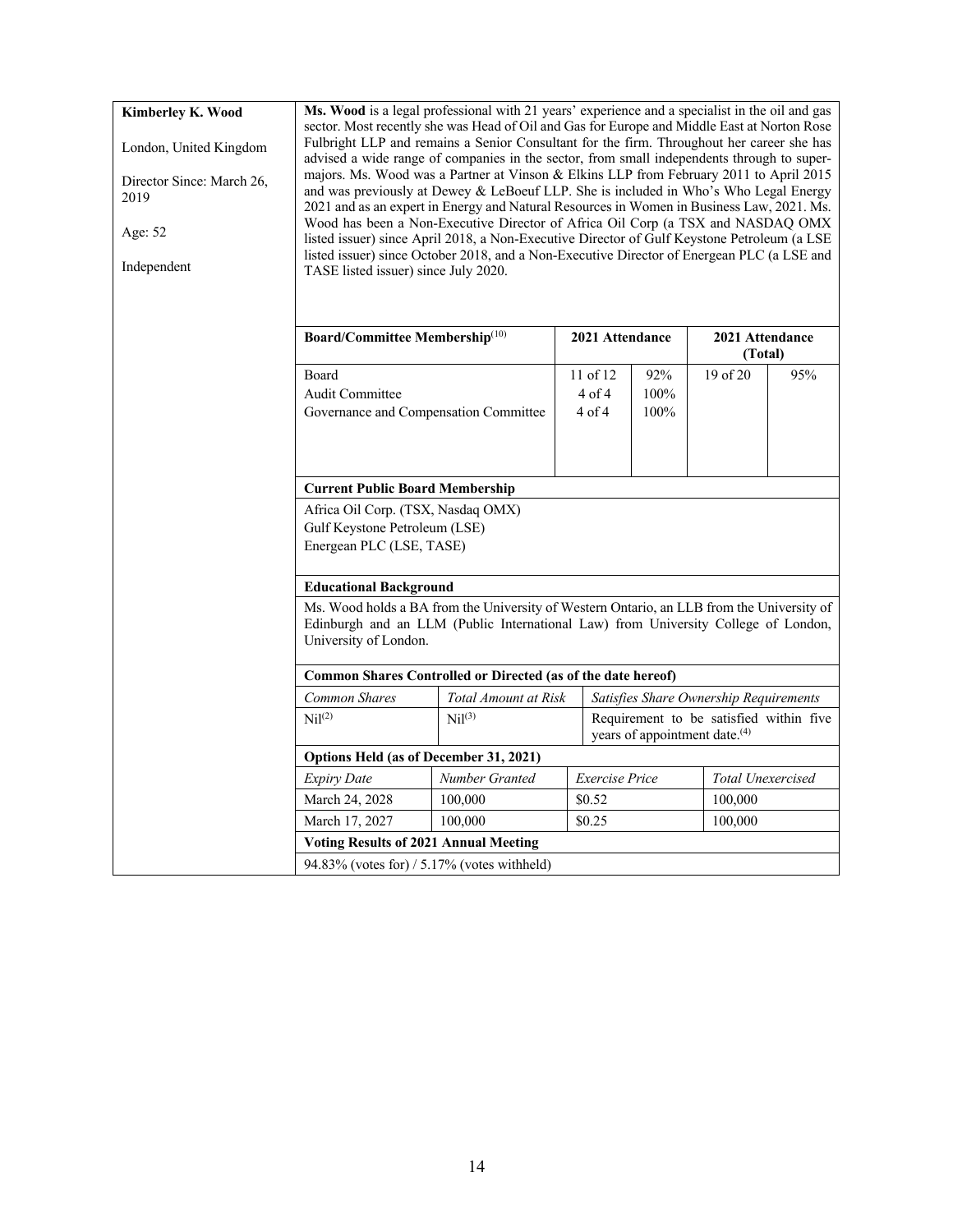| <b>Timothy N. Chapman</b><br>London, United Kingdom<br>Director Since: January 7,<br>2020<br>Age: 53<br>Independent | Mr. Chapman is an international capital markets specialist residing in London with more than<br>32 years of experience spanning the globe. His career includes 25 years in investment banking<br>roles with large financial institutions including JP Morgan Chase, CIBC World Markets, and<br>finally RBC Capital Markets where he was head of international oil $\&$ gas. Mr. Chapman's<br>career has focused on corporate strategy and valuation, regularly providing expert advice to<br>many companies on seminal M&A transactions and capital raises. His experience within the<br>oil and gas sector is diverse, including upstream, downstream and oilfield services companies.<br>In 2015, Mr. Chapman founded Geopoint Advisory Limited which provides independent<br>advice to energy companies. He is also a director of certain Petrogas North Sea subsidiaries.<br>Mr. Chapman started his professional life as a geologist and graduated from Earth Sciences at<br>Oxford University. |                                                              |                                        |                     |                                        |     |  |  |  |
|---------------------------------------------------------------------------------------------------------------------|------------------------------------------------------------------------------------------------------------------------------------------------------------------------------------------------------------------------------------------------------------------------------------------------------------------------------------------------------------------------------------------------------------------------------------------------------------------------------------------------------------------------------------------------------------------------------------------------------------------------------------------------------------------------------------------------------------------------------------------------------------------------------------------------------------------------------------------------------------------------------------------------------------------------------------------------------------------------------------------------------|--------------------------------------------------------------|----------------------------------------|---------------------|----------------------------------------|-----|--|--|--|
|                                                                                                                     | Board/Committee Membership <sup>(11)</sup>                                                                                                                                                                                                                                                                                                                                                                                                                                                                                                                                                                                                                                                                                                                                                                                                                                                                                                                                                           |                                                              |                                        | 2021 Attendance     | 2021 Attendance<br>(Total)             |     |  |  |  |
|                                                                                                                     | Board<br>Audit Committee<br>Reserves & Health, Safety, Security,<br><b>Environment and Community Relations</b><br>Committee                                                                                                                                                                                                                                                                                                                                                                                                                                                                                                                                                                                                                                                                                                                                                                                                                                                                          |                                                              | 11 of $12$<br>$4$ of $4$<br>$1$ of $1$ | 92%<br>100%<br>100% | $16$ of $17$                           | 94% |  |  |  |
|                                                                                                                     | <b>Current Public Board Membership</b>                                                                                                                                                                                                                                                                                                                                                                                                                                                                                                                                                                                                                                                                                                                                                                                                                                                                                                                                                               |                                                              |                                        |                     |                                        |     |  |  |  |
|                                                                                                                     | None                                                                                                                                                                                                                                                                                                                                                                                                                                                                                                                                                                                                                                                                                                                                                                                                                                                                                                                                                                                                 |                                                              |                                        |                     |                                        |     |  |  |  |
|                                                                                                                     | <b>Educational Background</b>                                                                                                                                                                                                                                                                                                                                                                                                                                                                                                                                                                                                                                                                                                                                                                                                                                                                                                                                                                        |                                                              |                                        |                     |                                        |     |  |  |  |
|                                                                                                                     |                                                                                                                                                                                                                                                                                                                                                                                                                                                                                                                                                                                                                                                                                                                                                                                                                                                                                                                                                                                                      | Mr. Chapman holds a BA in Geology from Oxford University.    |                                        |                     |                                        |     |  |  |  |
|                                                                                                                     |                                                                                                                                                                                                                                                                                                                                                                                                                                                                                                                                                                                                                                                                                                                                                                                                                                                                                                                                                                                                      | Common Shares Controlled or Directed (as of the date hereof) |                                        |                     |                                        |     |  |  |  |
|                                                                                                                     | Common Shares                                                                                                                                                                                                                                                                                                                                                                                                                                                                                                                                                                                                                                                                                                                                                                                                                                                                                                                                                                                        | Total Amount at Risk                                         |                                        |                     | Satisfies Share Ownership Requirements |     |  |  |  |
|                                                                                                                     | Nil <sup>(2)</sup><br>Nil <sup>(3)</sup><br>Requirement to be satisfied within five<br>years of appointment date. <sup>(4)</sup>                                                                                                                                                                                                                                                                                                                                                                                                                                                                                                                                                                                                                                                                                                                                                                                                                                                                     |                                                              |                                        |                     |                                        |     |  |  |  |
|                                                                                                                     |                                                                                                                                                                                                                                                                                                                                                                                                                                                                                                                                                                                                                                                                                                                                                                                                                                                                                                                                                                                                      | Options Held (as of December 31, 2021)                       |                                        |                     |                                        |     |  |  |  |
|                                                                                                                     | <b>Expiry Date</b>                                                                                                                                                                                                                                                                                                                                                                                                                                                                                                                                                                                                                                                                                                                                                                                                                                                                                                                                                                                   | Number Granted                                               | Exercise Price                         |                     | <b>Total Unexercised</b>               |     |  |  |  |
|                                                                                                                     | March 28, 2028                                                                                                                                                                                                                                                                                                                                                                                                                                                                                                                                                                                                                                                                                                                                                                                                                                                                                                                                                                                       | 100,000                                                      | \$0.52                                 |                     | 100,000                                |     |  |  |  |
|                                                                                                                     | January 7, 2027                                                                                                                                                                                                                                                                                                                                                                                                                                                                                                                                                                                                                                                                                                                                                                                                                                                                                                                                                                                      | 100,000                                                      | \$0.54                                 |                     | 100,000                                |     |  |  |  |
|                                                                                                                     |                                                                                                                                                                                                                                                                                                                                                                                                                                                                                                                                                                                                                                                                                                                                                                                                                                                                                                                                                                                                      | <b>Voting Results of 2021 Annual Meeting</b>                 |                                        |                     |                                        |     |  |  |  |
|                                                                                                                     | $98.83\%$ (votes for) / 1.17% (votes withheld)                                                                                                                                                                                                                                                                                                                                                                                                                                                                                                                                                                                                                                                                                                                                                                                                                                                                                                                                                       |                                                              |                                        |                     |                                        |     |  |  |  |

#### **Notes:**

- (1) Meeting attendance on special and/or other ad hoc committees of directors which may be formed, from time to time, to make recommendations to the Board in regard to a particular matter is not included.
- (2) Includes all Common Shares held by the spouse or children living in the same residence of such individual, corporations controlled by them or family trusts of such individual.
- (3) The value of the Common Shares held by the directors is calculated by multiplying the amount of Common Shares held by \$0.58, the closing price of Common Shares on the TSX on May 6, 2022.
- (4) Valeura's share ownership guidelines provide that: (a) a new director must hold three times the annual base retainer in Common Shares within five years of being appointed to the Board; and (b) the CEO must hold three times the base salary within five years of being appointed to that role.
- (5) Dr. Guest was not a member of any of the three standing committees but was requested by the chair of each committee to attend the meetings of each such committee during the financial year ended December 31, 2021. At each meeting attended by Dr. Guest, the members of each committee met in camera without Dr. Guest.
- (6) Dr. Marchant is not a member of the Audit Committee but was requested by the chair of the Audit Committee to attend such meetings of Audit Committee during the financial year ended December 31, 2021.
- (7) Mr. McFarland is not a member of the Audit Committee or the Governance and Compensation Committee but was requested by the chair of each committee to attend committee meetings during the financial year ended December 31, 2021. Mr. McFarland attended all meetings of the Audit Committee during the financial year ended December 31, 2021 as well as the March 23, 2021 and November 10, 2021 meetings of the Governance and Compensation Committee.
- (8) Mr. Royal is not a member of the Governance and Compensation Committee but was requested by the Chair of the Governance and Compensation Committee to attend its meetings on March 23, 2021 and November 10, 2021.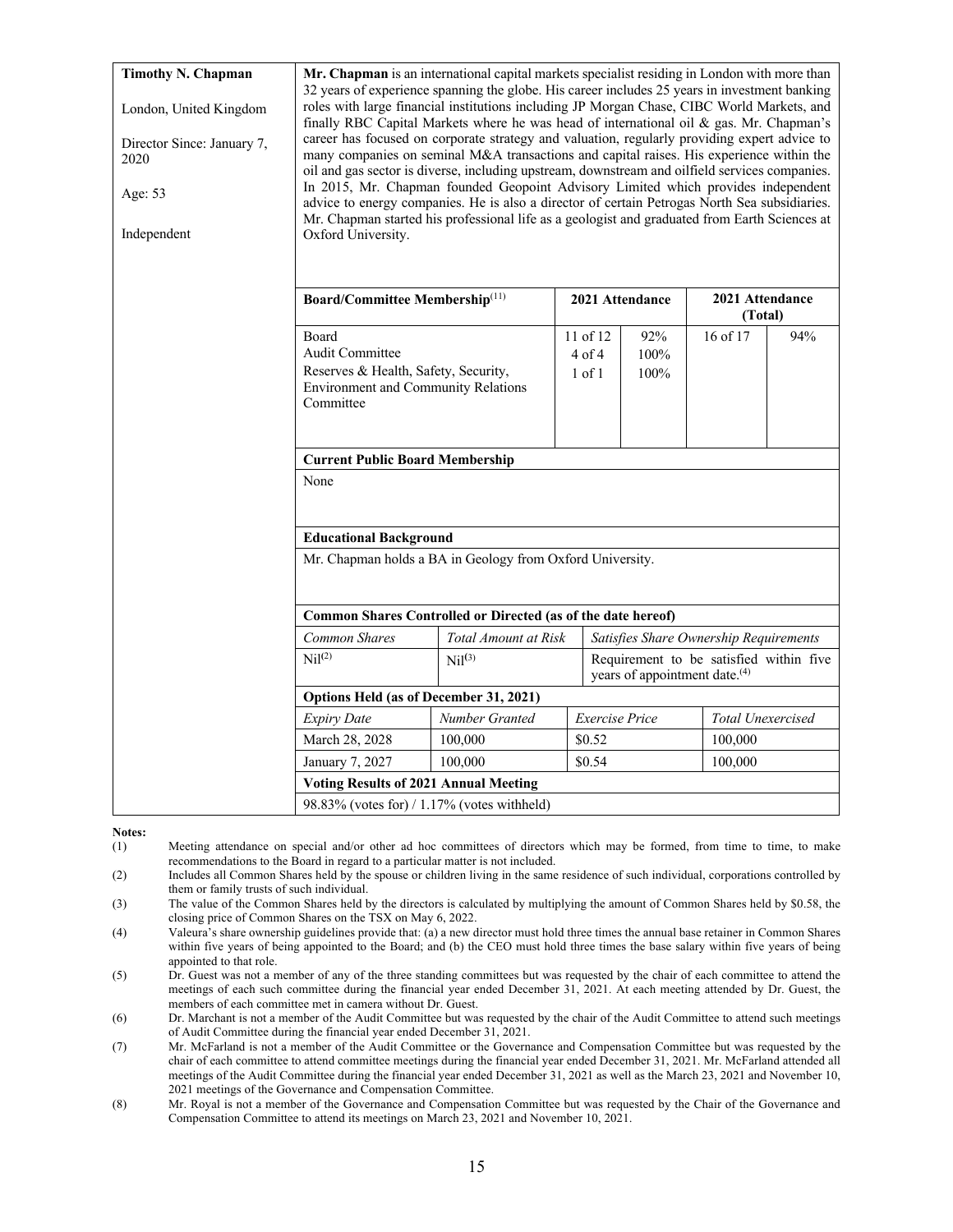- (9) Mr. Hiscock is not a member of the Reserves & Health, Safety, Security, Environment and Community Relations Committee but was requested by the chair of the Reserves & Health, Safety, Security, Environment and Community Relations Committee to attend all meetings of such committee during the financial year ended December 31, 2021.
- (10) Ms. Wood is not a member of the Reserves & Health, Safety, Security, Environment and Community Relations Committee but was requested by the chair of the Reserves & Health, Safety, Security, Environment and Community Relations Committee to attend all meetings of such committee during the financial year ended December 31, 2021.
- (11) Mr. Chapman is not a member of the Governance and Compensation Committee but was requested by the Chair of the Governance and Compensation Committee to attend its meetings on March 23, 2021 and November 10, 2021.

#### *Corporate Cease Trade Orders or Bankruptcies*

To the knowledge of management, no director of Valeura:

- (a) is, as at the date hereof, or has been, within 10 years before the date hereof, a director or chief executive officer or chief financial officer of any corporation (including Valeura) that, while that person was acting in that capacity:
	- (i) was the subject of a cease trade or similar order or an order that denied the relevant corporation access to any exemption under securities legislation, for a period of more than 30 consecutive days; or
	- (ii) was subject to an event that resulted, after the director or officer ceased to be a director or officer, in the corporation being the subject of a cease trade or similar order or an order that denied the relevant corporation access to any exemption under securities legislation, for a period of more than 30 consecutive days; or
- (b) is, as the date hereof, or has been within 10 years from the date hereof, a director or executive officer of any company (including Valeura) that, while that person was acting in such capacity, or within a year of that person ceasing to act in that capacity, became bankrupt, made a proposal under any legislation relating to bankruptcy or insolvency or was subject to or instituted any proceedings, arrangement or compromise with creditors or had a receiver, receiver manager or trustee appointed to hold its assets.

#### *Personal Bankruptcies*

To the knowledge of management of Valeura, no director of Valeura has, within the 10 years before the date hereof, become bankrupt, made a proposal under any legislation relating to bankruptcy or insolvency, or became subject to or instituted any proceedings, arrangement or compromise with creditors, or had a receiver, receiver manager or trustee appointed to hold such person's assets.

#### *Penalties or Sanctions*

To the knowledge of management of Valeura, no director of Valeura has: (a) been subject to any penalties or sanctions imposed by a court relating to securities legislation or by a securities regulatory authority or has entered into a settlement agreement with a securities regulatory authority, other than penalties for late filing of insider reports; or (b) been subject to any other penalties or sanctions imposed by a court or regulatory body that would likely be considered important to a reasonable Shareholder in deciding whether to vote for a proposed director.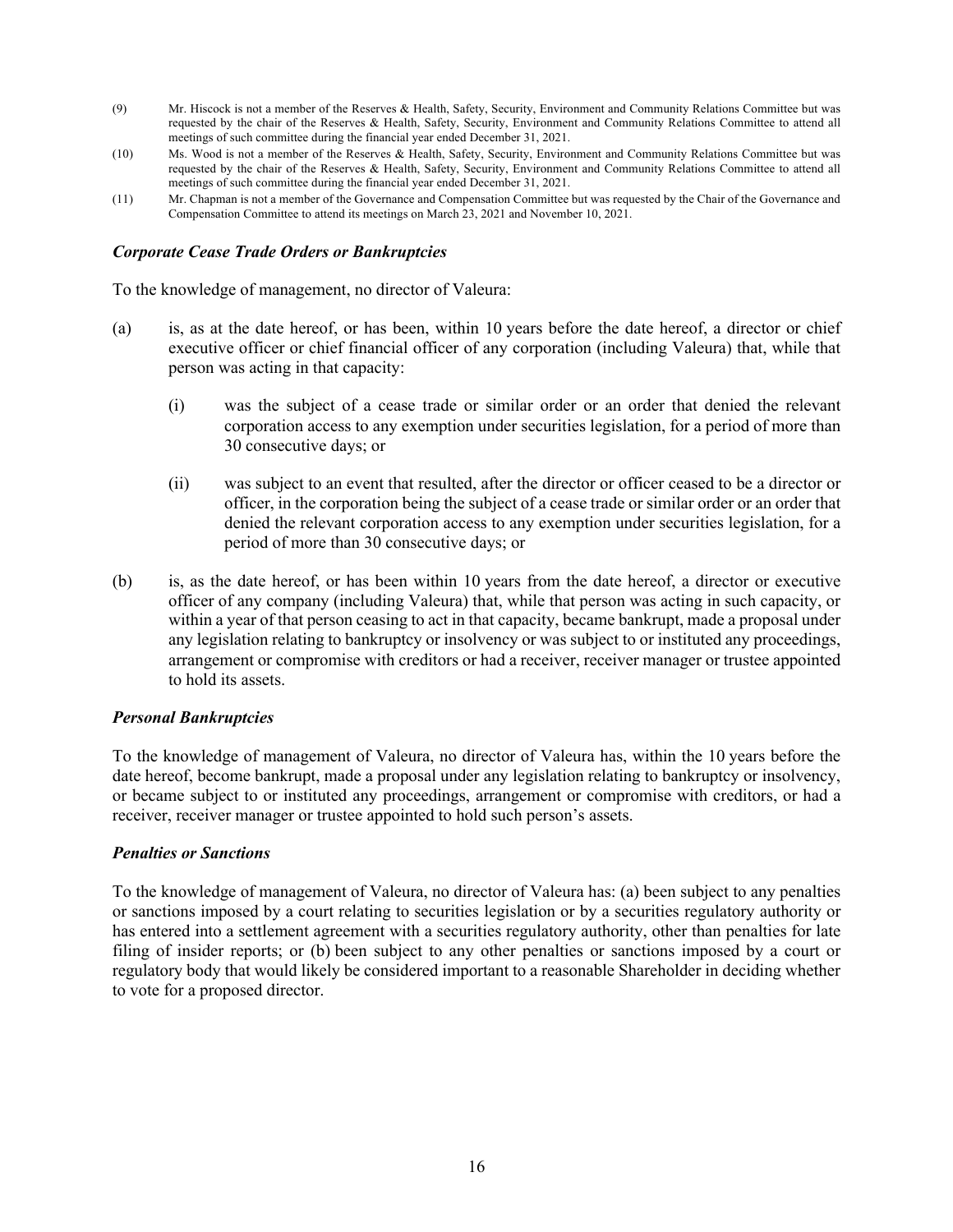# **EXECUTIVE OFFICER AND DIRECTOR COMPENSATION**

#### **Compensation Discussion and Analysis**

#### *Introduction*

The purpose of this Compensation Discussion and Analysis is to provide information about the Corporation's philosophy, objectives and processes regarding executive compensation.

This disclosure is intended to communicate the compensation provided to the Chief Executive Officer ("**CEO**"), the Chief Financial Officer ("**CFO**"), and the three most highly compensated executive officers of the Corporation, if any, whose individual total compensation was more than \$150,000 for the year ended December 31, 2021 (each a "**Named Executive Officer**" or "**NEO**" and collectively, the "**Named Executive Officers**" or "**NEOs**") and how the determinations in respect of the NEOs' 2021 compensation were made. For the year ended December 31, 2021, the Corporation had the following NEOs and no other executive officers or individuals acting in a similar capacity:

W. Sean Guest, CEO and President

Heather Campbell, CFO

Gordon R. Begg, Vice President Commercial ("**VP Commercial**")

The Board has established the Governance and Compensation Committee, which in 2022 is comprised of three independent directors, to assist the Board in fulfilling its obligations relating to human resource and compensation matters and to establish a plan of continuity and development of senior management. The Governance and Compensation Committee's mandate includes the following compensation-related responsibilities:

- reviewing and recommending for Board approval, the corporate goals and objectives to be considered in determining the CEO's compensation and performance evaluation;
- in consultation with the CEO, reviewing and recommending the compensation philosophy, guidelines and plans for the Corporation's employees and executives;
- in consultation with the CEO, reviewing the appointment of and approving the compensation for the executive team;
- evaluating and providing feedback regarding the CEO's performance and reviewing and recommending the compensation of the CEO;
- in consultation with the CEO, reviewing and recommending all other compensation principles or policy matters including the annual budget for base salaries and bonuses, long term incentives (such as the Option Plan and PRSU Plan) and other benefits; and
- consideration of the risk management implications with respect to the Corporation's compensation policies and practices.

#### *Compensation Philosophy and Objectives of Compensation Programs*

The executive compensation program adopted by Valeura and applied to its executive officers is designed to: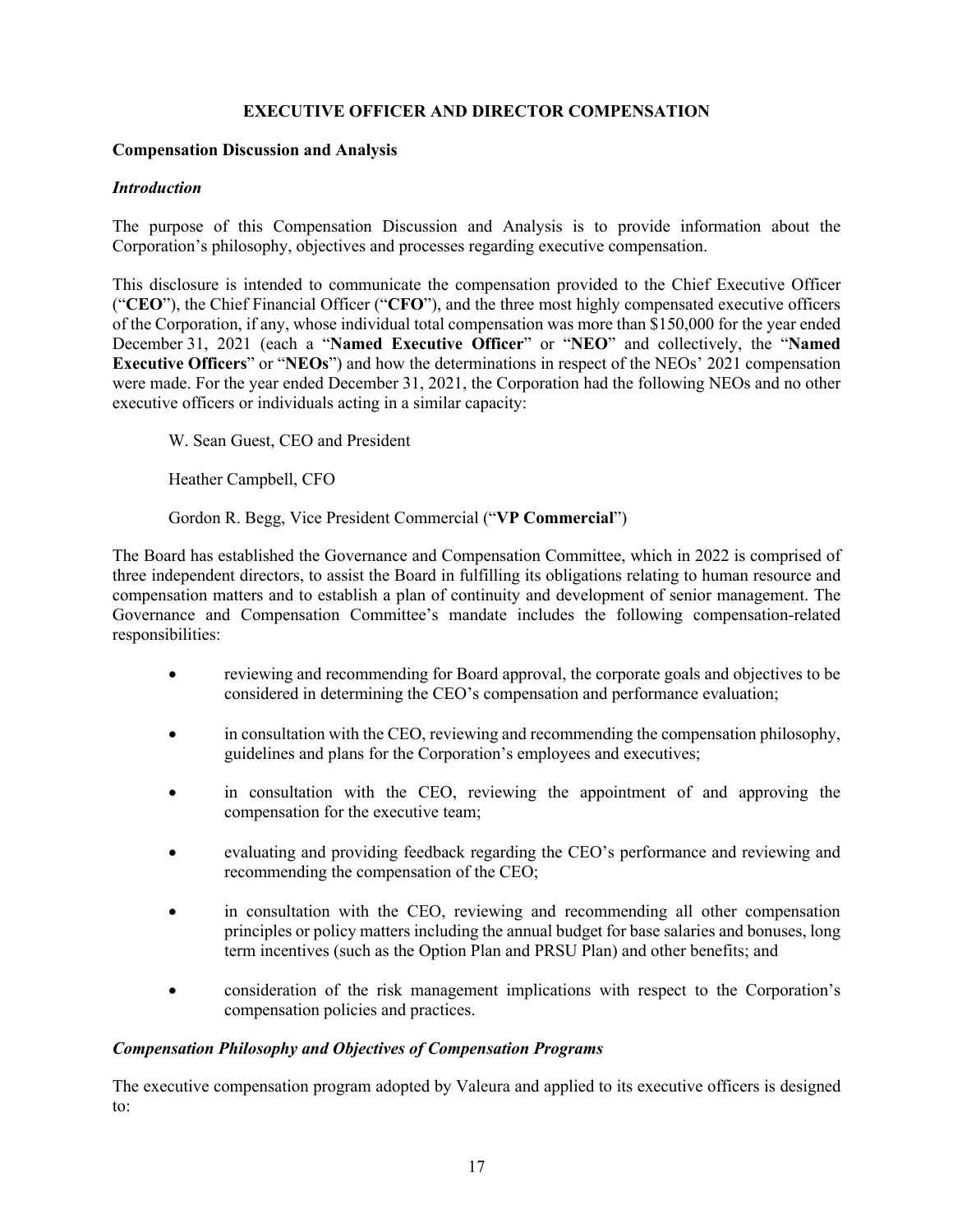- attract and retain qualified and experienced executives who have international business and operations experience and will contribute to the success of Valeura;
- ensure that the compensation of the executive officers provides a competitive base compensation package, with additional compensation to reward success and create a strong link between corporate performance and compensation; and
- motivate executive officers to enhance long term shareholder value, with being materially weighted at-risk long-term incentives in the form of Options and other security-based incentives so as to foster alignment with the interests of the Shareholders.

Valeura's executive compensation program in 2021 consisted of four components as set forth in the following chart.

| <b>Compensation Components</b>  | <b>Description and Purpose</b>                                                                                                                                                                                                                                                                                                                                                                                           |
|---------------------------------|--------------------------------------------------------------------------------------------------------------------------------------------------------------------------------------------------------------------------------------------------------------------------------------------------------------------------------------------------------------------------------------------------------------------------|
| <b>Base Salary</b>              | A base level of income that reflects the executive's position and level of responsibility, as<br>well as salary norms in the sector and the general marketplace.                                                                                                                                                                                                                                                         |
| <b>Discretionary Cash Bonus</b> | A pay-at-risk component consisting of a discretionary cash award based on the executive's<br>position and corporate and personal performance, which is designed to reward the<br>achievement of key corporate objectives.                                                                                                                                                                                                |
| <b>Long Term Incentives</b>     | An additional pay-at-risk component to compensation that rewards long term performance<br>by allowing executives to participate in the market appreciation of the Common Shares<br>over an extended period. This component is also intended to make the Corporation<br>competitive from a total remuneration standpoint and encourage executive retention<br>through time-based and performance-based vesting of awards. |
| <b>Benefits</b>                 | Health and dental care and various forms of life, disability, critical illness and health<br>spending accounts, plus certain additional perquisites for NEOs such as parking.                                                                                                                                                                                                                                            |

See "Compensation Discussion and Analysis - Elements of Compensation".

The goals of the compensation program are to attract and retain the most qualified people with relevant international experience, to motivate and reward such individuals on a short term and long term basis, and to create alignment between corporate performance and compensation. The Governance and Compensation Committee and the Board intend that the total cash components of compensation (base salary plus discretionary cash bonus) reflect the application of their informed judgement in setting executive compensation believed to be competitive for similarly placed executives operating international companies which are headquartered in Canada.

The Corporation does not believe that its compensation programs encourage excessive or inappropriate risk taking as: (i) the Corporation's employees receive both fixed and variable compensation, and the fixed (salary) portion provides a steady income regardless of Common Share value which allows employees to focus on the Corporation's business; and (ii) the security-based compensation plans encourage a long term perspective due to the vesting provisions of the Options and Unit Awards. The Corporation believes that its compensation program is appropriately structured and balanced to motivate its executives and reward the achievement of annual performance goals, as well as the achievement of long term growth in shareholder value.

The Corporation has adopted an anti-hedging policy which prohibits any NEO or director from purchasing financial instruments designed to hedge or offset a decrease in market value of equity securities granted as compensation or held by the NEO or director.

In addition, the Corporation has adopted a Clawback Policy (as defined below) that provides for the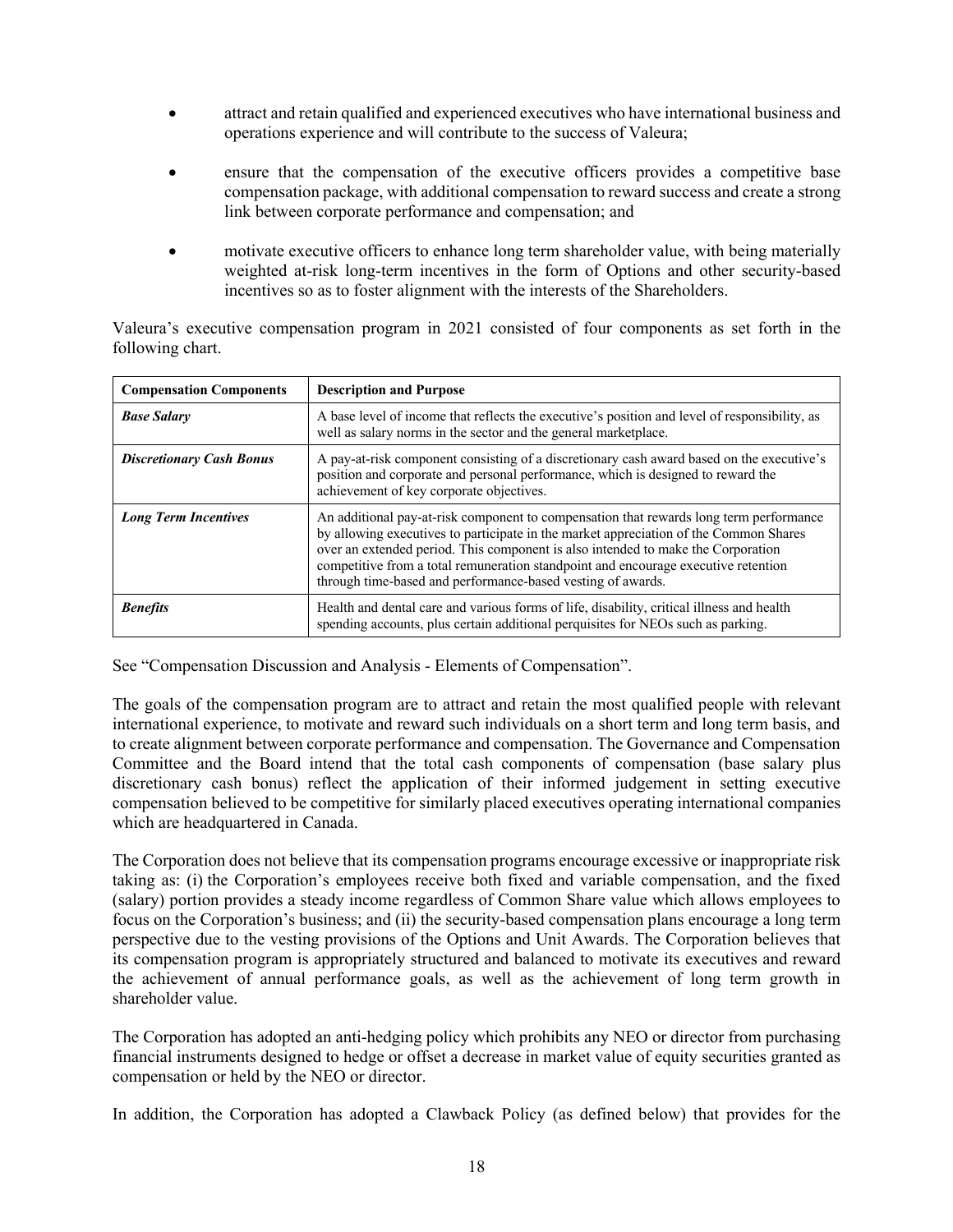recoupment from directors, officers and executives of both cash and equity-based incentive compensation where an individual's gross negligence, fraud, theft or willful misconduct caused them to receive an incentive compensation amount higher than what they would have otherwise received, including but not limited to, situations where there has been a restatement of financial results.

#### *Determining Compensation*

The Governance and Compensation Committee assists the Board in fulfilling its oversight responsibilities with respect to compensation matters. The Governance and Compensation Committee operates under a written mandate adopted by the Board. During the year ended December 31, 2021, the Governance and Compensation Committee was comprised of Ms. Wood (Chair) and Messrs. Hiscock and Marchant. Each member of the Governance and Compensation Committee is an independent director as such term is defined by National Instrument 58-101 – *Disclosure of Corporate Governance Practices* and all members of the Governance and Compensation Committee have gained experience in executive compensation and other human resource areas in the oil and gas industry through their tenure in executive roles in the energy sector and/or as directors of numerous organizations, and have direct experience in establishing executive and corporate compensation programs. In addition, the Governance and Compensation Committee utilizes publicly disclosed compensation data from management information circulars.

#### *2021 Corporate Performance Scorecard*

The 2021 Corporate Performance Scorecard adopted by the Board to assess discretionary bonus payments for 2021 aggregated the following key criteria and weightings: 1) execute merger and/or acquisition ("**M&A**") deal(s) - 50%; 2) Valeura's share price performance compared to a peer group of internationalfocused companies – 25% (the "**2021 Performance Peer Group**"); 3) progress the evaluation of the deep gas play in the Thrace Basin, Turkey  $-15\%$ ; and 4) maintain the shallow conventional gas production in good standing (production and HSSEC) until the close of the expected sale of these assets (the "**Disposition**") – 10%.

| Entity                                                                   | Listing     | Entity                                 | Listing        |
|--------------------------------------------------------------------------|-------------|----------------------------------------|----------------|
| Africa Energy Corp.                                                      | <b>TSXV</b> | Rockhopper Exploration Plc             | AIM            |
| Africa Oil Corp.                                                         | <b>TSX</b>  | SDX Energy Inc.                        | AIM            |
| Bowleven Plc                                                             | AIM         | Serinus Energy Inc.                    | AIM            |
| Centaurus Energy Inc.                                                    | <b>TSXV</b> | ShaMaran Petroleum Corp.               | <b>TSXV</b>    |
| Condor Petroleum                                                         | <b>TSX</b>  | S&P/TSX Energy Index                   | TSX            |
| Falcon Oil & Gas Ltd.                                                    | TSXV/AIM    | TAG Oil Ltd.                           | <b>TSX</b>     |
| Forza Petroleum Limited (formerly Oryx<br>Petroleum Corporation Limited) | <b>TSX</b>  | Touchstone Exploration Inc.            | TSX/AIM        |
| IGas Energy Plc                                                          | AIM         | TransGlobe Energy Corporation          | TSX/NASDAQ/AIM |
| Jadestone Energy Inc.                                                    | TSXV/AIM    | Trinity Exploration and Production Plc | AIM            |
| Pan Orient Energy Corp.                                                  | TSXV        | Wentworth Resources Plc                | AIM            |

The 2021 Performance Peer Group is shown below.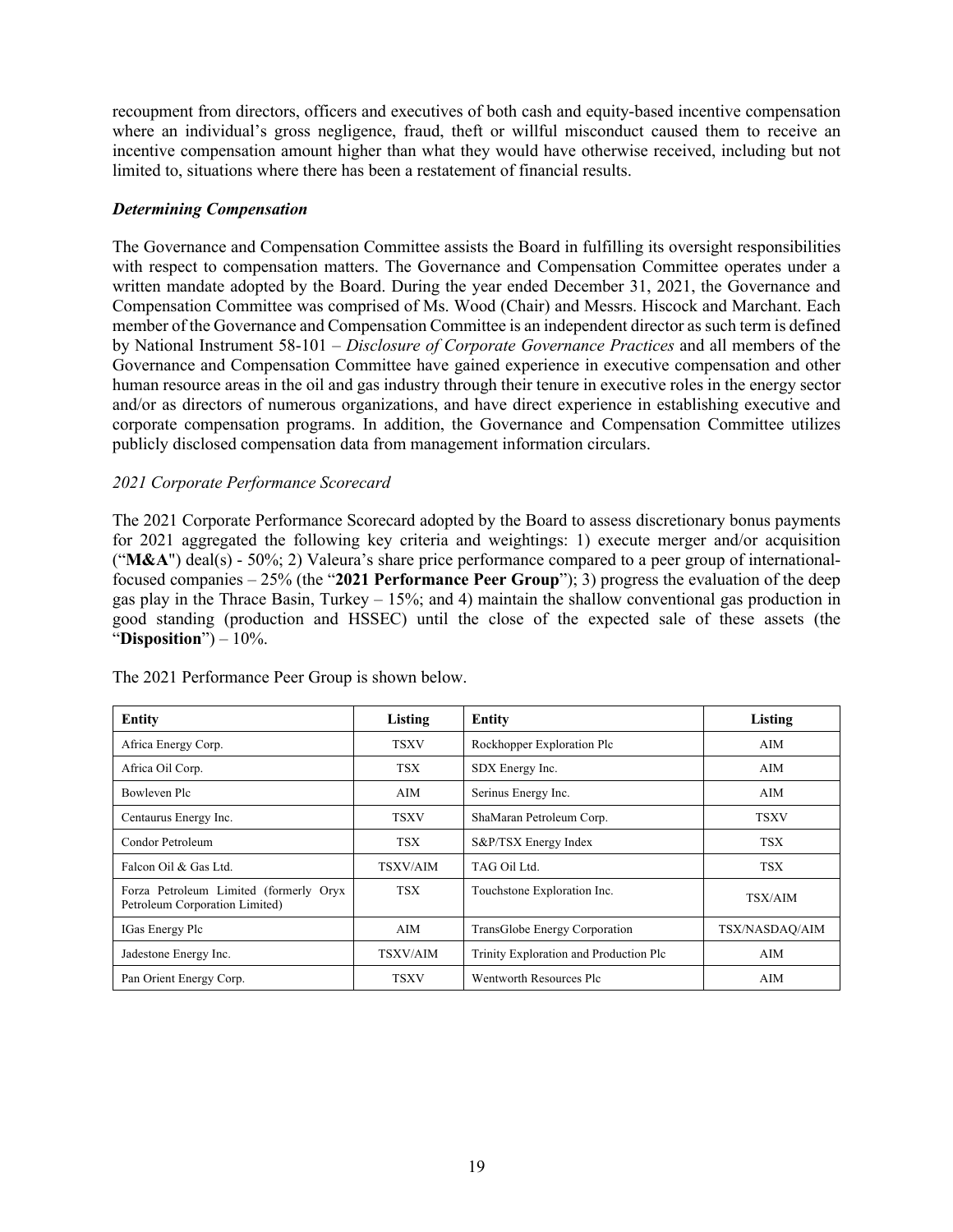The CEO's performance with respect to discretionary bonus payments is evaluated based on Valeura's performance under the relevant year's Corporate Performance Scorecard.

#### *Compensation Approval Process*

Compensation for the Corporation's executive officers is recommended by the CEO and then reviewed by the Governance and Compensation Committee. Recommendations are then made by the Governance and Compensation Committee to the Board for the Board's ultimate approval. In making recommendations, the CEO reviews compensation data in the oil and gas sector as disclosed in management information circulars, as well as other more subjective factors such as level of responsibility, importance to the Corporation, the degree to which an officer's contribution will be critical to the Corporation's success in the near and long term, individual performance, corporate performance and market conditions. The Governance and Compensation Committee then reviews and discusses these recommendations, generally including a review of market data, and determines what recommendations to make to the Board. Although discussions between the CEO and members of the Governance and Compensation Committee are customary during this process, certain deliberations of the Governance and Compensation Committee and all final determinations by both the Governance and Compensation Committee and the Board regarding executive compensation are conducted during *in camera* sessions in the absence of any members of management.

Following the end of each year, the Governance and Compensation Committee distributes and utilizes a confidential CEO Feedback Instrument for the directors to assess the CEO's performance, including an assessment of the CEO's performance and achievement of the targeted goals and objectives for the prior year. The results of the directors' feedback are compiled on an anonymous basis to promote candid and constructive feedback. The results are distributed to the Board and play a role in setting the CEO's total compensation, including long-term equity incentive awards. The Chair of the Board provides feedback to the CEO on performance for the prior year and results of the CEO Feedback Instrument.

The Board also approves compensation for the directors of the Corporation in the form of fees and longterm equity incentives based upon recommendations made by the Governance and Compensation Committee, which also takes into account the assessment of publicly disclosed data from management information circulars.

#### *Elements of Compensation*

#### *Base Salaries*

Base salary is intended to reflect an executive officer's position within the corporate structure, his or her years of experience and level of responsibility, and salary norms in the sector and the general marketplace. As such, decisions with respect to base salary levels for executive officers are not based on objective identifiable performance measures but for the most part are determined by reference to competitive market information for similar roles and levels of responsibility, as well as more subjective performance factors such as leadership, commitment, accountability, industry experience and contribution. The Corporation's view is that a competitive base salary is a necessary element for retaining qualified executive officers, as it creates a meaningful incentive for individuals to remain at Valeura and not be unreasonably susceptible to recruiting efforts by the Corporation's competitors.

As consideration for the services provided by the NEOs, the Corporation has agreed to pay the NEOs an annual salary in an amount determined by the Board in its annual salary review completed in the first quarter of each fiscal year and effective April 1 of each year. Salaries for 2021 were reviewed in March 2021, and the Governance and Compensation Committee and the Board determined that there would not be an increase to the CEO's salary and only modest progression salary increases for the CFO and VP Commercial.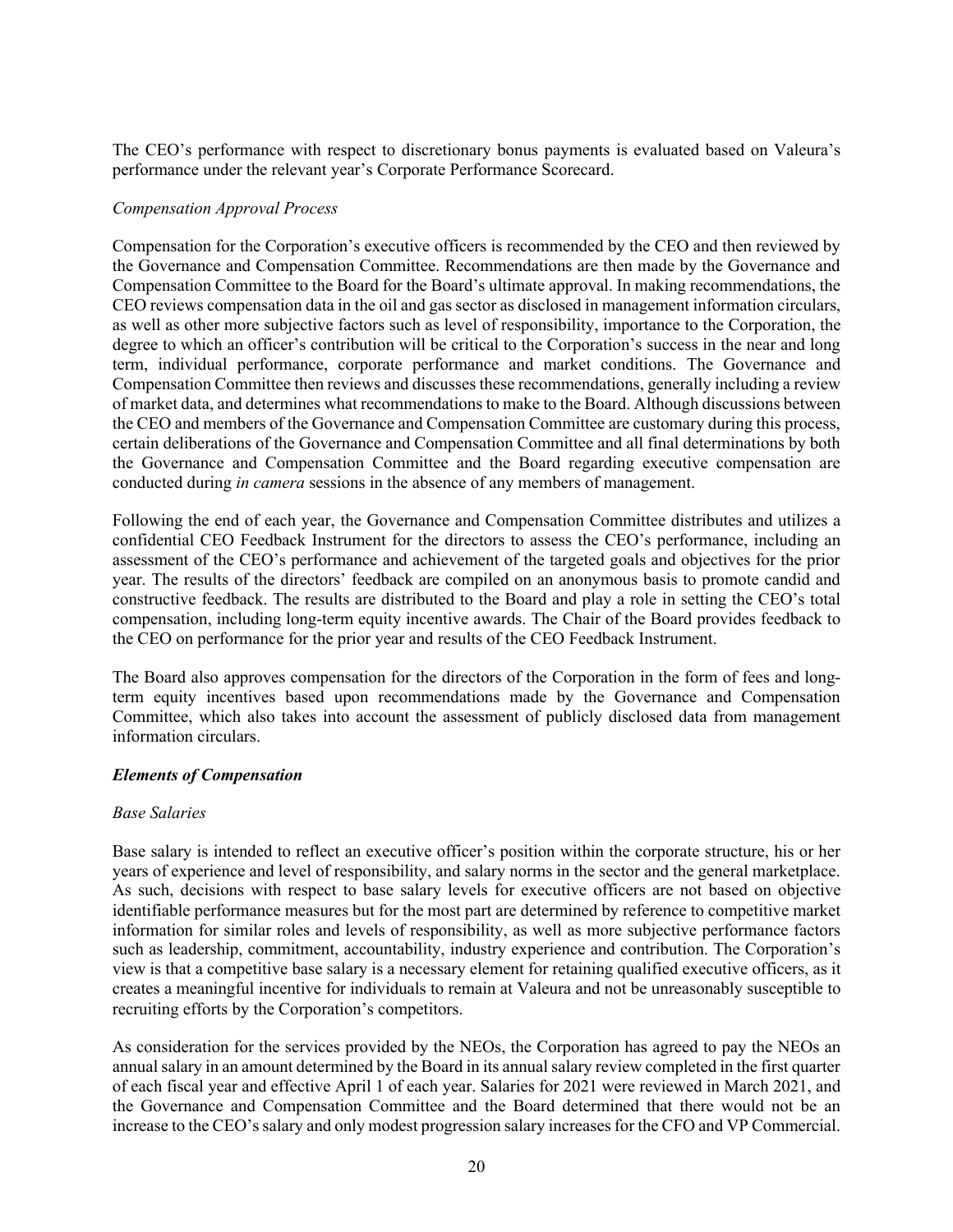Salaries for 2022 were reviewed by the Governance and Compensation Committee and the Board in March 2022, and they determined that there would not be an increase in the salaries for the CEO or the other NEOs in 2022.

#### *Cash Bonus*

Discretionary cash bonuses are part of the Corporation's compensation program as it is believed that they can be used to help to motivate executive officers to achieve key corporate objectives by rewarding the achievement of these objectives. Currently, cash bonuses are awarded on a discretionary basis following an evaluation of the corporate performance factors.

Given 2021 Corporate Performance Scorecard criteria, the Governance and Compensation Committee and the Board awarded a score of 0.49 on a scale of 0 to 2. The specific scores for each of the components of the scorecard in establishing the weighted aggregate score were as follows:

- ! M&A execution was scored at 0.0, given that an M&A deal was not executed and announced in 2021 (weight 50%);
- Relative TSR was scored at 0.4, given the second quartile performance as compared to the 2021 Performance Peer Group (weight 25%);
- ! The Turkish deep gas play appraisal progress was scored at 1.25, given development of an arrangement to fulfil exploration commitments at relatively low cost to hold the exploration licences through June 2023, thereby providing additional time to seek a new partner (weight 15%); and
- The Disposition closing was scored at 2.0 given that the asset was maintained in good order until closing in May 2021, including a slight increase in production facilitating subsequent realized royalty payments (weight 10%).

The corporate performance factor of 0.49 was applied to bonus target levels as a percentage of base salary, and the resulting cash bonuses for the 2021 performance year were approved by the Board on March 30, 2022. For the NEOs, the aggregate bonus amounts were \$182,893 representing an average of 22.1% of the aggregate 2021 base salaries. See "NEO Compensation - Summary Compensation Table".

#### *Performance and Long-Term Incentives*

The Corporation believes that long term performance and increases in shareholder value are achieved through an ownership culture that encourages performance by all employees, including executives, through the use of at-risk long-term incentives. Long term incentives are required in order for the Corporation to be competitive from a total remuneration standpoint when compared to those of larger companies in the oil and gas industry with whom it must compete for experienced executive officers. Accordingly, the Corporation established the Option Plan and the PRSU Plan, both of which were amended and approved by shareholders in August 2020 to provide employees, including executive officers, with incentives to help align those employees' interests with the performance of the Corporation as reflected in the Common Share price. For a description of the Option Plan and the PRSU Plan, see "Equity Plan Compensation".

The Governance and Compensation Committee, upon the recommendation of the CEO, reviews and makes recommendations to the Board for its ultimate approval with respect to grants of Options and/or Unit Awards to executive officers. When making recommendations with respect to Option and/or Unit Awards and the size of such awards, the Governance and Compensation Committee takes into consideration the overall number of Options and Unit Awards that are outstanding relative to the number of outstanding Common Shares.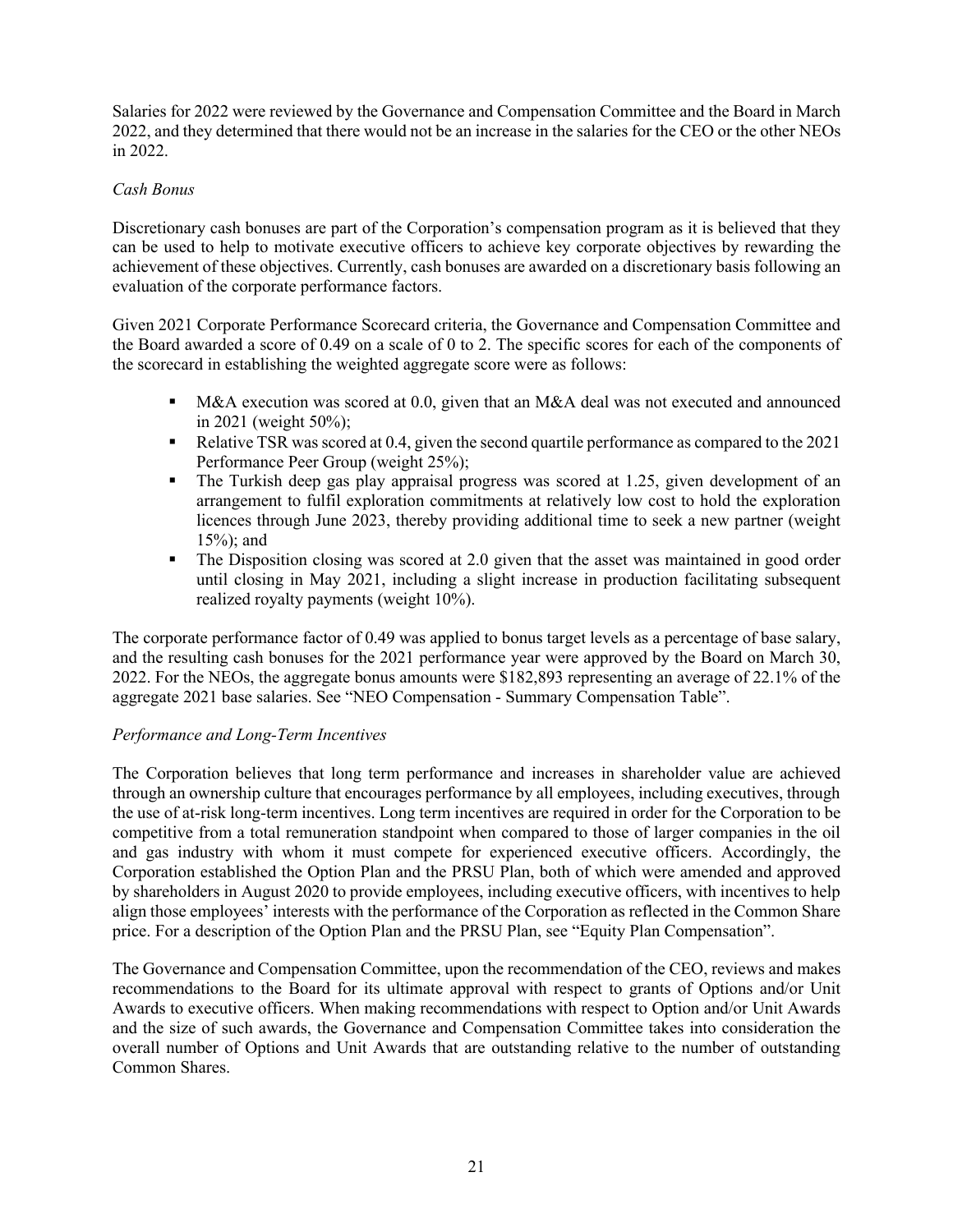During the year ended December 31, 2021, NEO's were granted a total of 1,155,000 Options. The methodology for determining grants to NEO's was similar to prior years.

All of the foregoing Options have a seven-year term and vest in thirds at the first, second and third anniversary of the grant date. In approving the overall grant of Options, regard was given to the desire to weight total compensation toward at-risk long-term incentives, as well as to foster alignment with the interests of Shareholders. In recommending to the Board the size of Option awards to individual executives, the Governance and Compensation Committee considered the recommendations made by the CEO and each executive's level of responsibility and authority, with a particular emphasis on the degree to which each executive's contribution would be critical to long term corporate success, and consideration was given to the amount of each executive's Option award relative to the allocation of Options granted to the CEO and other officers to ensure an appropriate scaling within the executive team. See "NEO Compensation - Outstanding Option-Based Awards".

As of the date hereof, no Unit Awards have been granted under the PRSU Plan, but the Board may elect to issue such awards in the future.

#### *Benefits*

The Corporation's benefits program consists of health and dental care and various forms of life, disability and critical illness insurances and health spending accounts consistent with industry norms. In addition, the NEOs receive a reimbursement of parking costs up to a defined limit or a transportation allowance in lieu of parking.

#### *Severance and Change of Control Agreements*

Executive Employment Agreements (as defined below), which provide severance or other payouts upon a change of control event, have been put in place for the following NEOs: Dr. Guest effective May 23, 2017 (and amended on January 1, 2018); Mr. Begg effective May 30, 2018; and Ms. Campbell effective January 7, 2020. See "Employment Agreements and Termination and Change of Control Benefits".

# *Performance Graph*

The following graph illustrates the cumulative return to Shareholders of a \$100 investment in Common Shares from December 31, 2016 to December 31, 2021, as compared to the cumulative total return on the Standard & Poor's/TSX SmallCap Index ("**TSX SmallCap**") for the same period.

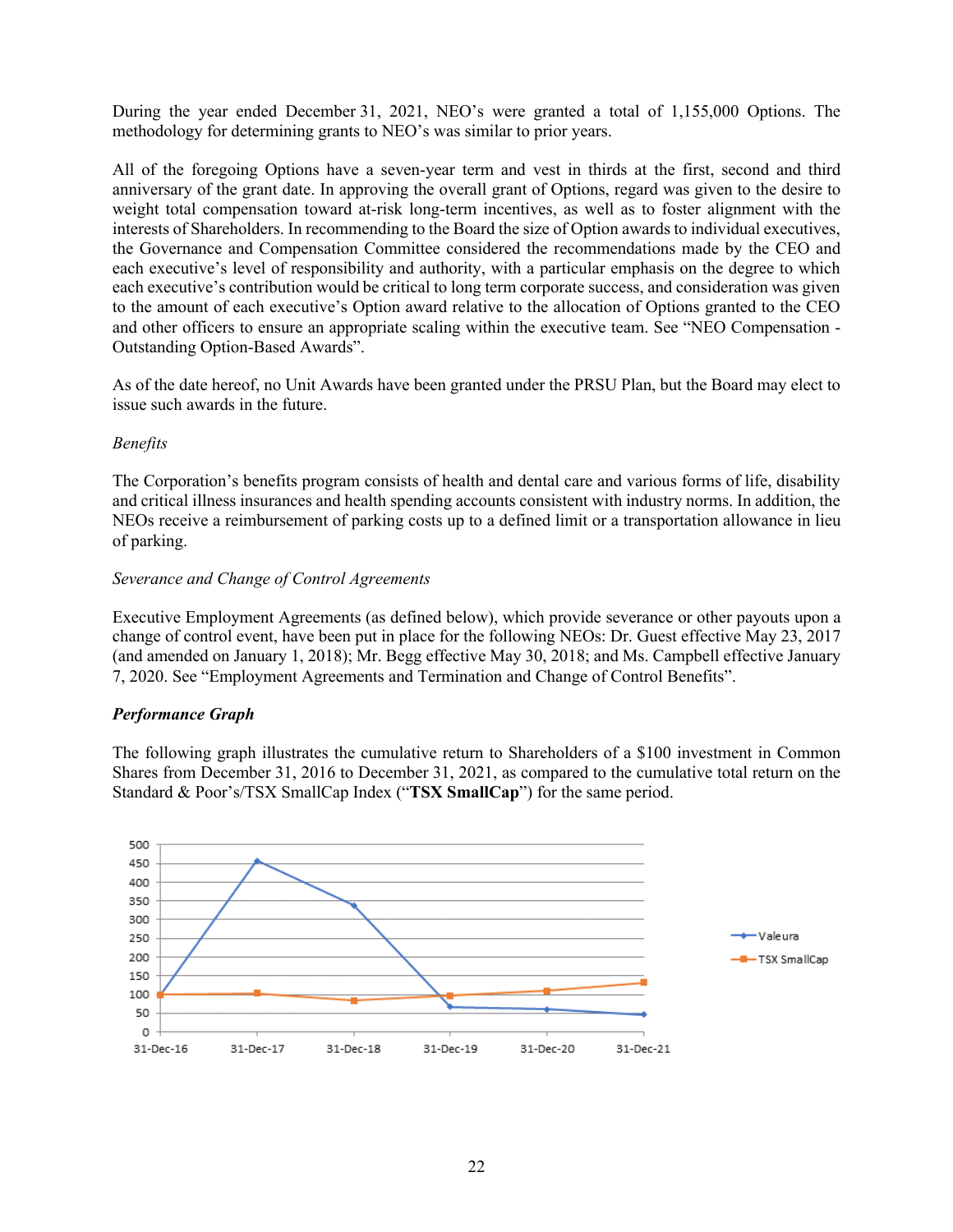|                        | December 31,<br>2016 | December 31,<br>2017 | December 31,<br>2018 | December 31,<br>2019 | December 31,<br>2020 | December 31,<br>2021 |
|------------------------|----------------------|----------------------|----------------------|----------------------|----------------------|----------------------|
| Valeura                | \$100.00             | \$457.89             | \$337.89             | \$67.37              | \$60.00              | \$46.32              |
| <b>TSX</b><br>SmallCap | \$100.00             | \$102.75             | \$84.08              | \$97.40              | \$109.94             | \$132.22             |

The trend shown in the above graph does not necessarily correspond to the Corporation's trend of compensation for the NEOs for the period disclosed above. The Corporation considers a number of factors in connection with its determination of appropriate levels of compensation including, but not limited to, the demand for and supply of skilled professionals with experience in the oil and gas industry, individual performance, the Corporation's performance (which is not necessarily tied exclusively to the trading price of the Common Shares on the TSX and other factors discussed under "Compensation Discussion and Analysis" above).

#### **NEO Compensation**

#### *Summary Compensation Table*

The following table provides information concerning compensation of the NEOs for the years ended December 31, 2021, 2020 and 2019.

| Name and<br><b>Principal Position</b>        | Year                 | <b>Salary</b><br>(S)          | Option<br><b>Awards</b><br><b>(S)</b>                    | Non-equity<br>incentive plan<br>compensation<br>(S)<br><b>Annual Incentive</b><br>Plan | <b>All Other</b><br>Compensation <sup>(8)</sup><br>(S) | Total<br>Compensation<br><b>(S)</b> |
|----------------------------------------------|----------------------|-------------------------------|----------------------------------------------------------|----------------------------------------------------------------------------------------|--------------------------------------------------------|-------------------------------------|
| Dr. W. Sean Guest $(1)$<br>CEO and President | 2021<br>2020<br>2019 | 370,000<br>370,000<br>355,000 | $203.269^{(4)}$<br>$98.009^{(5)}$<br>$594,000^{(7)}$     | 99,715<br>261,905<br>222,000                                                           | Nil<br>Nil<br>Nil                                      | 672,984<br>729.914<br>1,171,000     |
| Heather Campbell<br>CFO <sup>(2)</sup>       | 2021<br>2020<br>2019 | 210,000<br>203,000<br>177,500 | $121,961^{(4)}$<br>$116,006^{(5)(6)}$<br>$178.200^{(7)}$ | 41,160<br>108,108<br>90,000                                                            | Nil<br>Nil<br>Nil                                      | 373,121<br>427,114<br>445,700       |
| Gordon R. Begg<br>VP Commercial $^{(3)}$     | 2021<br>2020<br>2019 | 265,000<br>261,000<br>239,000 | $101.634^{(4)}$<br>$57.915^{(5)}$<br>$297,000^{(7)}$     | 42,018<br>110,360<br>100,000                                                           | Nil<br>Nil<br>Nil                                      | 408,652<br>429,275<br>636,000       |

**Notes:**

- (1) Dr. W. Sean Guest was appointed CEO on January 1, 2018. Prior to this, Dr. Guest was the President since May 17, 2017.
- (2) Ms. Heather Campbell was appointed as CFO on January 7, 2020. Prior to this, Ms. Campbell was the Controller of Valeura since June 2017.
- (3) Mr. Gordon R. Begg was hired as the VP Commercial on May 30, 2018.

(5) This does not represent cash paid to the NEO. The actual value of the Options granted to the NEOs will be determined based on the market price of the Common Shares at the time of exercise of such Options, which may be greater or less than the grant date fair value reflected in the table above. This figure is based on the grant date fair value of such Options as at March 17, 2020 calculated through the use of the Black-Scholes Model. The grant date fair value was determined in accordance with International Financial Reporting Standards. This methodology was chosen in order to be consistent with the accounting fair value used by the Corporation in its financial statements and since Black-Scholes is a commonly used methodology for valuing options which provides an objective and reasonable

<sup>(4)</sup> This does not represent cash paid to the NEO. The actual value of the Options granted to the NEOs will be determined based on the market price of the Common Shares at the time of exercise of such Options, which may be greater or less than the grant date fair value reflected in the table above. This figure is based on the grant date fair value of such Options as at March 24**,** 2021 calculated through the use of the Black-Scholes Model. The grant date fair value was determined in accordance with International Financial Reporting Standards. This methodology was chosen in order to be consistent with the accounting fair value used by the Corporation in its financial statements and since Black-Scholes is a commonly used methodology for valuing options which provides an objective and reasonable estimate of fair value. The key assumptions of this valuation include current market price of the stock, exercise price of the option, option term (weighted average expected life), risk-free interest rate, dividend yield of stock and volatility of stock return. The actual assumptions and estimates used for the summary compensation table values were as follows: Fair Value of \$0.37 per share; Risk-Free Interest Rate of 0.81 %; Expected Life of 4.5 years; Expected Volatility of 99%; and Dividend per Share of nil. The Options vest in thirds, on the first, second and third year anniversary of the grant date. Accordingly, none of these Options had vested as at December 31, 2021.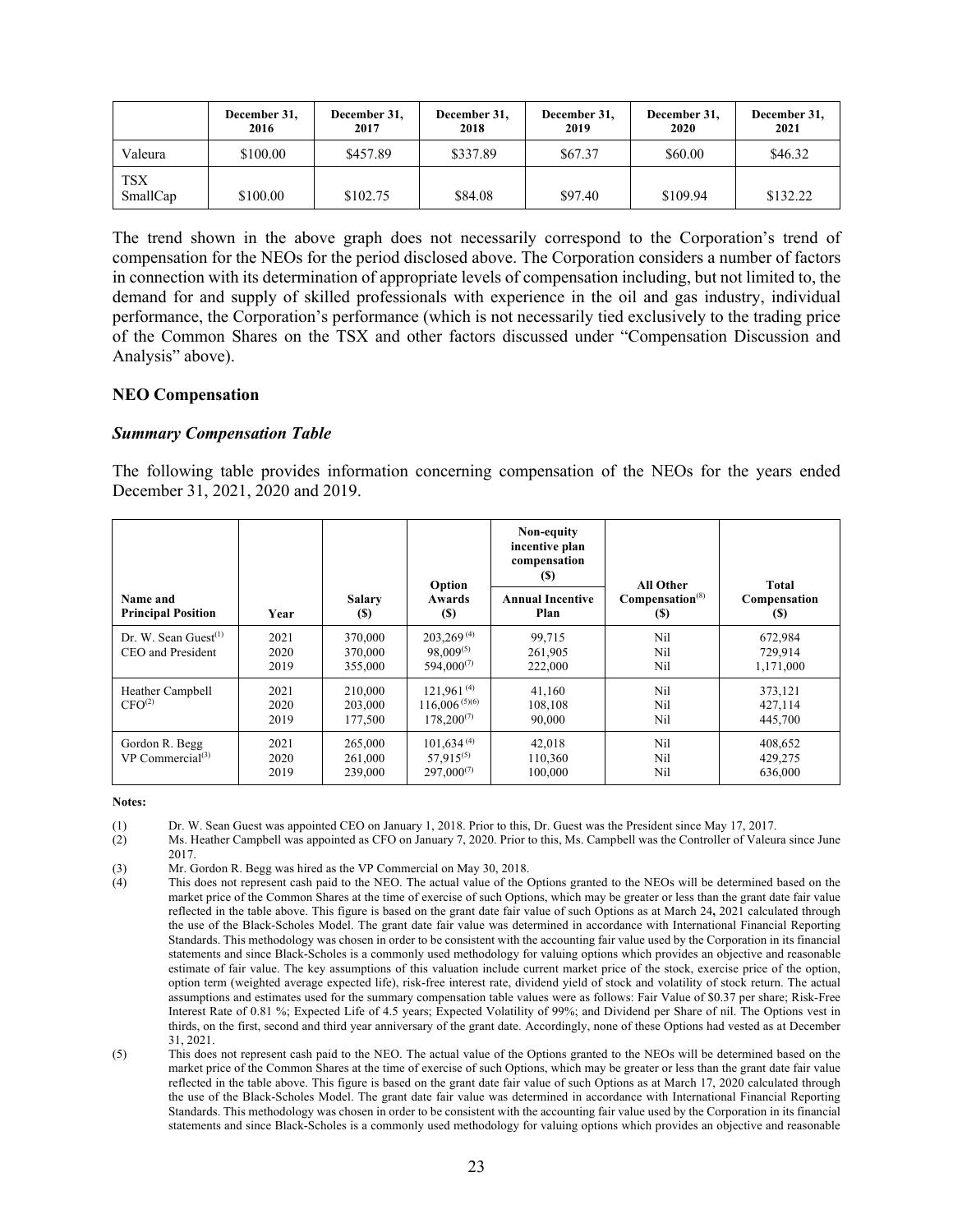estimate of fair value. The key assumptions of this valuation include current market price of the stock, exercise price of the option, option term (weighted average expected life), risk-free interest rate, dividend yield of stock and volatility of stock return. The actual assumptions and estimates used for the summary compensation table values were as follows: Fair Value of \$0.18 per share; Risk-Free Interest Rate of 0.77%; Expected Life of 4.5 years; Expected Volatility of 99.5%; and Dividend per Share of nil The Options vest in thirds, on the first, second and third year anniversary of the grant date. Accordingly, one-third of these Options had vested as at December 31, 2021.

- (6) As noted in (4) above, this does not represent cash paid to the NEO. This figure is based on the grant date fair value of such Options as at January 7, 2020 calculated through the use of the Black-Scholes Model. The grant date fair value was determined in accordance with International Financial Reporting Standards. This methodology was chosen in order to be consistent with the accounting fair value used by the Corporation in its financial statements and since Black-Scholes is a commonly used methodology for valuing options which provides an objective and reasonable estimate of fair value. The key assumptions of this valuation include current market price of the stock, exercise price of the option, option term (weighted average expected life), risk-free interest rate, dividend yield of stock and volatility of stock return. The actual assumptions and estimates used for the summary compensation table values were as follows: Fair Value of \$0.39 per share; Risk-Free Interest Rate of 1.6%; Expected Life of 4.5 years; Expected Volatility of 99.3%; and Dividend per Share of nil The Options vest in thirds, on the first, second and third year anniversary of the grant date. Accordingly, one-third of these Options had vested as at December 31, 2021.
- (7) As noted in (5) above, this does not represent cash paid to the NEO. This figure is based on the grant date fair value of such Options as at February 8, 2019 calculated through the use of the Black-Scholes Model. The grant date fair value was determined in accordance with International Financial Reporting Standards. This methodology was chosen in order to be consistent with the accounting fair value used by the Corporation in its financial statements and since Black-Scholes is a commonly used methodology for valuing options which provides an objective and reasonable estimate of fair value. The key assumptions of this valuation include current market price of the stock, exercise price of the option, option term (weighted average expected life), risk-free interest rate, dividend yield of stock and volatility of stock return. The actual assumptions and estimates used for the summary compensation table values were as follows: Fair Value of \$1.98 per share; Risk-Free Interest Rate of 1.78%; Expected Life of 4.5 years; Expected Volatility of 86.56%; and Dividend per Share of nil. The Options granted on February 8, 2019 were cancelled on November 25, 2020 in exchange for nominal consideration of \$3,000 for Dr. Guest, \$900 for Ms. Campbell and \$1,500 for Mr. Begg, or \$0.01 per Option (which have not been deducted from the amount shown in the table).
- (8) Nil indicates that perquisites and other personal benefits did not exceed \$50,000 or 10% of the total salary of the NEO for the financial year.

#### *Outstanding Option-Based Awards*

The following table sets forth information with respect to the unexercised Options granted under the Option Plan to the NEOs which were outstanding as of December 31, 2021.

|                                        |                                                                                   | <b>Option-Based Awards</b>             |                                                                     |                                                                           |
|----------------------------------------|-----------------------------------------------------------------------------------|----------------------------------------|---------------------------------------------------------------------|---------------------------------------------------------------------------|
| Name and<br><b>Principal Position</b>  | <b>Number of Common</b><br><b>Shares Underlying</b><br><b>Unexercised Options</b> | <b>Option Exercise</b><br>Price<br>(S) | <b>Option Expiration Date</b>                                       | <b>Value of Unexercised</b><br><b>In-the-Money Options</b><br>$(S)^{(1)}$ |
| Dr. W. Sean Guest<br>CEO and President | 550,000<br>550,000<br>600,000                                                     | 0.52<br>0.25<br>0.75                   | March 24, 2028<br>March 17, 2027<br>May 17, 2024                    | Nil<br>104,500<br>Nil                                                     |
| Heather Campbell<br><b>CFO</b>         | 330,000<br>325,000<br>150,000<br>150,000                                          | 0.52<br>0.25<br>0.54<br>0.80           | March 24, 2028<br>March 17, 2027<br>January 7, 2027<br>May 31, 2024 | Nil<br>61,750<br>Nil<br>Nil                                               |
| Gordon R. Begg<br>VP Commercial        | 275,000<br>325,000                                                                | 0.52<br>0.25                           | March 24, 2028<br>March 17, 2027                                    | Nil<br>61,750                                                             |

**Note:**

(1) The value shown is the product of the number of Common Shares underlying the Option multiplied by the difference between the Common Share TSX closing price on December 31, 2021 of \$0.44 and the exercise price.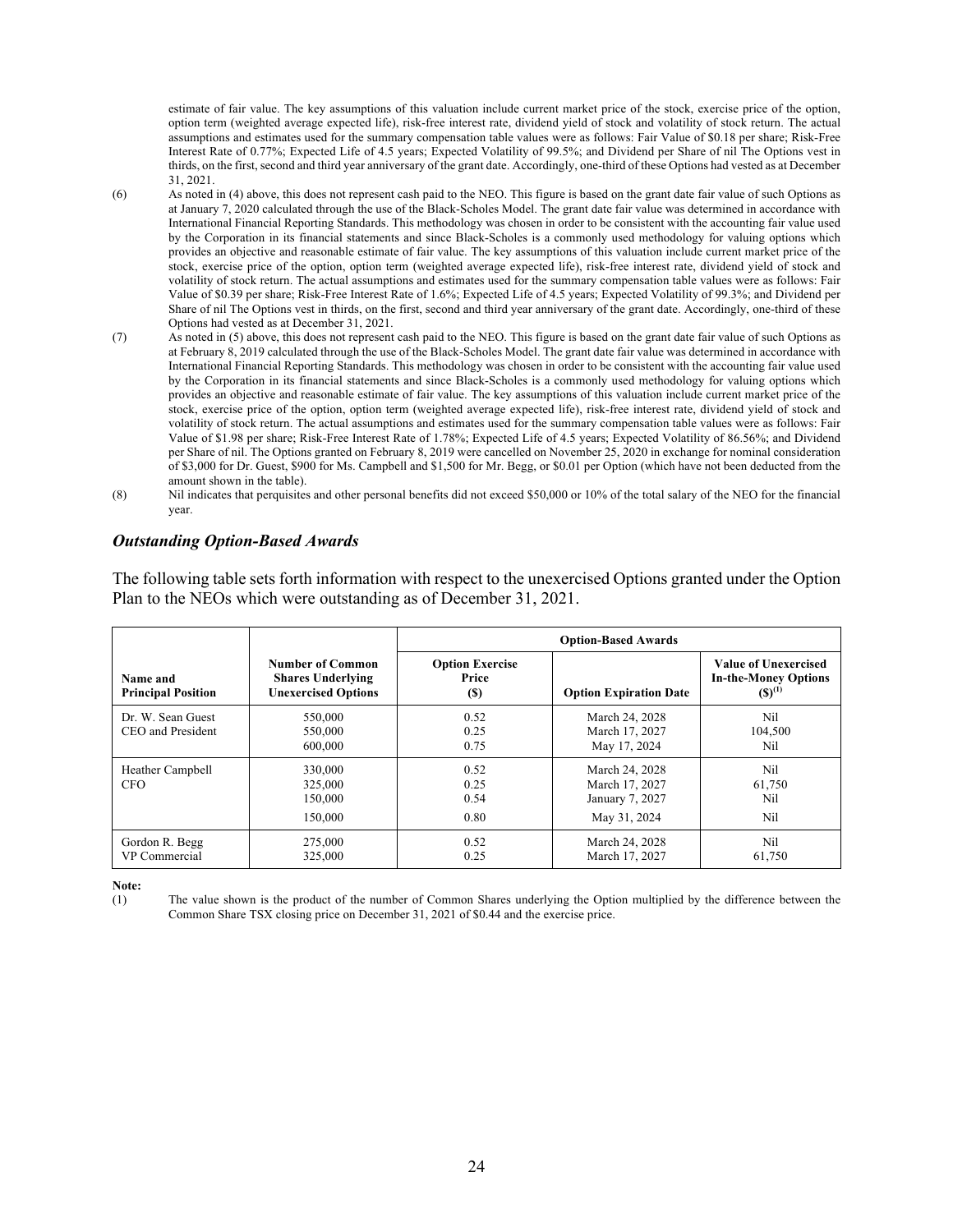#### *Incentive Plan Awards - Value Vested or Earned During the Year*

The following table sets forth information with respect to the value of Options vested during the year ended December 31, 2021 as well as the cash bonuses granted to the NEOs during the year ended December 31, 2021.

| Name and<br><b>Principal Position</b>  | <b>Option-Based Awards Value Vested During</b><br>Year<br>$(S)^{(1)}$ | <b>Non-Equity Incentive Plan Compensation Value</b><br>earned during the year<br>(S) |
|----------------------------------------|-----------------------------------------------------------------------|--------------------------------------------------------------------------------------|
| Dr. W. Sean Guest<br>CEO and President | 66,000                                                                | 99,715                                                                               |
| Heather Campbell<br><b>CFO</b>         | 39,000                                                                | 41.160                                                                               |
| Gordon R. Begg<br>VP Commercial        | 39,000                                                                | 42,018                                                                               |

**Note:**

#### **Executive Compensation Breakdown: Fixed vs. Performance Based "At Risk" Compensation**

While the Corporation's compensation philosophy targets an emphasis on variable (or "at risk") compensation in the form of short-term incentive (bonuses) and long-term incentive compensation (Options), as opposed to fixed compensation (salaries), the compensation mix in 2021 reflects relatively low at risk compensation as compared to target. This reflects the low 2021 corporate performance factor of 0.49 and the value of Options at current share prices.

The Governance and Compensation Committee and the Board believe that the mix of short term and longterm incentive awards, combined with corporate performance goals including achievement of corporate goals and objectives and relative share price performance, result in an appropriate mix of pay for performance and discouragement of inappropriate risk-taking behavior.



#### **Employment Agreements and Termination and Change of Control Benefits**

Each of the NEOs is a party to an executive employment agreement (the "**Executive Employment** 

<sup>(1)</sup> The value shown is the product of the number of Common Shares underlying the Options that vested during the year multiplied by the difference between the Common Share TSX closing price on the day the Options vested and the exercise price of the Options that vested.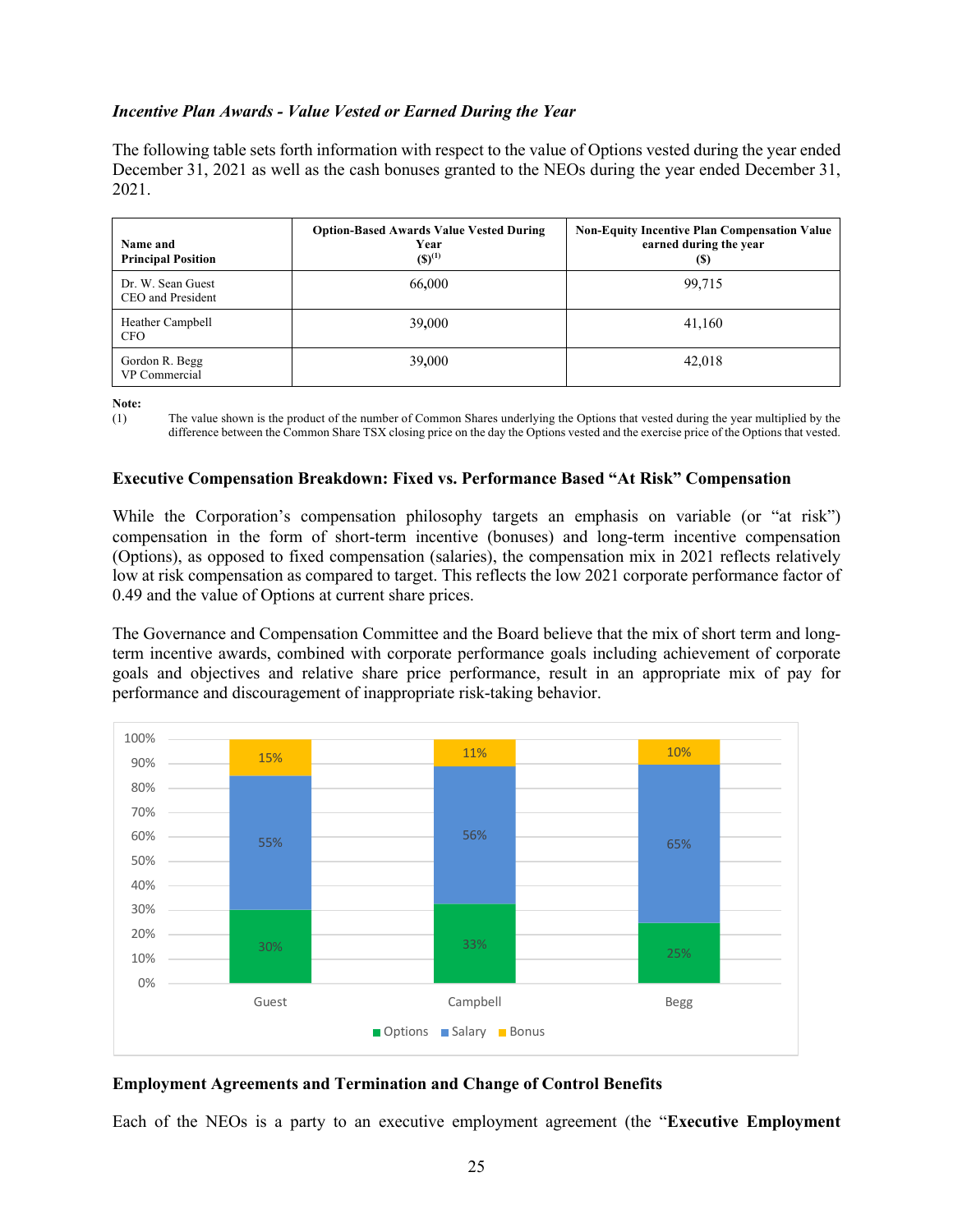**Agreements**") with the Corporation. The Executive Employment Agreement for the CEO and President was entered into in May 2017 (and amended in January 2018) and for the VP Commercial in May 2018. Ms. Heather Campbell entered into an Executive Employment Agreement upon her appointment as CFO in January 2020. The Executive Employment Agreements have an indefinite term and contain standard confidentiality and non-solicitation provisions.

Valeura has agreed pursuant to the Executive Employment Agreements that the NEOs will receive base salaries determined by the Board and may receive discretionary bonuses, grants of Options and other security based compensation, reimbursement of expenses, benefits and certain perquisites as set forth in the Executive Employment Agreements, with the amounts paid in 2021 with respect to such matters set forth in the Summary Compensation Table.

The Executive Employment Agreements provide that, upon the termination of employment without just cause, in the case of constructive dismissal, upon disability as defined in the amended Executive Employment Agreements, or upon a change of control of the Corporation, the NEO is entitled to receive the amount of unpaid annual salary and declared but unpaid bonuses to and including the date of termination of employment, plus:

- (a) in the case of the CEO and President, a severance payment in the amount of two times the annual salary and cost of benefits and two times the average amount of the bonus paid for the three calendar years prior to the date of termination;
- (b) in the case of the CFO, a severance payment in the amount of one times the annual salary and cost of benefits and one times the average amount of the bonus paid for the three calendar years prior to the date of termination; and
- (c) in the case of the VP Commercial, a severance payment in the amount of one times the annual salary and cost of benefits plus one times the average amount of bonus paid for the three calendar years prior to the date of termination.

Each of the CEO and President and VP Commercial has a "single-trigger" change of control provision in their applicable Executive Employment Agreement executed in years prior to 2020, meaning that if a change of control of the Corporation occurs, the termination payments must be made by the Corporation to the affected executive if the Corporation terminates the employment of the executive or the executive terminates its employment. The CFO has, and each future executive is expected to have, a "double-trigger" change of control provision in their applicable Executive Employment Agreement, meaning that if a change of control of the Corporation occurs, the termination payments must be made by the Corporation to the affected executive only if the Corporation terminates the employment of the executive or if the executive terminates for good reason.

Upon the death of any of the NEOs, such NEOs personal representatives shall be entitled to receive the amount of unpaid salary to and including the date of death, plus any bonus declared but not yet paid, plus all outstanding vacation pay and expense reimbursements.

In addition, in the event of termination of employment for any reason, any outstanding Options shall be treated in the manner set forth in the Option Plan and applicable stock option agreement, which provide that all unvested Options shall terminate as of the date notice is given in respect of such termination. Notwithstanding the foregoing, in the event of any Change of Control Transaction (as defined in the Option Plan as it existed prior to August 12, 2020) or an Unsolicited Offer (as defined in the Option Plan) or upon the death or disability of the NEO, all unexercised and unvested outstanding Options granted shall vest and become immediately exercisable unless otherwise determined by the Board in accordance with the Option plan and the applicable stock option agreement. All Options granted under the Option Plan since August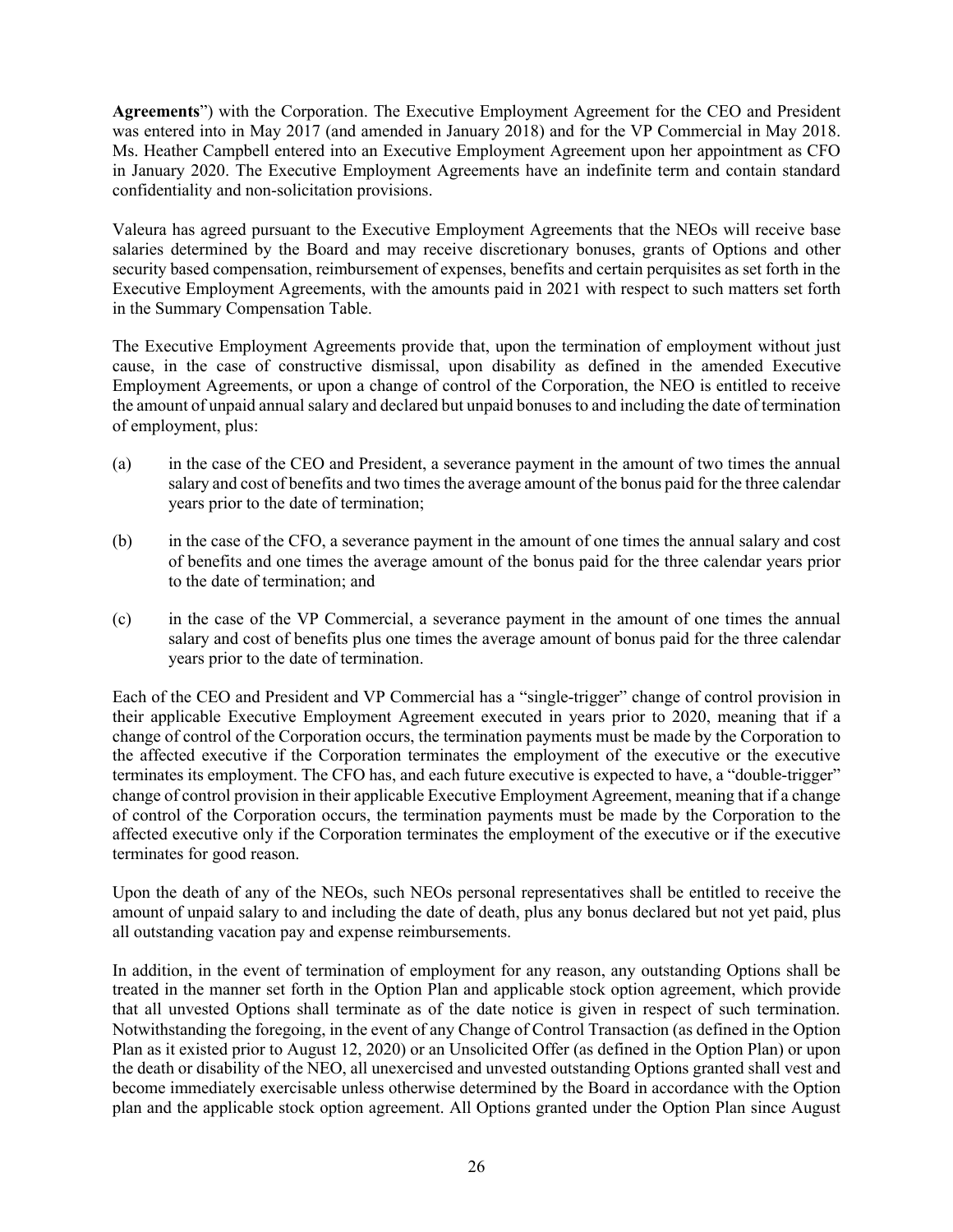12, 2020 include "double-trigger" acceleration of Option vesting in connection with a Change of Control Transaction (as defined in the Option Plan).

The following table sets forth information with respect to the estimated aggregate dollar amount to which each current NEO would have been entitled if the event resulting in termination of employment occurred on December 31, 2021.

| Name              | <b>Triggering Event</b>               | <b>Salary</b>        | Value of<br><b>Bonus</b> and<br>other Benefits | <b>Total Cash</b><br>Payout | Value of<br><b>Equity</b> and<br><b>Share Based</b><br>Awards | <b>Total Payout</b> |
|-------------------|---------------------------------------|----------------------|------------------------------------------------|-----------------------------|---------------------------------------------------------------|---------------------|
| Dr. W. Sean Guest | Termination with<br>cause/resignation | Nil <sup>(1)</sup>   | Nil                                            | Nil                         | Nil <sup>(3)</sup>                                            | Nil                 |
|                   | Termination without<br>cause          | \$740,000            | 496,000 <sup>(2)</sup>                         | 1,236,000                   | Ni <sup>(3)</sup>                                             | 1,236,000           |
|                   | Change of control                     | \$740,000            | 496,000 <sup>(2)</sup>                         | 1,236,000                   | $101,750^{(4)}$                                               | 1,338,000           |
| Heather Campbell  | Termination with<br>cause/resignation | $\mathrm{Nil}^{(1)}$ | Nil                                            | Nil                         | $\mathrm{Nil}^{(3)}$                                          | Nil                 |
|                   | Termination without<br>cause          | 210,000              | 111,000                                        | 321,000                     | Nil <sup>(3)</sup>                                            | 321,000             |
|                   | Change of control                     | 210,000              | 111,000                                        | 321,000                     | $60,125^{(3)}$                                                | 321,000             |
| Gordon R. Begg    | Termination with<br>cause/resignation | $\mathrm{Nil}^{(1)}$ | Nil                                            | Nil                         | $\mathrm{Nil}^{(3)}$                                          | Nil                 |
|                   | Termination without<br>cause          | \$265,000            | $100,000^{(2)}$                                | 365,000                     | Nil <sup>(3)</sup>                                            | 365,000             |
|                   | Change of control                     | \$265,000            | $100,000^{2}$                                  | 365,000                     | $60.125^{(4)}$                                                | 426,000             |

**Notes:**

(1) In the event of a termination for just cause, resignation or retirement, the Corporation shall have no further obligation to the NEO, other than the payment of unpaid base salary, any bonus declared but not yet paid, plus all outstanding vacation pay and expense reimbursement.

(2) The value shown is a multiple of the annual cost of benefits and the average cash bonus paid in respect of the years ended December 31, 2021, 2020 and 2019.

(3) The value shown is the product of the number of Common Shares underlying the vested Options multiplied by the difference between the Common Share TSX closing price on December 31, 2021 of \$0.44 and the exercise price.

(4) The value shown is the product of the number of Common Shares underlying the vested and unvested Options multiplied by the difference between the Common Share TSX closing price on December 31, 2021 of \$0.44 and the exercise price.

#### **Director Compensation**

Non-employee directors are remunerated based on their expertise and time commitment provided to the Corporation. Effective January 1, 2020, the Corporation amended their non-employee director compensation structure to remove meeting fees (except under special circumstances). Non-employee directors receive an annual retainer of \$45,000. The Chairman of the Board receives an additional retainer of \$15,000. The Chair of the Audit Committee receives an additional retainer of \$10,000, and the Chairs of the Governance and Compensation Committee and the Reserves & Health, Safety, Security, Environment and Community Relations Committee each receive an additional \$8,000 retainer. No additional meeting fees or travel fees were paid for Board and committee meeting attendance in 2021.

Non-employee directors are also eligible to receive grants of Options and RSUs. Non-employee directors are not eligible to receive grants of PSUs. The Governance and Compensation Committee recommends compensation levels and any Option or RSUs for directors to the Board, taking into account compensation data for the directors of similar companies in the Canadian market. New directors typically receive an initial grant upon appointment or election, as applicable, subject to any blackout restrictions which may delay the grant.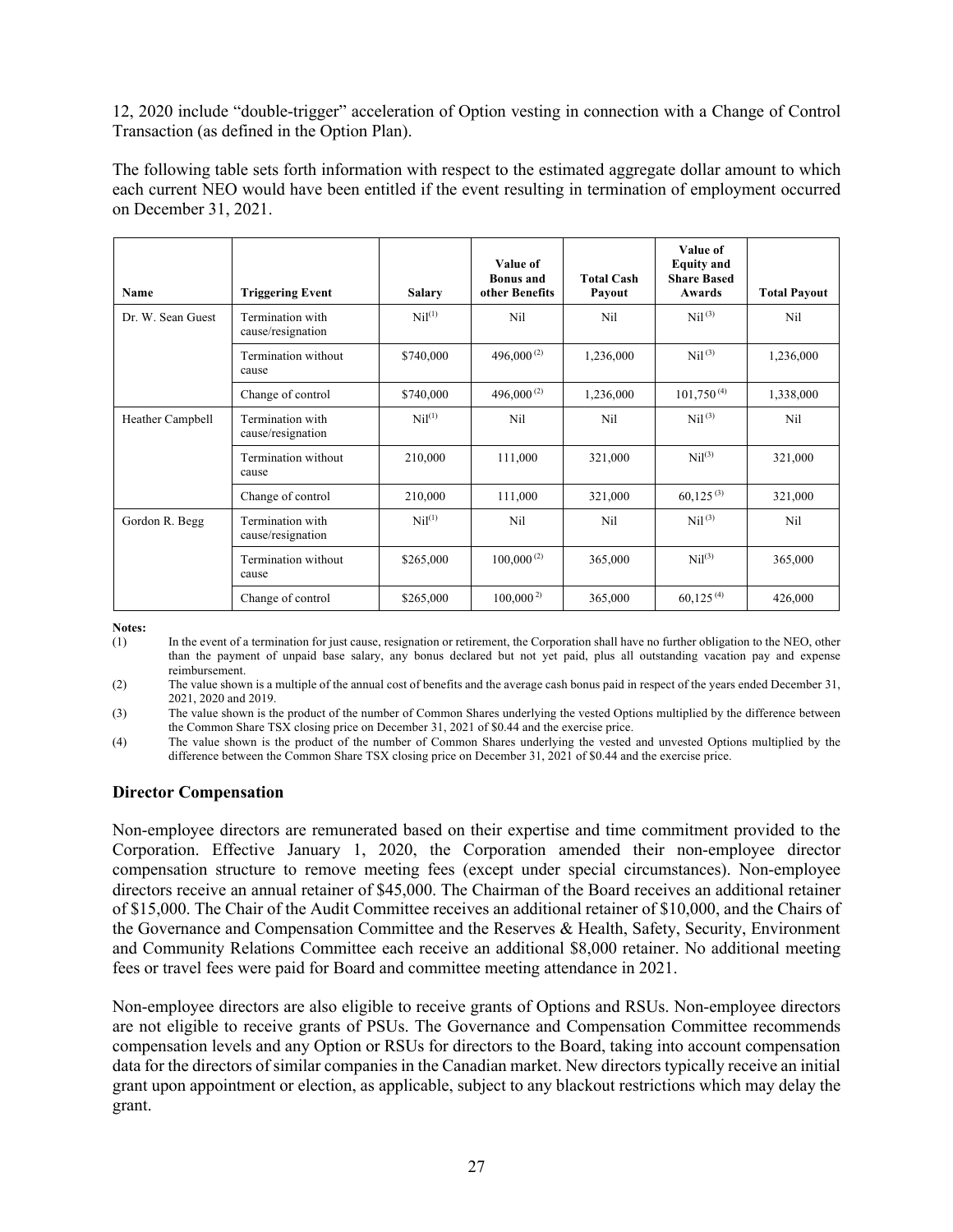Dr. Guest did not receive any compensation as a director of the Corporation for the year ended December 31, 2021 and thus is not included in the following tables. All of Dr. Guest's compensation information is reflected under "NEO Compensation – Summary Compensation Table".

#### *Summary Compensation Table*

The following table sets forth information concerning compensation paid to the non-employee directors for the year ended December 31, 2021.

| Name                    | <b>Fees Earned</b><br><b>(\$)</b> | <b>Option-based awards</b><br>$(S)^{(1)}$ | <b>All Other</b><br>Compensation<br>$(S)^{(3)}$ | <b>Total</b><br><b>(\$)</b> |
|-------------------------|-----------------------------------|-------------------------------------------|-------------------------------------------------|-----------------------------|
| Dr. Timothy R. Marchant | 60,000                            | $37,000^{(2)}$                            | Nil                                             | 97,000                      |
| Ronald W. Royal         | 53,000                            | $37,000^{(2)}$                            | Nil                                             | 90,000                      |
| Russell J. Hiscock      | 55,000                            | $37,000^{(2)}$                            | Nil                                             | 92,000                      |
| James D. McFarland      | 45,000                            | $37,000^{(2)}$                            | Nil                                             | 82,000                      |
| Kimberley K. Wood       | 53,000                            | $37,000^{(2)}$                            | Nil                                             | 90,000                      |
| Timothy N. Chapman      | 45,000                            | $37,000^{(2)}$                            | Nil                                             | 82,000                      |

**Notes:**

- (1) The actual value of the Options granted to the directors will be determined based on the market price of the Common Shares at the time of exercise of such Options, which may be greater or less than grant date fair value reflected in the table above. See "Director Compensation - Outstanding Option-Based Awards".
- (2) This does not represent cash paid to the director. This figure is based on the grant date fair value of such Options as at March 24, 2021 calculated through the use of the Black-Scholes Model. The grant date fair value was determined in accordance with International Financial Reporting Standards*.* This methodology was chosen in order to be consistent with the accounting fair value used by the Corporation in its financial statements and since Black-Scholes is a commonly used methodology for valuing options which provides an objective and reasonable estimate of fair value. The key assumptions of this valuation include current market price of the stock, exercise price of the option, option term (weighted average expected life), risk-free interest rate, dividend yield of stock and volatility of stock return. The actual assumptions and estimates used for the option-based awards issued on March 24, 2021 are as follows: Fair Value of \$0.37 per share; Risk-Free Interest Rate of 0.81 %; Expected Life of 4.5 years; Expected Volatility of 99 %; and Dividend per Share of nil. The Options vest in thirds, on the first, second and third year anniversary of the grant date. Accordingly, none of these Options had vested as at December 31, 2021.

(3) Nil indicates that no other compensation was paid or otherwise provided, indirectly or directly, by the Corporation to a director in any capacity, under any other arrangement.

#### *Outstanding Option-Based Awards*

The following table sets forth information with respect to the unexercised Options granted under the Option Plan to the non-employee directors which were outstanding as of December 31, 2021

|                                       |                                                                                   | <b>Option-Based Awards</b>              |                                                                                        |                                                                    |
|---------------------------------------|-----------------------------------------------------------------------------------|-----------------------------------------|----------------------------------------------------------------------------------------|--------------------------------------------------------------------|
| Name and<br><b>Principal Position</b> | <b>Number of Common</b><br><b>Shares Underlying</b><br><b>Unexercised Options</b> | <b>Option Exercise</b><br>Price<br>(\$) | <b>Option Expiration Date</b>                                                          | Value of Unexercised<br><b>In-the-Money Options</b><br>$(S)^{(1)}$ |
| Dr. Timothy R.<br>Marchant            | 100,000<br>100,000<br>30,000<br>20,000<br>100,000                                 | 0.52<br>0.25<br>0.73<br>0.75<br>0.68    | March 24, 2028<br>March 17, 2027<br>March 17, 2024<br>March 23, 2023<br>April 15, 2022 | Nil<br>19,000<br>Nil<br>Nil<br>Nil                                 |
| Ronald W. Royal                       | 100,000<br>100,000<br>30,000<br>20,000<br>51,000                                  | 0.52<br>0.25<br>0.73<br>0.75<br>0.57    | March 24, 2028<br>March 17, 2027<br>March 17, 2024<br>March 23, 2023<br>March 13, 2022 | Nil<br>19,000<br>Nil<br>Nil<br>Nil                                 |
| Russell J. Hiscock                    | 100,000<br>100,000                                                                | 0.52<br>0.25                            | March 24, 2028<br>March 17, 2027                                                       | Nil.<br>19,000                                                     |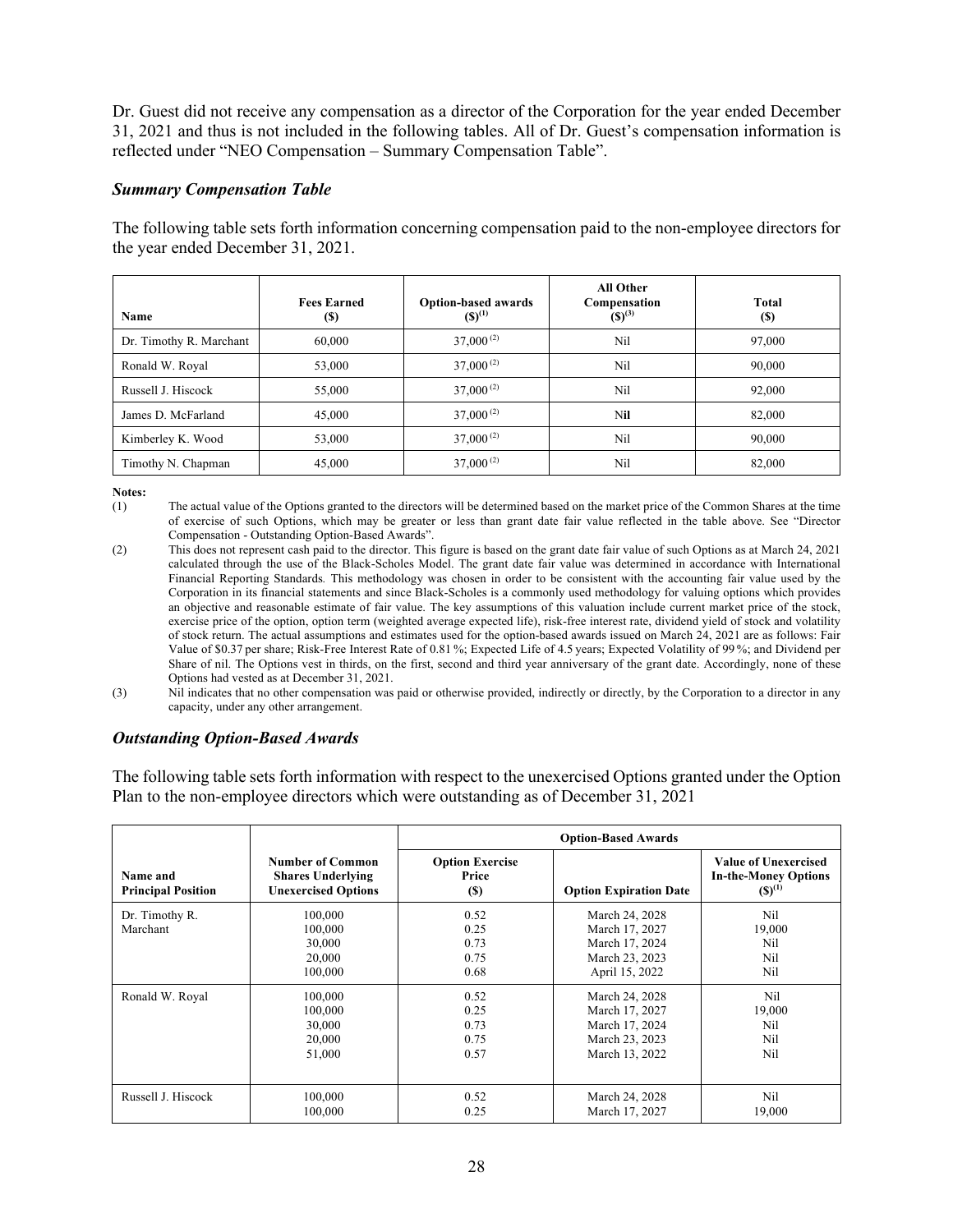|                                       |                                                                                   | <b>Option-Based Awards</b>              |                               |                                                                           |  |
|---------------------------------------|-----------------------------------------------------------------------------------|-----------------------------------------|-------------------------------|---------------------------------------------------------------------------|--|
| Name and<br><b>Principal Position</b> | <b>Number of Common</b><br><b>Shares Underlying</b><br><b>Unexercised Options</b> | <b>Option Exercise</b><br>Price<br>(\$) | <b>Option Expiration Date</b> | <b>Value of Unexercised</b><br><b>In-the-Money Options</b><br>$(S)^{(1)}$ |  |
| James D. McFarland                    | 100,000                                                                           | 0.52                                    | March 24, 2028                | Nil                                                                       |  |
|                                       | 100,000                                                                           | 0.25                                    | March 17, 2027                | 19,000                                                                    |  |
|                                       | 190,000                                                                           | 0.73                                    | March 17, 2024                | Nil                                                                       |  |
|                                       | 140,000                                                                           | 0.75                                    | March 23, 2023                | Nil                                                                       |  |
|                                       | 349,000                                                                           | 0.57                                    | March 13, 2022                | Nil                                                                       |  |
| Kimberley K. Wood                     | 100,000                                                                           | 0.52                                    | March 24, 2028                | Nil                                                                       |  |
|                                       | 100,000                                                                           | 0.25                                    | March 17, 2027                | 19,000                                                                    |  |
| Timothy N. Chapman                    | 100,000                                                                           | 0.52                                    | March 24, 2028                | Nil                                                                       |  |
|                                       | 100,000                                                                           | 0.54                                    | January 7, 2027               | Nil                                                                       |  |

**Note:**

(1) The value shown is the product of the number of Common Shares underlying the Option multiplied by the difference between the Common Share TSX closing price on December 31, 2021 of \$0.44 and the exercise price.

#### *Incentive Plan Awards - Value Vested or Earned During the Year*

The following table sets forth information with respect to the value of Options vested during the year ended December 31, 2021 as well as the cash bonuses granted to directors during the year ended December 31, 20201.

| Name                    | <b>Option-Based Awards Value Vested</b><br><b>During Year</b><br>$(S)^{(1)}$ | <b>Non-Equity Incentive Plan Compensation Value</b><br>earned during the year<br>(S) |
|-------------------------|------------------------------------------------------------------------------|--------------------------------------------------------------------------------------|
| Dr. Timothy R. Marchant | 12,000                                                                       | Nil                                                                                  |
| Ronald W. Royal         | 12,000                                                                       | Nil                                                                                  |
| Russell J. Hiscock      | 12,000                                                                       | Nil                                                                                  |
| James D. McFarland      | 12,000                                                                       | Nil                                                                                  |
| Kimberley K. Wood       | 12,000                                                                       | Nil                                                                                  |
| Timothy N. Chapman      | Nil                                                                          | Nil                                                                                  |

**Note:**

(1) The value shown is the product of the number of Common Shares underlying the Options that vested during the year multiplied by the difference between the Common Share TSX closing price on the respective days the Options vested and the exercise price of the respective Options that vested.

#### **INTEREST OF CERTAIN PERSONS IN MATTERS TO BE ACTED ON**

Except as disclosed in this Information Circular, management of Valeura is not aware of any material interest of any director or executive officer or any associate or affiliate of any of the foregoing in any matter to be acted on at the Meeting.

#### **INDEBTEDNESS OF DIRECTORS AND EXECUTIVE OFFICERS**

No director, proposed director, executive officer, nor any of their respective associates or affiliates, is or has been indebted to the Corporation or its subsidiaries since the beginning of the Corporation's most recently completed financial year.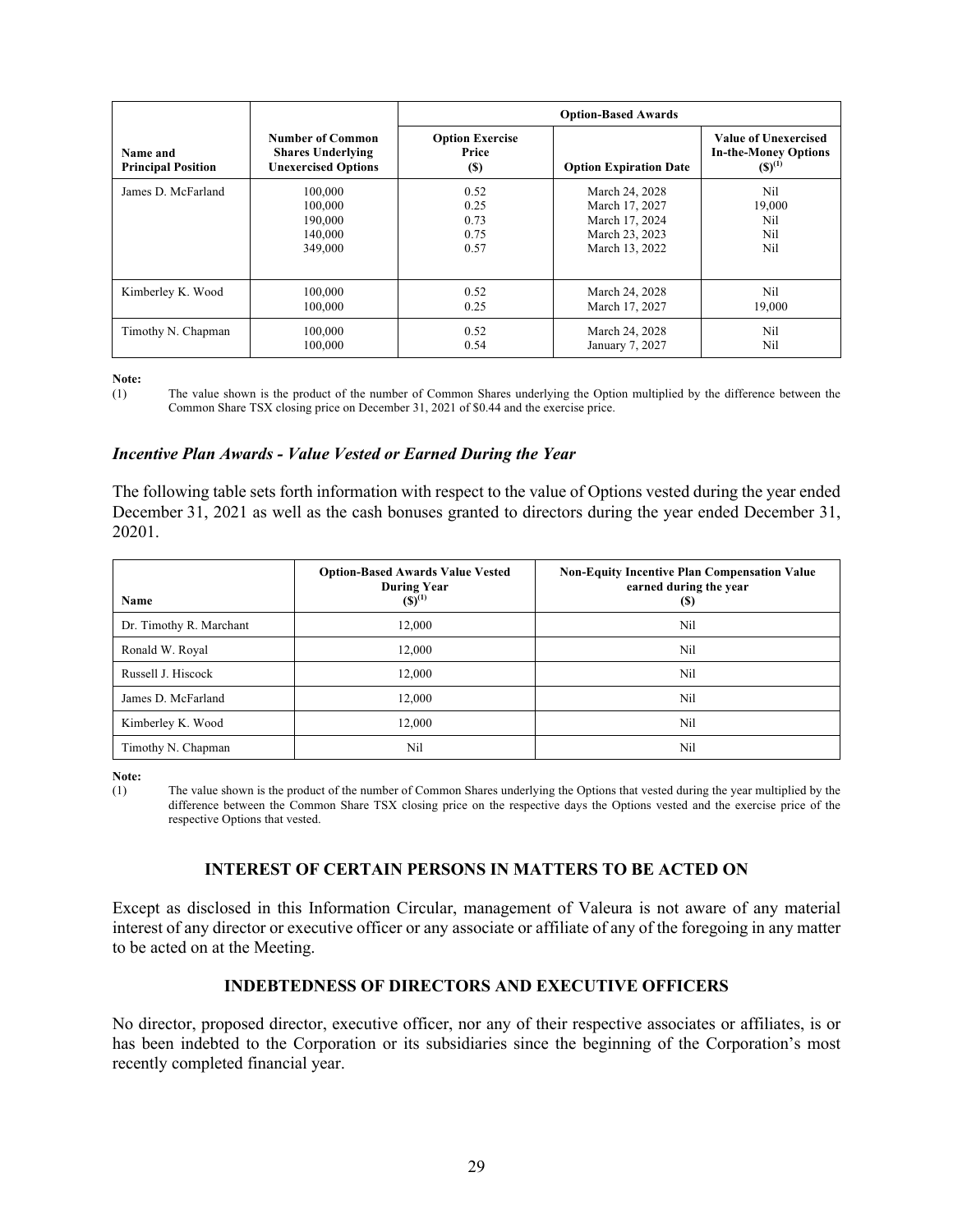#### **EQUITY PLAN COMPENSATION**

The Corporation currently has two equity compensation plans in place, the Option Plan and PRSU Plan as amended and approved by shareholders in August 2020. Both plans authorize the Board to make grants to directors, officers, employees or other services providers of the Corporation and its subsidiaries, provided that non-employee directors are not eligible to receive grants of PSUs. In 2021, the Corporation granted Options exercisable into 2,312,500 Common Shares, representing 2.67% of the issued and outstanding Common Shares as at December 31, 2021. A total of nil Options exercisable into Common Shares were exercised and 908,333 Options were forfeited and cancelled in 2021 and 373,334 Options expired. As of December 31, 2021, the Corporation had Options exercisable into 6,667,666 Common Shares outstanding, which represented approximately 7.40% of the then issued and outstanding Common Shares as at December 31, 2021.

As of December 31, 2021, no PSUs or RSUs had been granted under the PRSU Plan.

#### **Number of Common Shares Available Under the Option Plan and the PRSU Plan**

The 10% rolling limit on the number of Common Shares that may be reserved for issuance applies to the Common Shares reserved for issuance under both the Option Plan and the PRSU Plan, as well as any other security-based compensation plans of the Corporation. Accordingly, the number of Common Shares reserved for issuance pursuant to Options under the Option Plan, Unit Awards under the PRSU Plan, and under any security-based compensation arrangement of the Corporation, cannot exceed 10% of the aggregate number of issued and outstanding Common Shares on a non-diluted basis from time to time.

The "reloading" of Options is permitted under the Option Plan. If any Option is not exercised prior to expiry, or is terminated, disposed of, exercised, cancelled or surrendered for any reason, the Common Shares reserved and authorized for issuance pursuant to such Option will revert to the Option Plan and be available for other Option grants, subject to the foregoing reserve limitations. Similarly, Common Shares underlying Unit Awards that expire, terminate or are settled or cancelled will be available for subsequent issuance under the PRSU Plan.

#### **Insider Participation Limits Under the Option Plan and the PRSU Plan**

Subject to the policies of the TSX: (i) no one eligible participant can receive Options, RSUs or PSUs, that when combined with any other security-based compensation arrangement of the Corporation, will entitle the holder to more than 5% of the total number of Common Shares; (ii) the number of Common Shares reserved for issuance at any time to Insiders under the Option Plan, the PRSU Plan and any other securitybased compensation arrangement of the Corporation cannot not exceed 10% of the total number of Common Shares outstanding; and (iii) there may not be issued to Insiders under the Option Plan, the PRSU Plan and any other security-based compensation arrangement of the Corporation, within a 12 month period, a number of Common Shares that will exceed 10% of the total number of Common Shares outstanding at such time. The term "**Insider**" has the meaning ascribed thereto in the TSX Company Manual. In addition, both the Option Plan and PRSU Plan include the Non-Employee Director Participation Limits whereby the aggregate value of all Options, RSUs and any other awards that may be granted to any one non-employee director in any one year period under all security-based compensation arrangements of the Corporation may not exceed \$150,000 (with no more than \$100,000 attributable to Options) based on the grant date fair value of the awards. The Non-Employee Director Participation Limits do not apply to one-time initial grants to a new director upon joining the Board.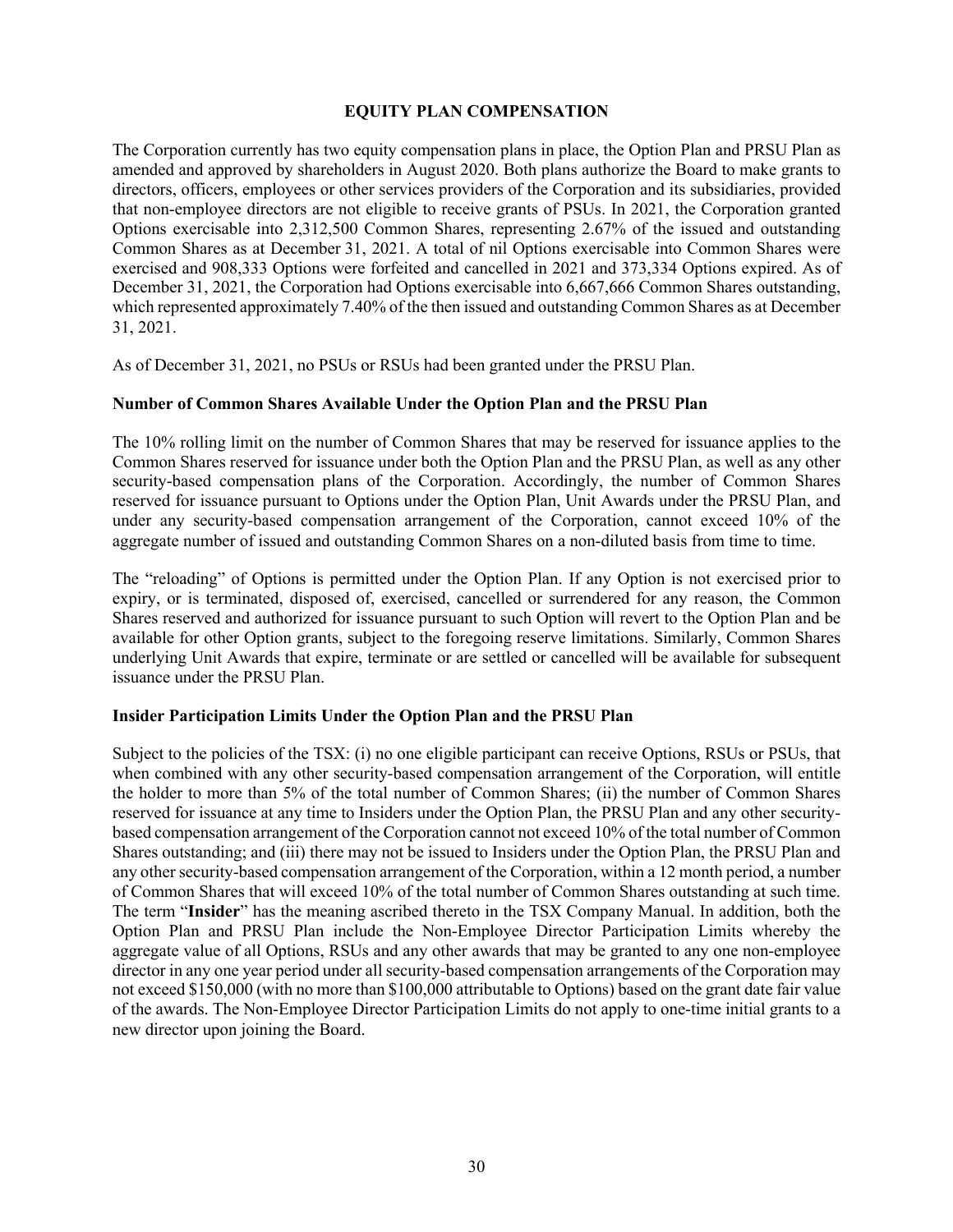# **Option Plan**

#### *Purposes of the Option Plan*

The Option Plan is intended to achieve a number of objectives through the grant of Options including:

- retaining and attracting qualified directors, officers, employees and consultants;
- promoting a proprietary interest in the Corporation;
- providing a long term incentive element in compensation; and
- promoting profitability of the Corporation and its subsidiaries.

#### *Administration*

The Option Plan is administered by the Board. The Board can delegate the administration of the plan to a committee of directors. Subject to the Shareholder approval requirements, the Board has the discretion to interpret the provisions of the Option Plan and to prescribe, amend, rescind and waive rules and regulations to govern the administration and operation of the Option Plan.

#### *Vesting*

The vesting of an Option granted under the Option Plan will be as determined by the Board when such Option is granted; however, Options generally vest as to one third on each of the first, second and third anniversaries of the grant date.

#### *Term and Black-out Periods*

Under the Option Plan, all Options will be for a term as determined in the discretion of the Board at the time of the grant, provided that no Options will have a term exceeding 10 years.

The Option Plan also allows for the extension of the expiry date for an Option expiring during a black-out period imposed by the Corporation. In the event that the expiration date of an Option falls within such a black-out period or within five business days after a black-out period, the expiry date of such Options will be extended to be 10 business days after the black-out period ends, provided that in no case will such extension create an Option having a term exceeding 10 years.

#### *Exercise and Exercise Price*

Subject to the policies of the TSX and any limitations imposed by any relevant regulatory authority, the exercise price of an Option granted under the Option Plan will be as determined by the Board when such Option is granted and will be an amount at least equal to the last per Common Share closing price of the Common Shares on the TSX before the date of grant of an Option.

In addition to cash, the Option Plan allows, subject to the approval of the Corporation, Option holders to pay for the aggregate exercise price of vested Options pursuant to a broker-assisted cashless exercise, whereby the optionee (or its representative) elects to receive: (a) an amount in cash equal to the cash proceeds realized upon the sale in the capital markets of the Common Shares underlying the vested Options by a securities dealer designated by the Corporation, less the aggregate exercise price, any applicable withholding taxes and any transfer costs charged by the securities dealer to sell the Common Shares; (b) an aggregate number of Common Shares that is equal to the number of Common Shares underlying the vested Options minus the number of Common Shares sold in the capital markets by a securities dealer designated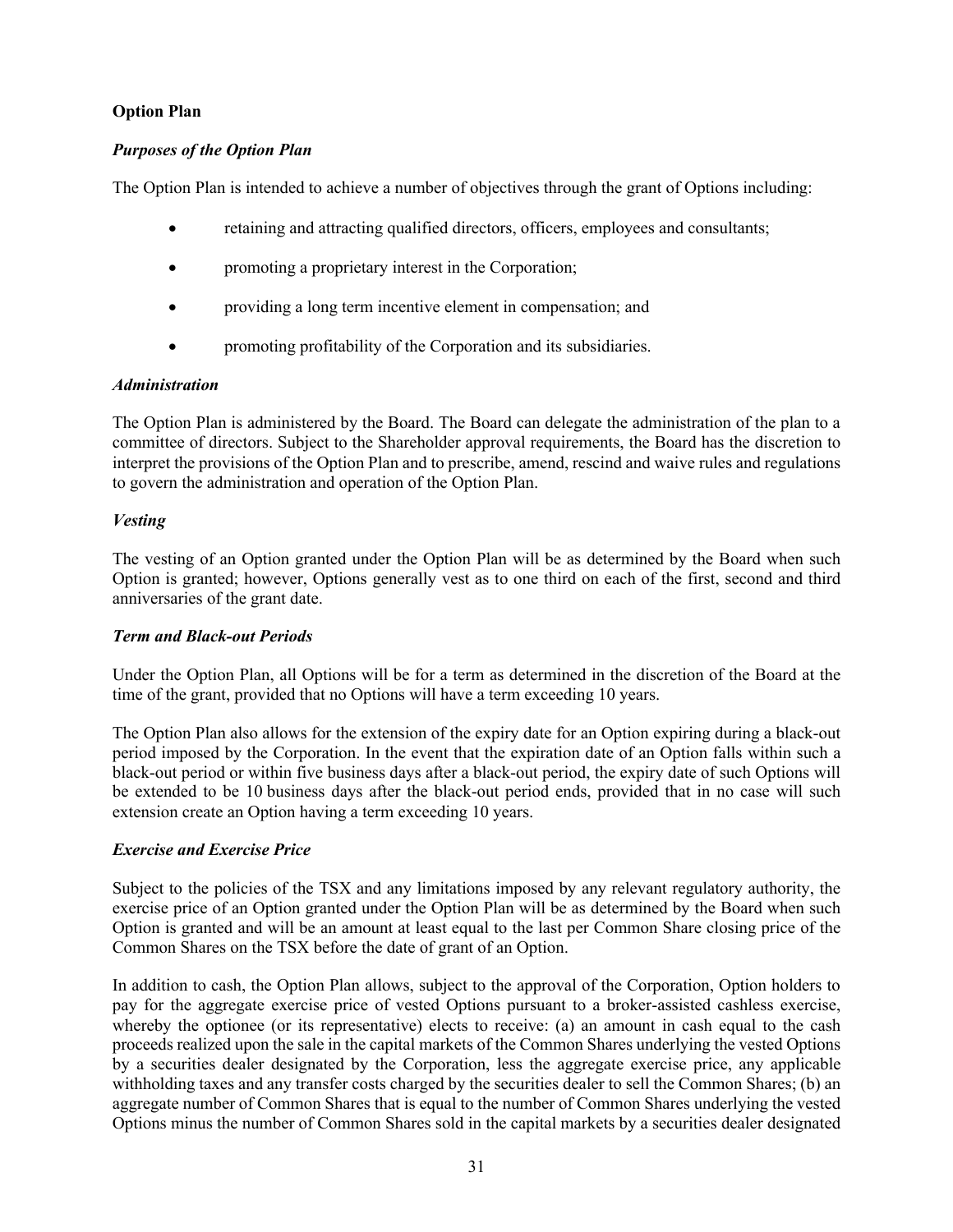by the Corporation as required to realize cash proceeds equal to the aggregate exercise price, any applicable withholding taxes and any transfer costs charged by the securities dealer to sell the Common Shares; or (c) a combination of (a) and (b). All Common Shares issued in accordance with the foregoing are issued as fully paid and non-assessable Common Shares, following which the optionee will have no further rights, title or interest with respect to the exercised Options.

#### *Ceasing to be a Director, Officer, Employee or Consultant*

The Option Plan gives the Board discretion when granting Options to determine whether Options may be exercised at all or for a limited period of time following an optionee ceasing to be an employee, officer, director or consultant for any reason other than death. In the event of the death of an optionee, vested Options held by such optionee shall be exercisable for a period not exceeding 12 months following the death of the optionee.

All Options granted under the Option Plan since August 12, 2020 are subject to a change of control provision providing for "double-trigger" acceleration of Option vesting (as opposed to "single-trigger" acceleration on Options granted prior to August 12, 2020). Accordingly, if a holder of new Options ceases to be an officer or employee of the Corporation or a subsidiary as a result of being terminated by the Corporation or a subsidiary on a without cause basis or resigns in circumstances constituting good reason, a director ceases to be a member of the Board, or a consultant's services are terminated by the Corporation or a subsidiary unless due to consultant's breach of contract or arrangement with the Corporation or subsidiary, in each case, on or within 12 months following the effective time of a Change of Control Transaction and before the expiry of the holder's Options, all unvested Options on the holder's cessation date will immediately vest and be exercisable for 12 months following the cessation date. At the end of the 12 month period or such shorter time as is remaining in the term of the Options, the unexercised Options will automatically terminate and be of no further force or effect.

# *Change of Control Transactions*

The Option Plan provides that in the event of a Change of Control Transaction, the surviving, successor or acquiring entity will assume any outstanding Options or will substitute similar stock options for the outstanding Options. If the surviving, successor or acquiring entity does not assume the outstanding Options or substitute similar stock options for the outstanding Options or if the Board otherwise determines in its discretion, the Corporation will give written notice to all Option holders advising that the Option Plan will be terminated effective immediately prior to the effective time of the Change of Control Transaction and all Options will be deemed to be vested and, unless otherwise exercised, forfeited or cancelled prior to the termination of the Option Plan, will expire immediately prior to the termination of the Option Plan.

In the event of a Change of Control Transaction, the Board has the power to:

- (i) make such other changes to the terms of the Options as it considers fair and appropriate in the circumstances, provided such changes are not adverse to the Option holders;
- (ii) otherwise modify the terms of the Options to assist the Option holders to tender into a takeover bid or other arrangement leading to a Change of Control Transaction, and thereafter; and
- (iii) terminate, conditionally or otherwise, the Options not exercised following successful completion of such Change of Control Transaction.

If the Change of Control Transaction is not completed within the time specified therein (as the same may be extended), the Options which vest pursuant to the foregoing Change of Control Transaction provisions will be returned by the Corporation to the Option holder and, if exercised, the Common Shares issued on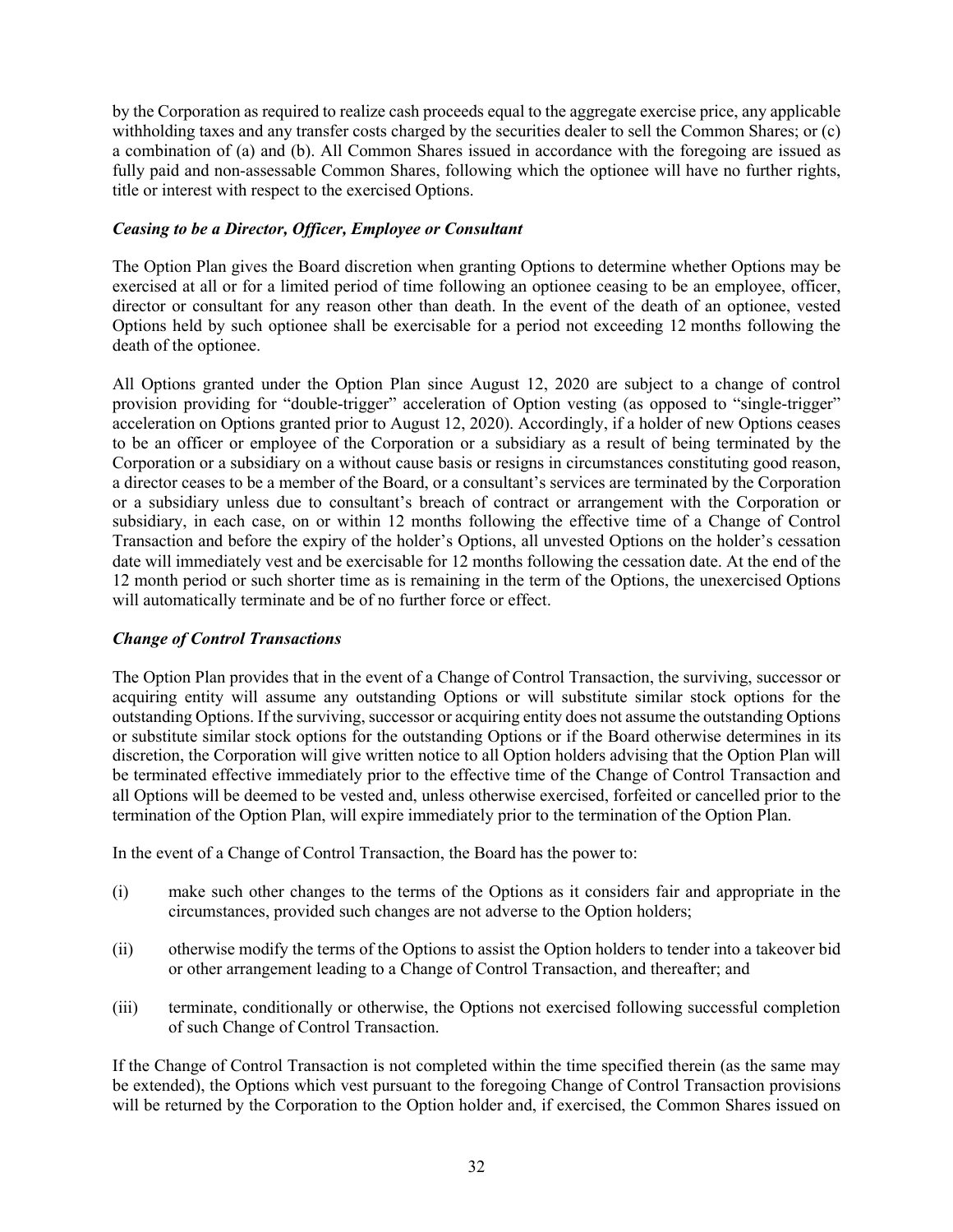such exercise will be reinstated as authorized but unissued Common Shares and the original terms applicable to such Options will be reinstated.

All outstanding Options granted prior to August 12, 2020 remain subject to a "single-trigger" acceleration of Option vesting in connection with a Change of Control Transaction (unvested Options will vest at the time of a Change of Control Transaction)**.**

#### *Adjustments*

The Option Plan gives the Board discretion to may make adjustments to Options to prevent substantial dilution or enlargement of the rights granted to Option holders in the context of certain specified corporate events.

#### *Amendments and Termination*

The Corporation retains the right to amend from time to time, suspend, terminate or discontinue the terms and conditions of the Option Plan by resolution of the Board. Any amendments will be subject to the prior consent of any applicable regulatory bodies, including the TSX, as may be required. Any amendment to the Option Plan will take effect only with respect to Options granted after the effective date of such amendment, provided that it may apply to any outstanding Options with the mutual consent of the Corporation and the Option holder.

The Option Plan contains provisions specifically outlining amendments to the Option Plan which may be made by the Board without and with the further approval of Shareholders.

Other than amendments requiring Shareholder approval as described below, the Board has the power to approve amendments relating to the Option Plan or Options issued thereunder, without further approval of the Shareholders, including without limitation to the extent that such amendment:

- is for the purpose of curing any ambiguity, error or omission in the Option Plan or to correct or supplement any provision of the Option Plan that is inconsistent with any other provision of the Option Plan;
- is necessary to comply with applicable law or the requirements of the TSX or any other stock exchange on which the Common Shares are listed;
- is an amendment respecting administration and eligibility for participation under the Option Plan;
- alters, extends or accelerates the terms of vesting applicable to any Options;
- is an amendment to the termination or early termination provisions of the Option Plan or any Option, whether or not such Option is held by an Insider, provided such amendment does not entail an extension beyond the original expiration date;
- includes or modifies a cashless exercise feature, payable in cash or Common Shares, which provides for a full deduction of the number of underlying Common Shares from the Option Plan maximum;
- is necessary for Options to qualify for favourable treatment under applicable tax laws;
- is an amendment to the Option Plan of a "housekeeping nature"; or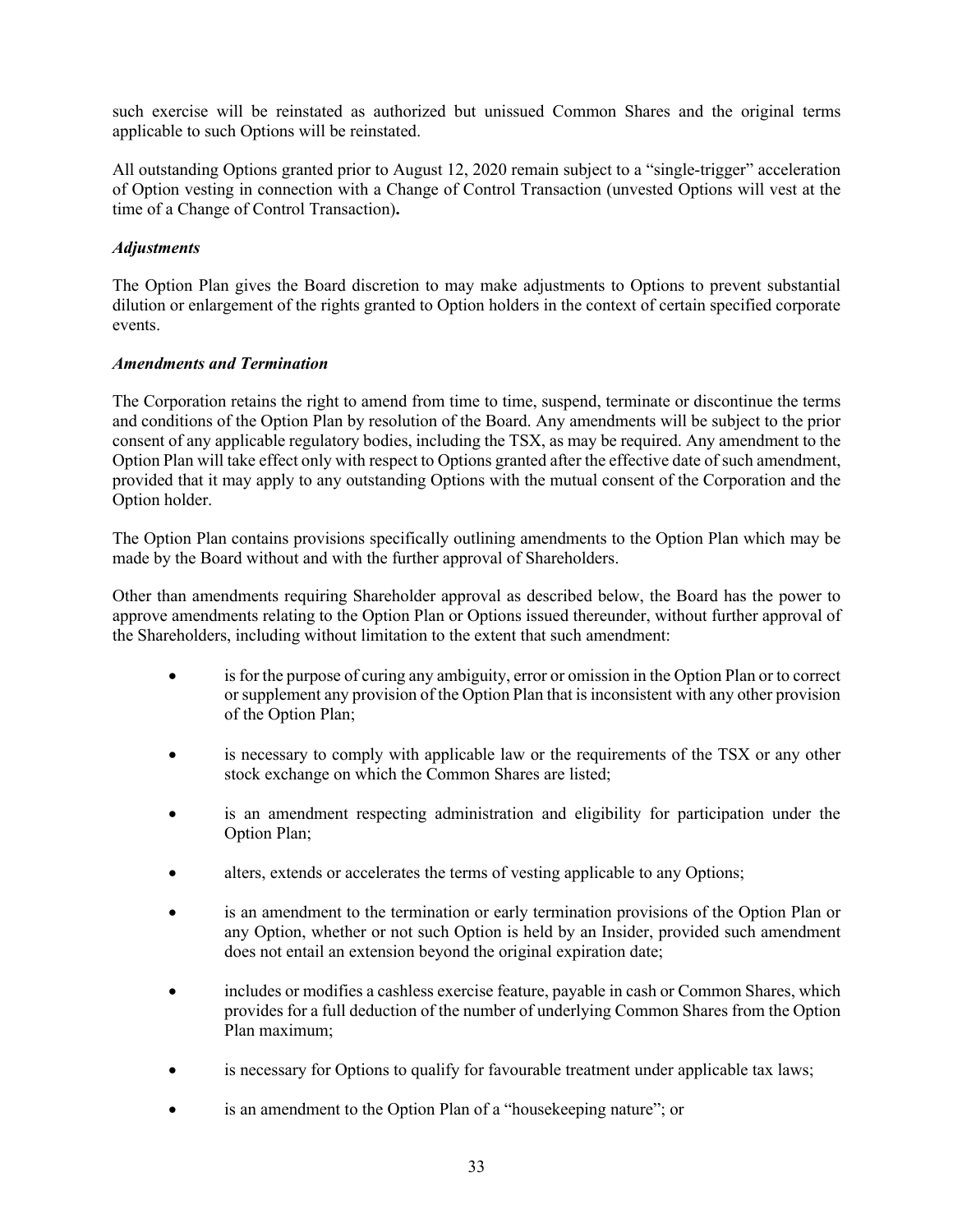• is an amendment necessary to suspend or terminate the Option Plan.

Shareholder approval will be required for the following types of amendments:

- an amendment to increase the maximum number of Common Shares issuable under the Option Plan, other than pursuant to certain adjustments as described above;
- an amendment that increases the limits previously imposed on non-employee director participation;
- an amendment to the amendment provisions;
- an amendment that would allow for the transfer or assignment of Options, other than for normal estate settlement purposes;
- an amendment extending the term of an Option beyond the original expiration date, except in connection with a black-out period as described above;
- any amendment to the Option Plan that increases the length of the period after a black-out period during which Options may be exercised;
- an amendment to change the class of eligible participants to the Option Plan which would have the potential of broadening or increasing participation by Insiders, including any amendment to remove or to exceed the insider participation limits as described above;
- any amendment which would result in the exercise price for any Option granted under the Option Plan being lower than the fair market value at the grant date of the Option;
- any amendment which reduces the exercise price of an outstanding Option or allows for the cancellation and reissuance of an Option, which would be considered a repricing under the rules of any stock exchange on which the Common Shares are listed, in each case, other than pursuant to a Change of Control Transaction or certain adjustments as described above;
- an amendment to add any form of financial assistance by the Corporation for the exercise of any Option; and
- an amendment required to be approved by security holders under applicable law or the rules, regulations and policies of any stock exchange on which the Common Shares are listed.

The amendment provision explicitly requires that Shareholder approval be sought for each of the applicable amendments listed above.

# *Clawback*

Options are subject to the Clawback Policy described below.

#### *Non-Assignability*

The Options are not transferable or assignable, except for a limited right of assignment on the death or incapacity of an optionee.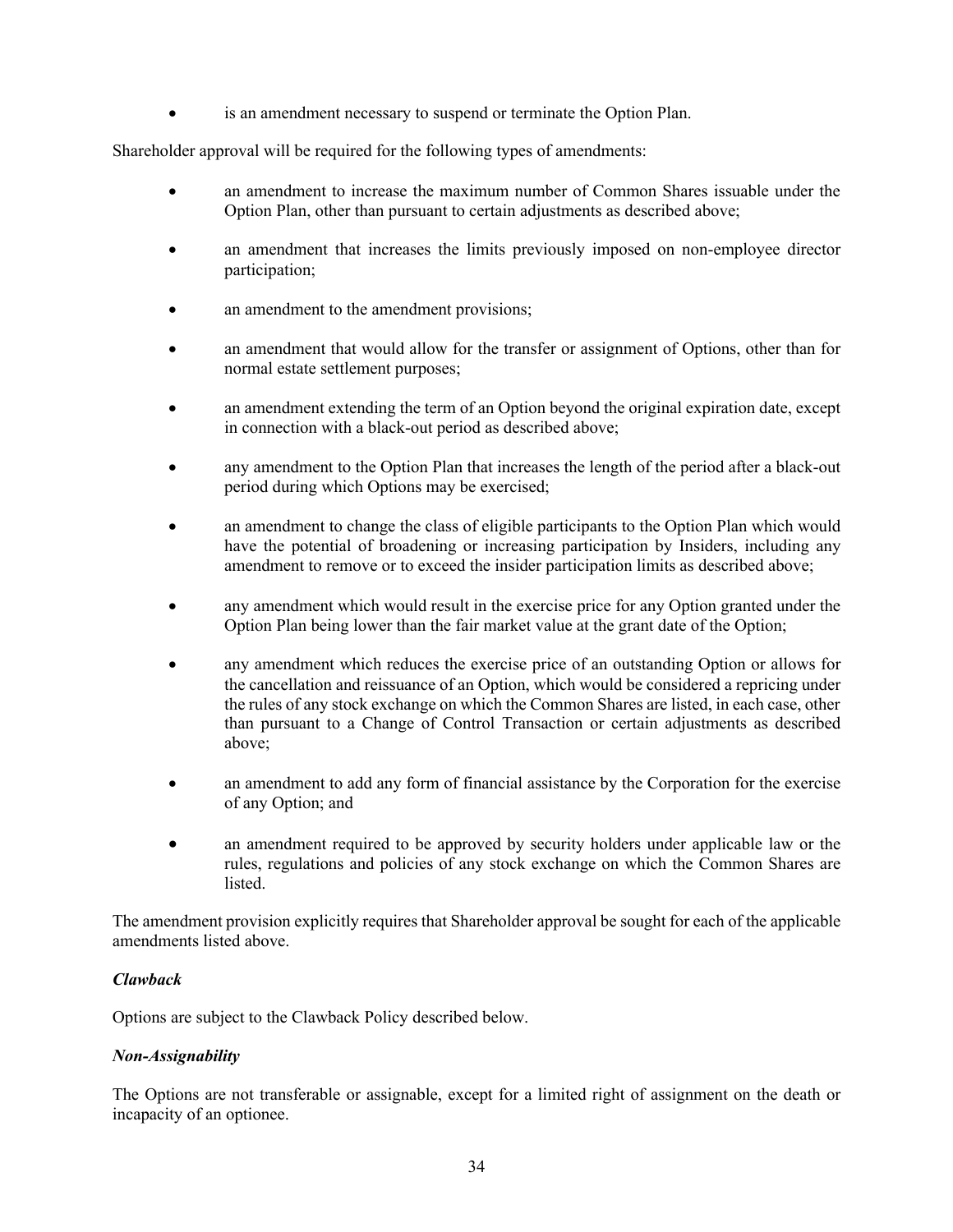# *Burn Rate*

The annual burn rate of Options granted under the Option Plan in respect of: (i) fiscal year 2021 was 2.67%; (ii) fiscal year 2020 was 3.69%; and (iii) fiscal year 2019 was 2.34%. The "annual burn rate" is the number of Options granted under the Option Plan during the applicable fiscal year divided by the weighted average number of Common Shares outstanding for the applicable fiscal year.

# **PRSU Plan**

No Unit Awards have been issued under the PRSU Plan. With respect to PSUs, it is currently very difficult to set performance criteria because Valeura's strategy and development plans are uncertain at this time.

#### *Purposes of the PRSU Plan*

The principal purposes of the PRSU Plan are to: (i) to strengthen the ability of the Corporation to attract and retain qualified directors, officers, employees and consultants which the Corporation and its subsidiaries require; (ii) to encourage the acquisition of a proprietary interest in the Corporation; and (iii) to focus management of the Corporation and its subsidiaries on operating and financial performance and total long term Shareholder return by providing an increased incentive to contribute to the Corporation's growth and profitability.

#### *Administration of the PRSU Plan*

The PRSU Plan is administered by the Board. Subject to Shareholder approval requirements, the Board has the authority to make Unit Awards, to determine to whom and the times at which Unit Awards will be granted, to determine the fair market value of the Common Shares in accordance with the terms of the PRSU Plan, to determine the number of PSUs and/or RSUs to be awarded pursuant to each Unit Award, to determine the vesting conditions, vesting schedules, settlement dates, terms, limitations, restrictions and conditions applicable to the Unit Awards, to prescribe, amend and rescind rules and regulations relating to the PRSU Plan, to interpret the PRSU Plan, to determine the terms and provisions of Unit Award Agreements and to make all other determinations deemed necessary for the administration of the PRSU Plan. The Board can delegate the administration of the plan to a committee of directors. The Board has the discretion to interpret the provisions of the PRSU Plan and to prescribe, amend, rescind and waive rules and regulations to govern the administration and operation of the PRSU Plan.

#### *Vesting*

The vesting date(s) for PSUs and any adjustment (upward or downward) to the number of PSUs that vest by the application of a Performance Factor (as such term is defined in the PRSU Plan) will be determined at the discretion of the Board.

The vesting of RSUs is solely time-based as they will vest over a period of time determined at the discretion of the Board.

#### *Black-out Periods*

The PRSU Plan also allows for the extension of the vesting date for a Unit Award during a black-out period imposed by the Corporation. In the event that the vesting date of a Unit Award falls within a black-out period or within five business days after a black-out period, the vesting date of such Unit Award will be extended to 10 business days after the black-out period ends; provided that the settlement date of any such Unit Award cannot be extended later than December 31<sup>st</sup> of the third year following the year in respect of which the Unit Award was granted.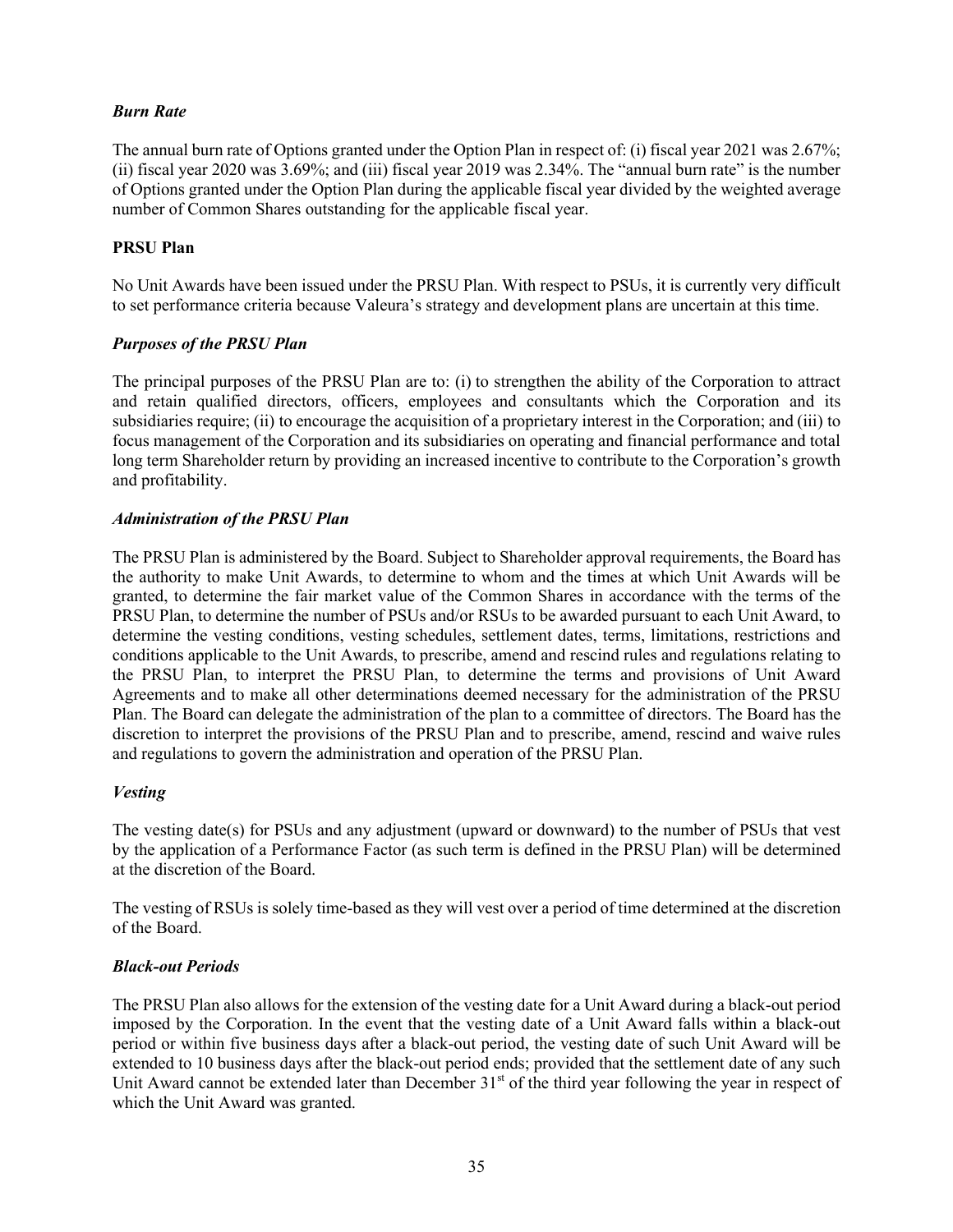#### *Eligibility and Award Determination*

In accordance with the terms of the PRSU Plan, Unit Awards may be granted to employees, officers, directors or consultants of the Corporation or a subsidiary (individually, a "**Service Provider**" and collectively, "**Service Providers**"), provided that non-employee directors are not eligible to receive grants of PSUs.

In determining the Service Providers to whom Unit Awards may be granted and the number of PSUs and/or RSUs to be awarded pursuant to each Unit Award, the Board may take into account any of the following factors: (i) compensation data for comparable benchmark positions among the Corporation's competitors; (ii) the duties and seniority of the Service Provider; (iii) corporate performance measures of the Corporation for the most recently completed fiscal year; (iv) individual and/or departmental contributions and potential contributions to the success of the Corporation; and (v) such other factors as the Board deems relevant in connection with accomplishing the purpose of the PRSU Plan.

#### *Dividends*

Under the terms of the PRSU Plan, in the event that the Corporation pays dividends on the Common Shares (including in additional Common Shares) following the granting of a Unit Award, the number of all PSUs and RSUs credited to the grantee's Performance Account (as defined in the PRSU Plan) will be increased pursuant to the terms of the PRSU Plan.

#### *Settlement of Unit Awards*

Payment in respect of vested Unit Awards is generally made by delivering Common Shares to the grantee on the applicable settlement date. The aggregate number of Common Shares to be delivered pursuant to a vested Unit Award will be equal to the whole number of Unit Awards that have vested (subject to the satisfaction of applicable withholding taxes).

Notwithstanding the foregoing, the Board may elect, in its sole discretion, to pay to any grantee of a vested Unit Award in lieu of delivering all or any part of the Common Shares that would be otherwise delivered to the grantee on such settlement date, a cash amount equal to the aggregate fair market value of such Common Shares that would otherwise be issued on the applicable settlement date, less any applicable withholding taxes.

No fractional Common Shares will be delivered pursuant to the PRSU Plan, nor will any cash be paid at any time in lieu of any such fractional interest.

# *Termination of Relationship as Service Provider*

In the event that a grantee of a Unit Award is terminated by the Corporation or a subsidiary (whether for cause or without cause), all outstanding Unit Award Agreements (as term is defined in the PRSU Plan) and unvested Unit Awards held by such grantee will be terminated and all rights to receive Common Shares thereunder will be forfeited. In the event that a grantee of a Unit Award ceases to be a Service Provider for any reason other than due to a termination by the Corporation or a subsidiary or the disability or death of such grantee, all Unit Award Agreements and all unvested Unit Awards will be terminated and all rights to receive Common Shares thereunder will be forfeited as of the last day of any notice period applicable in respect of such cessation of services. In the event of the disability or death of the grantee, the vesting of all unvested Unit Awards will be accelerated as of the date of the grantee's death or as of the date of the determination of disability, as applicable, provided that the Board, taking into account the performance of the Corporation and the grantee, may determine the Performance Factor to be applied in determining the number of PSUs which will vest, and all such vested Unit Awards will be settled on the settlement date.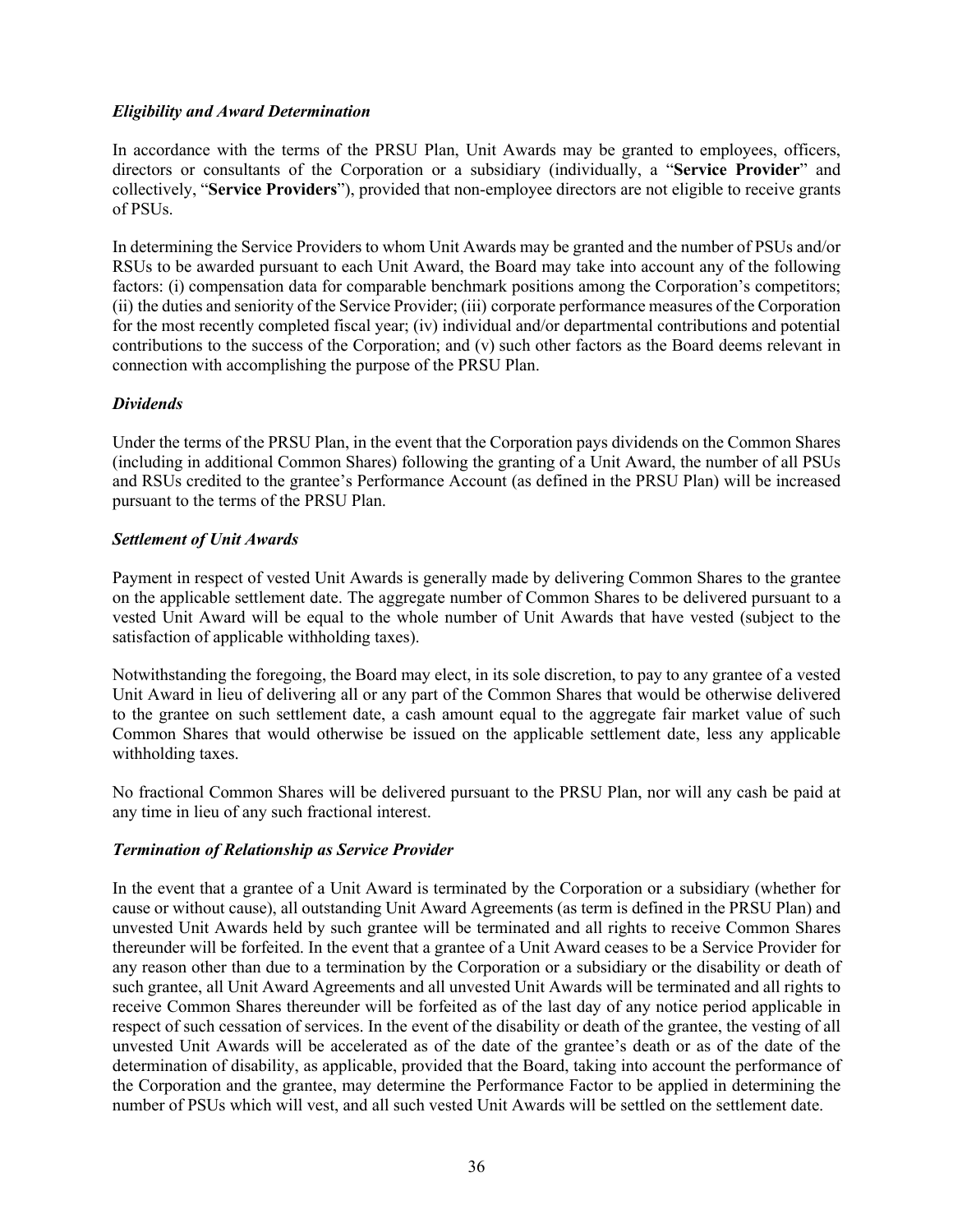Notwithstanding the foregoing, if a grantee ceases to be: (i) an officer or employee of the Corporation or a subsidiary as a result of being terminated on a without cause basis or resigns in circumstances constituting good reason; (ii) a member of the Board; or (iii) a consultant of the Corporation or a subsidiary as a result of being terminated by the Corporation or a subsidiary unless due to the consultant's breach of contract or arrangement with the Corporation or a subsidiary, in each case, on or within 12 months following the effective time of a Change of Control Transaction, (a) all PSUs held by the grantee that have not yet vested as of such time multiplied by the applicable Performance Factor(s) will vest and be settled on the grantee's cessation date, and (b) all RSUs held by the grantee that have not yet vested as of such time will vest and be settled on the grantee's cessation date. The number of PSUs which are deemed to be vested will be determined by the Board, in its sole discretion, having regard to the level of achievement of the Performance Factor(s) prior to the grantee's cessation date.

#### *Change of Control Transactions*

Notwithstanding any other provision of the PRSU Plan, in the event of a Change of Control Transaction (as such term is defined in the PRSU Plan), the surviving, successor or acquiring entity will assume any outstanding Unit Awards or will substitute similar share units for the outstanding Unit Awards. If the surviving, successor or acquiring entity does not assume the outstanding Unit Awards or substitute similar share units for the outstanding Unit Awards or if the Board otherwise determines in its discretion, the Corporation will give written notice to all grantees advising that the PRSU Plan will be terminated effective immediately prior to the effective time of the Change of Control Transaction and all RSUs and a specified number of PSUs will be deemed to be vested and, unless otherwise settled, forfeited or cancelled prior to the termination of the plan, will be settled immediately prior to the termination of the plan. The number of PSUs which are deemed to be vested will be determined by the Board, in its sole discretion, having regard to the level of achievement of the Performance Factor(s) prior to the effective time of the Change of Control Transaction.

In the event of a Change of Control Transaction, the Board has the power to: (i) make such other changes to the terms of the Unit Awards as it considers fair and appropriate in the circumstances, provided such changes are not adverse to the grantees; (ii) otherwise modify the terms of the Unit Awards to assist the grantees to tender into a takeover bid or other arrangement leading to a Change of Control Transaction, and thereafter; and (iii) terminate, conditionally or otherwise, the Unit Awards not settled following successful completion of such Change of Control Transaction. If the Change of Control Transaction is not completed within the time specified therein (as the same may be extended), the Unit Awards which vest pursuant to the foregoing will be returned by the Corporation to the grantee and, if settled the Common Shares issued on such settlement will be reinstated as authorized but unissued Common Shares and the original terms applicable to such Unit Awards will be reinstated.

#### *Adjustments*

Outstanding Unit Awards granted under the PRSU Plan may be adjusted in certain events, such as any change in the Common Shares through a reorganization or the granting of rights to Shareholders to purchase Common Shares at prices substantially below fair market value. In these events, the PRSU Plan or any Unit Awards may be adjusted by the Board to prevent dilution or enlargement.

#### *Amendments and Termination*

Other than amendments requiring Shareholder approval as described below, the Corporation retains the right to amend from time to time or to suspend, terminate or discontinue the terms and conditions of the PRSU Plan and the Unit Awards granted thereunder by resolution of the Board. Any amendments will be subject to the prior consent of any applicable regulatory bodies, including the TSX, as may be required. Any amendment to the PRSU Plan will take effect only with respect to Unit Awards granted after the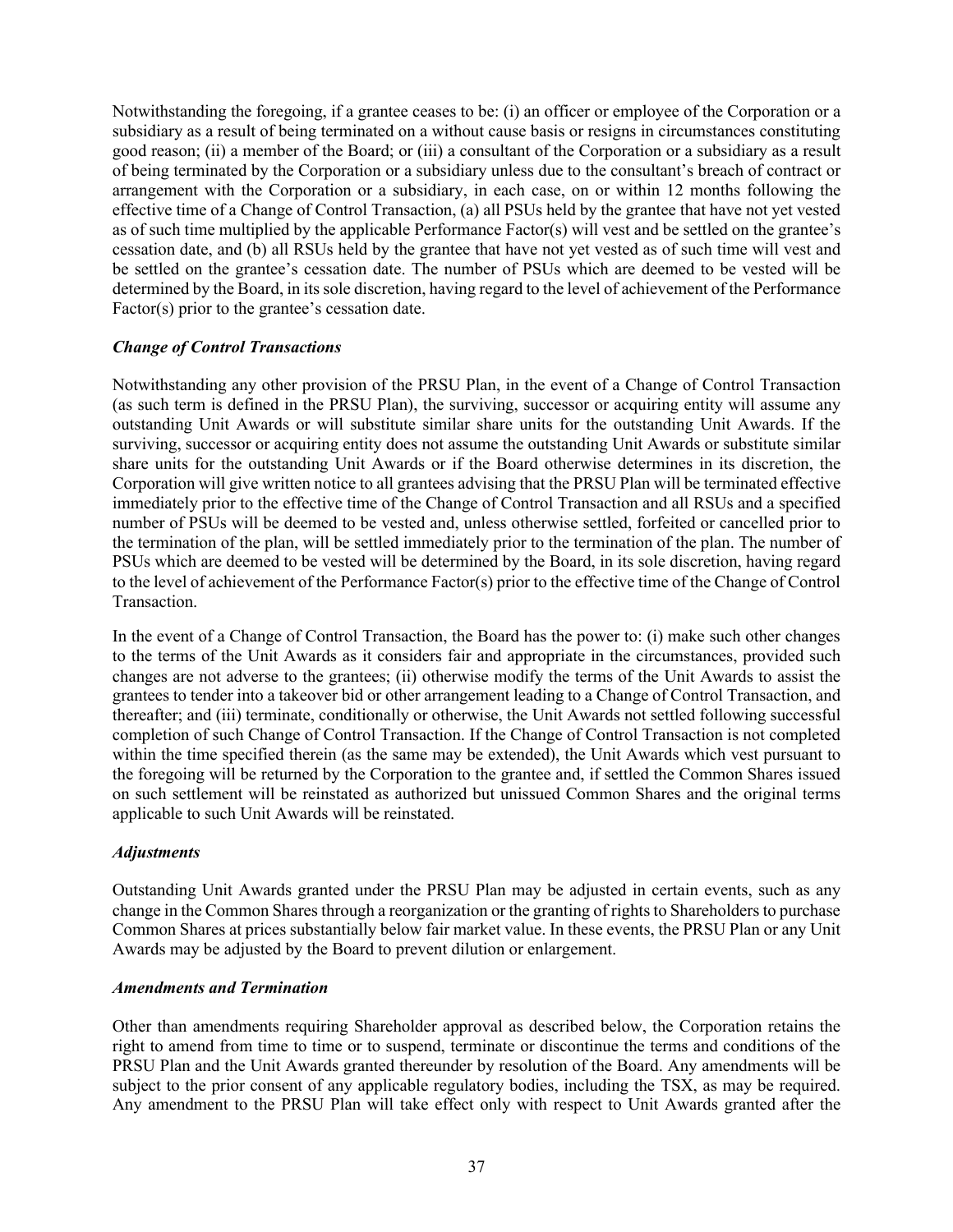effective date of such amendment, provided that it may apply to any outstanding Unit Awards with the mutual consent of the Corporation and the grantees to whom such Unit Awards have been granted.

Pursuant to the PRSU Plan, the Board will have the power and authority to approve amendments relating to the PRSU Plan or to Unit Awards, without further approval of the Shareholders, including without limitation to the extent that such amendment:

- is for the purpose of curing any ambiguity, error or omission in the plan or to correct or supplement any provision of the PRSU Plan that is inconsistent with any other provision of the PRSU Plan;
- is necessary to comply with applicable law or the requirements of any stock exchange on which the Common Shares are listed:
- is an amendment to the PRSU Plan respecting administration and eligibility for participation under the PRSU Plan;
- changes the terms and conditions on which Unit Awards may be or have been granted pursuant to the PRSU Plan including changes to the vesting provisions of the Unit Awards;
- alters, extends or accelerates the terms of vesting applicable to any Unit Awards;
- is an amendment to the PRSU Plan of a "house keeping nature";
- is necessary for Unit Awards to qualify for favourable treatment under applicable tax laws;
- is an amendment to the termination or early termination provisions of the PRSU Plan or any Unit Award, whether or not such Unit Award is held by an Insider, provided such amendment does not entail an extension beyond the original expiry date of such Unit Award; or
- is an amendment necessary to suspend or terminate the PRSU Plan.

Shareholder approval will be required for the following types of amendments:

- an amendment to increase the maximum number of Common Shares issuable under the PRSU Plan, other than pursuant to certain adjustment events described above;
- an amendment that increases the limits previously imposed on non-employee director participation;
- an amendment to the amendment provisions;
- an amendment that would allow for the transfer or assignment of Unit Awards, other than for normal estate settlement purposes;
- an amendment extending the term of a Unit Award beyond the original expiry date, except in the event of a black-out period as described above;
- an amendment to change the class of eligible participants to the PRSU Plan which would have the potential of broadening or increasing participation by Insiders, including any amendment to remove or to exceed the insider participation limits as described above; and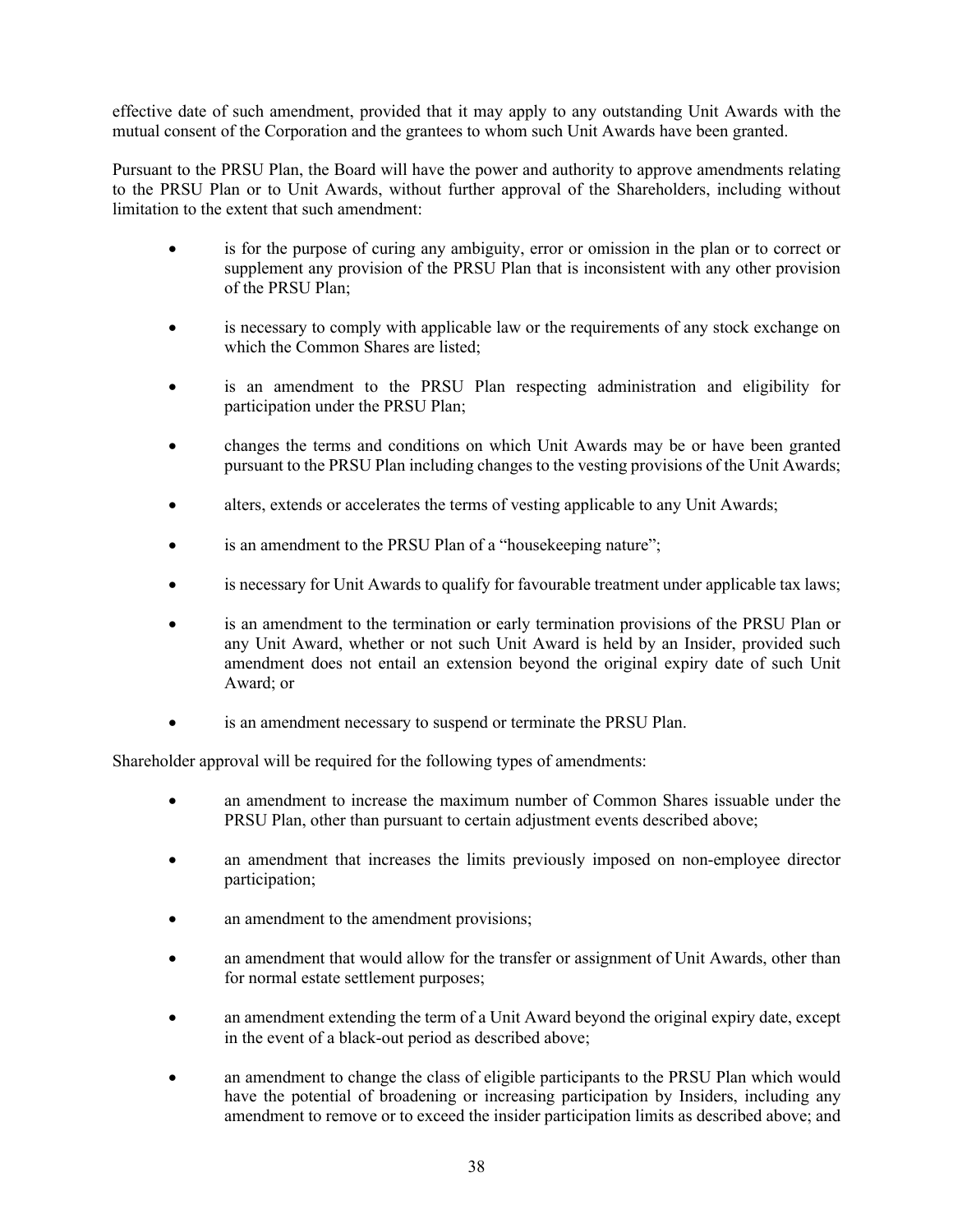• an amendment required to be approved by security holders under applicable law or the rules, regulations and policies of the TSX.

The amendment provision explicitly requires that Shareholder approval be sought for each of the amendments listed above.

#### *Clawback*

Unit Awards are subject to the Clawback Policy described below.

#### *Non-Assignability*

All rights to receive Common Shares, or cash equivalents, pursuant to a Unit Award granted to a Service Provider may only be exercised by such Service Provider personally (except in the event of the death of the grantee of a Unit Award, in which case, Common Shares or cash may be delivered to the grantee's estate or designated beneficiary).

#### **Clawback Policy**

On May 11, 2020, the Corporation adopted a clawback policy (the "**Clawback Policy**") pursuant to which directors, named executive officers and other senior members of management ("**Affected Individuals**") may be required to reimburse the Corporation for incentive compensation (being Options, Unit Awards, bonuses and such other incentive compensation as may be approved from time to time) received by an Affected Individual in excess of the incentive compensation ("**Excess Incentive Compensation**") that he or she would have otherwise received absent erroneous financial results or performance criteria which resulted from his or her gross negligence, fraud, theft or willful misconduct. Such a clawback may apply with or without a restatement of financial results.

The Board has the authorization to determine in its discretion, with consideration of the best interests of the Corporation, whether and through which methods it will take action to recoup any Excess Incentive Compensation. The Board is also authorized, acting reasonably and in good faith, to make a determination whether an Affected Individual has committed gross negligence, fraud, theft or willful misconduct, if no admission of such behavior is made. Such a determination is to be made following an internal investigation with the assistance of qualified, third-party financial and legal advisors.

When recovering Excess Incentive Compensation, the Board is authorized to pursue all legal and other remedies available to it. The effect of any third-party fines, penalties or damages imposed on the Affected Individual in respect of the gross negligence, fraud, theft or willful misconduct leading to the Excess Incentive Compensation will be considered by the Board, and if the Board determines it to be appropriate, credit may be given to the Affected Individual for such amounts when the Board determines the amount of the Excess Incentive Compensation to be repaid to the Corporation.

The Board believes the Clawback Policy will promote and maintain a culture of focused, diligent and responsible management and will discourage conduct detrimental to the growth of the Corporation.

#### **SHARE OWNERSHIP GUIDELINES**

The Corporation has adopted share ownership guidelines for each director, the CEO, the CFO and each Vice President who is an officer of the Corporation to further align the interests of directors and executive officers with those of the Shareholders. Directors and executive officers are required to hold a number of Common Shares, RSUs or PSUs (based on the minimum vesting or 50%) equivalent to the value set out below: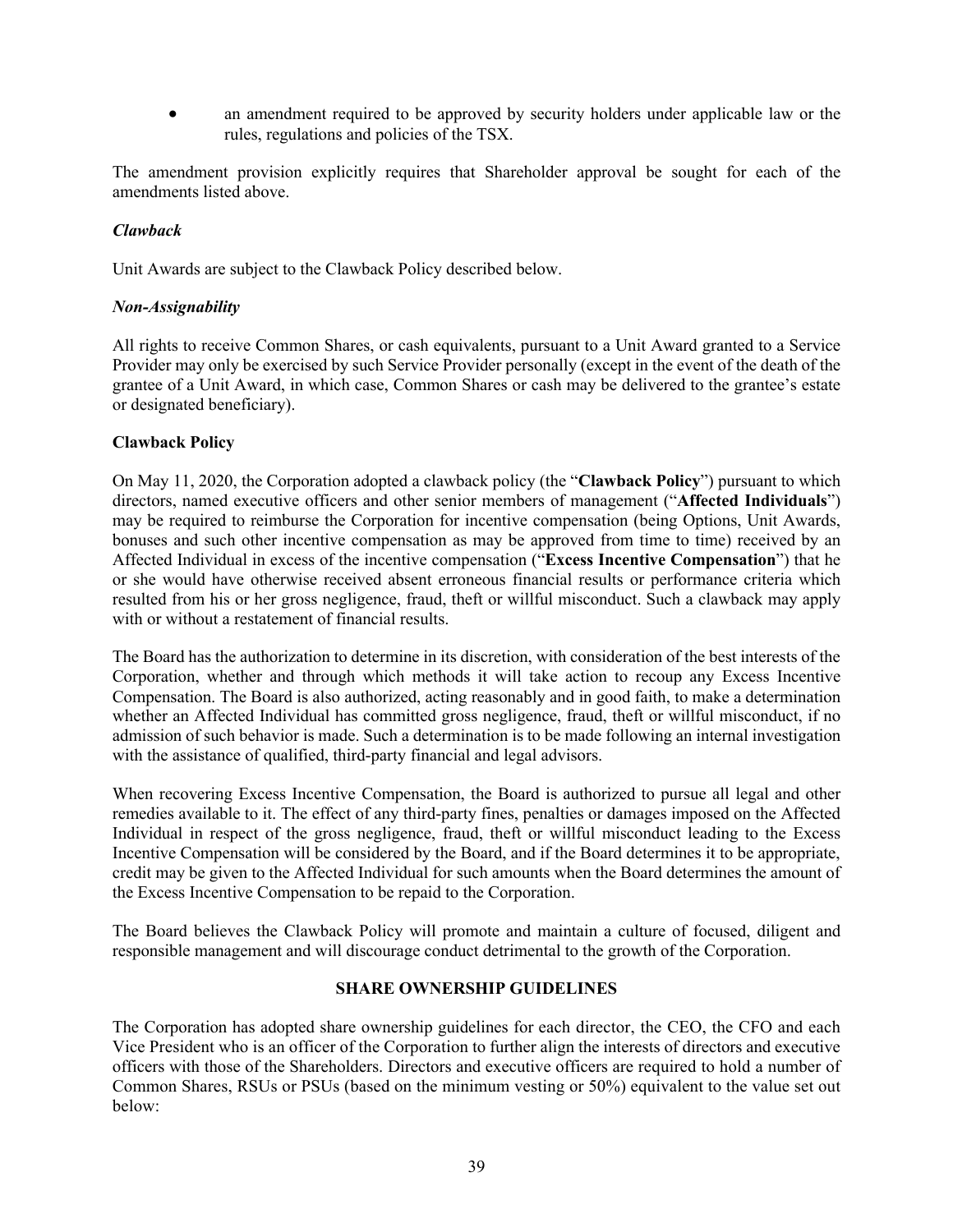| <b>Position</b>        | Value of Common Shares or Unit Awards to be held |
|------------------------|--------------------------------------------------|
| Director               | 3 times annual retainer                          |
| <b>CEO</b>             | 3 times annual base salary                       |
| <b>CFO</b>             | 2 times annual base salary                       |
| Officer Vice President | 1 times annual base salary                       |

The value of the Common Shares or Unit Awards required to be held by each director and executive officer corresponds to the value which is the higher of: (i) the acquisition price of the Common Shares or the value of RSUs or the PSUs (based on minimum vesting or 50%) at the grant date; and (ii) the current market price of the Common Shares or the value of the RSUs or PSUs (based on minimum vesting or 50%) based on the current market price of the Common Shares.

Each director and executive officer must hold the relevant number of Common Shares and/or Unit Awards within five years of being appointed or elected to the Board or being hired or promoted as an executive officer, as the case may be.

As of the date hereof, each director and executive officer was in compliance with the share ownership guidelines. Messrs. Marchant, McFarland and Royal have achieved the respective share ownership thresholds while Messrs. Guest, Begg, Hiscock, Chapman and Mmes. Wood and Campbell are all still within the five year grace periods from their respective dates of appointment to satisfy the share ownership thresholds and have not yet achieved those amounts.

# **SECURITIES AUTHORIZED FOR ISSUANCE UNDER EQUITY COMPENSATION PLANS**

The following table sets forth the number of Common Shares to be issued upon exercise of outstanding Options, the weighted average exercise price of such outstanding Options and the number of Common Shares remaining available for future issuance under equity compensation plans as at December 31, 2021.

| <b>Equity Compensation Plan</b><br>Category               | Number of Common Shares to<br>be issued upon exercise of<br>outstanding options, warrants<br>or rights | Weighted-average exercise<br>price of outstanding options,<br>warrants or rights | <b>Number of Common Shares</b><br>remaining available for future<br>issuance under equity<br>compensation plans<br>(excluding securities reflected<br>in the first column) |
|-----------------------------------------------------------|--------------------------------------------------------------------------------------------------------|----------------------------------------------------------------------------------|----------------------------------------------------------------------------------------------------------------------------------------------------------------------------|
| Equity compensation plans<br>approved by Shareholders     | 6,667,666                                                                                              | \$0.48                                                                           | $1,990,833^{(1)}$                                                                                                                                                          |
| Equity compensation plans not<br>approved by Shareholders | Nil                                                                                                    | N/A                                                                              | N/A                                                                                                                                                                        |
| Total                                                     | 6.667.666                                                                                              |                                                                                  | 1,990,833                                                                                                                                                                  |

**Note:**

(1) Based on the figure that is 10% of the issued and outstanding Common Shares that are available for issuance under the Option Plan or PRSU Plan as at December 31, 2021. As at December 31, 2021, there were 86,584,989 Common Shares issued and outstanding.

# **CORPORATE GOVERNANCE**

The Corporation's Statement of Corporate Governance Practices is set out in Appendix "A" to this Information Circular.

#### **INTEREST OF INFORMED PERSONS IN MATERIAL TRANSACTIONS**

Except as disclosed in this Information Circular, which is available on SEDAR at www.sedar.com, neither the Corporation nor any director or officer of the Corporation, nor any proposed nominee for election as a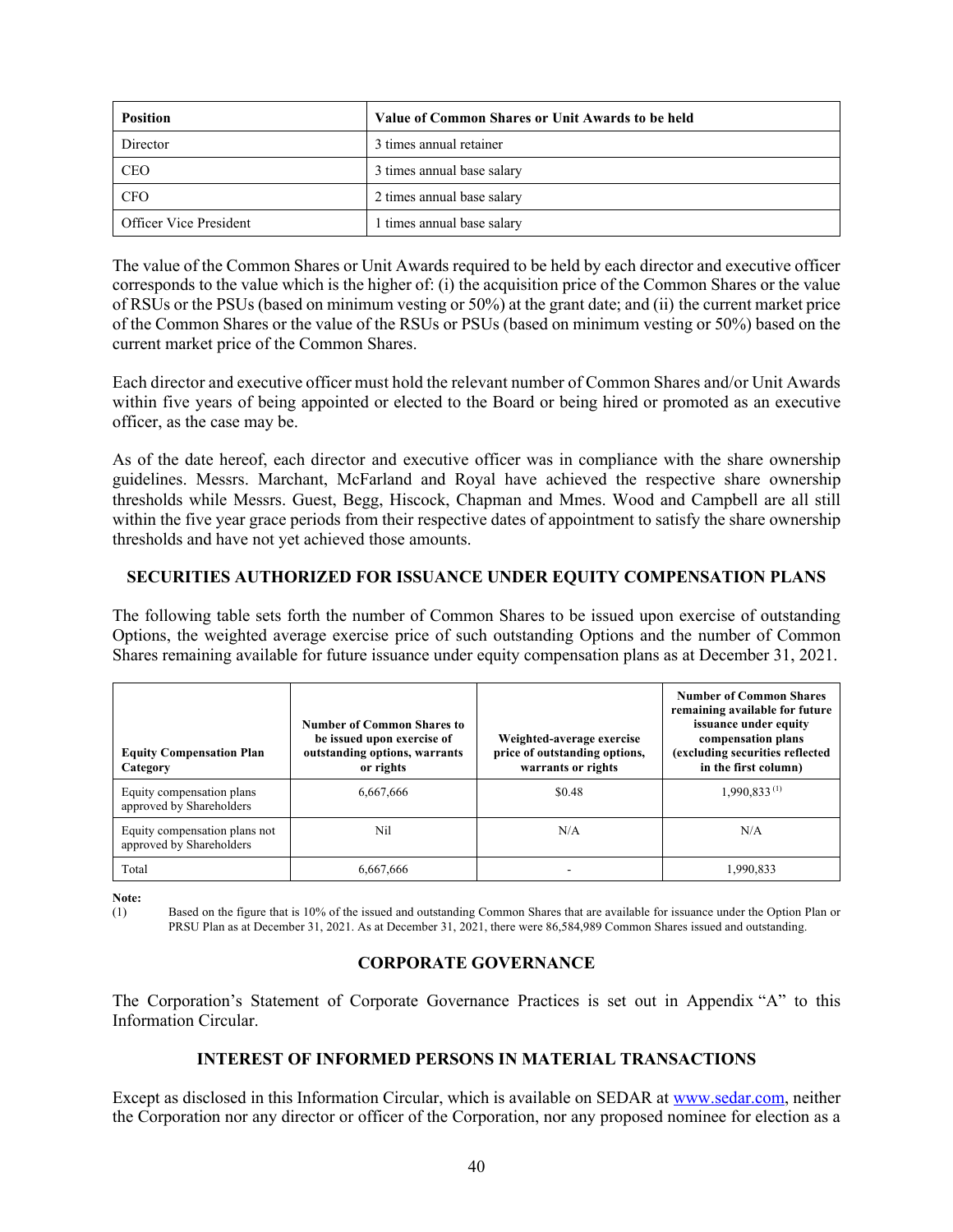director of the Corporation, nor any other insider of the Corporation, nor any associate or affiliate of any one of them has or has had, at any time since the beginning of the year ended December 31, 2021, any material interest, direct or indirect, in any transaction or proposed transaction that has materially affected or would materially affect the Corporation.

#### **ADDITIONAL INFORMATION**

Additional information relating to the Corporation is available on SEDAR at www.sedar.com. Financial information is contained in the Corporation's consolidated financial statements and management's discussion and analysis for the year ended December 31, 2021 and information with respect to the business of the Corporation is contained in the Corporation's annual information for the year ended December 31, 2021. In addition, a Shareholder may obtain copies of the Corporation's financial statements and management's discussion and analysis by contacting the Corporation at Suite 1200, 202 -  $6<sup>th</sup>$  Avenue S.W., Calgary, Alberta, T2P 2R9, by telephone at (403) 237-7102.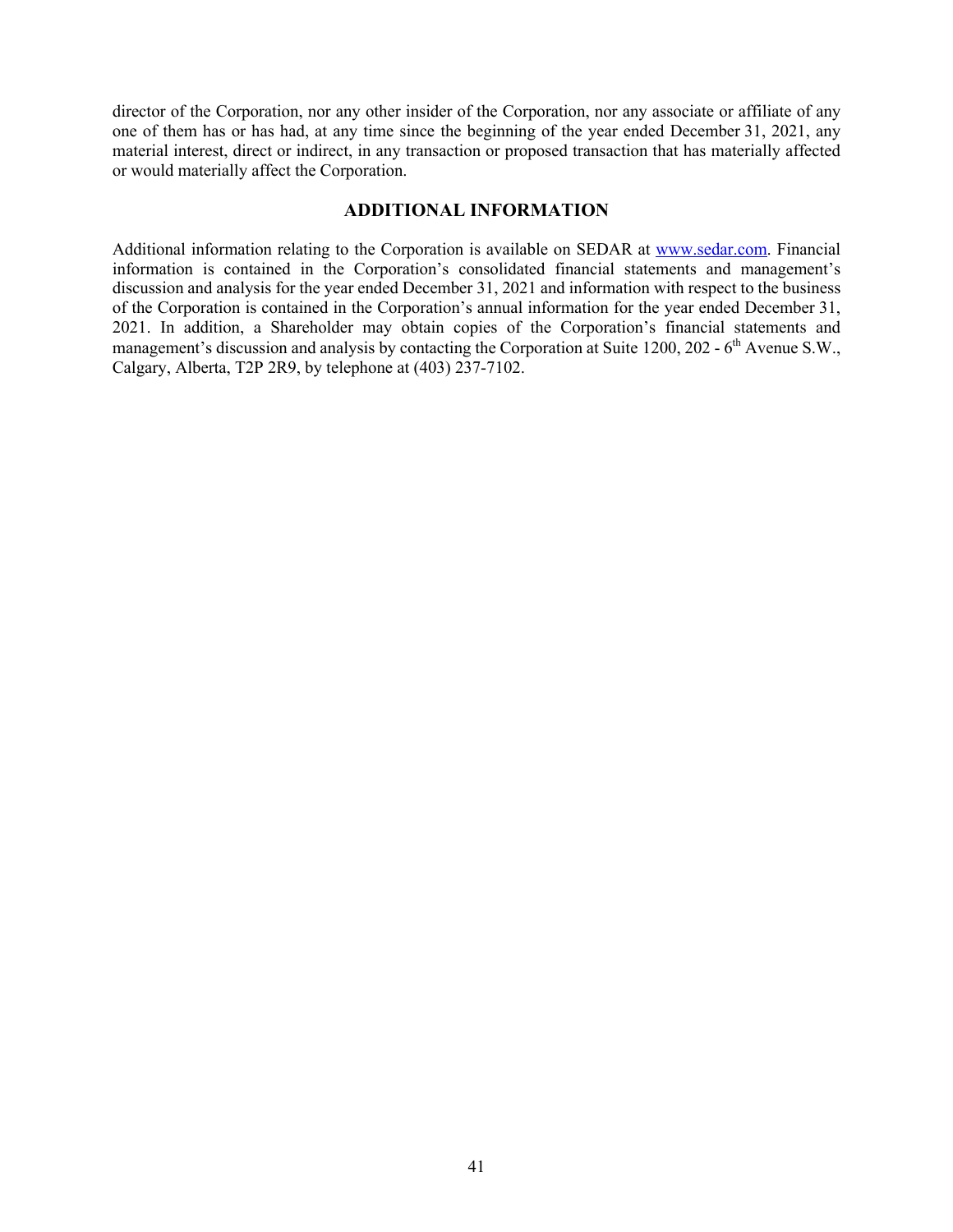# **APPENDIX "A"**

# **STATEMENT OF CORPORATE GOVERNANCE PRACTICES**

**(See Attached)**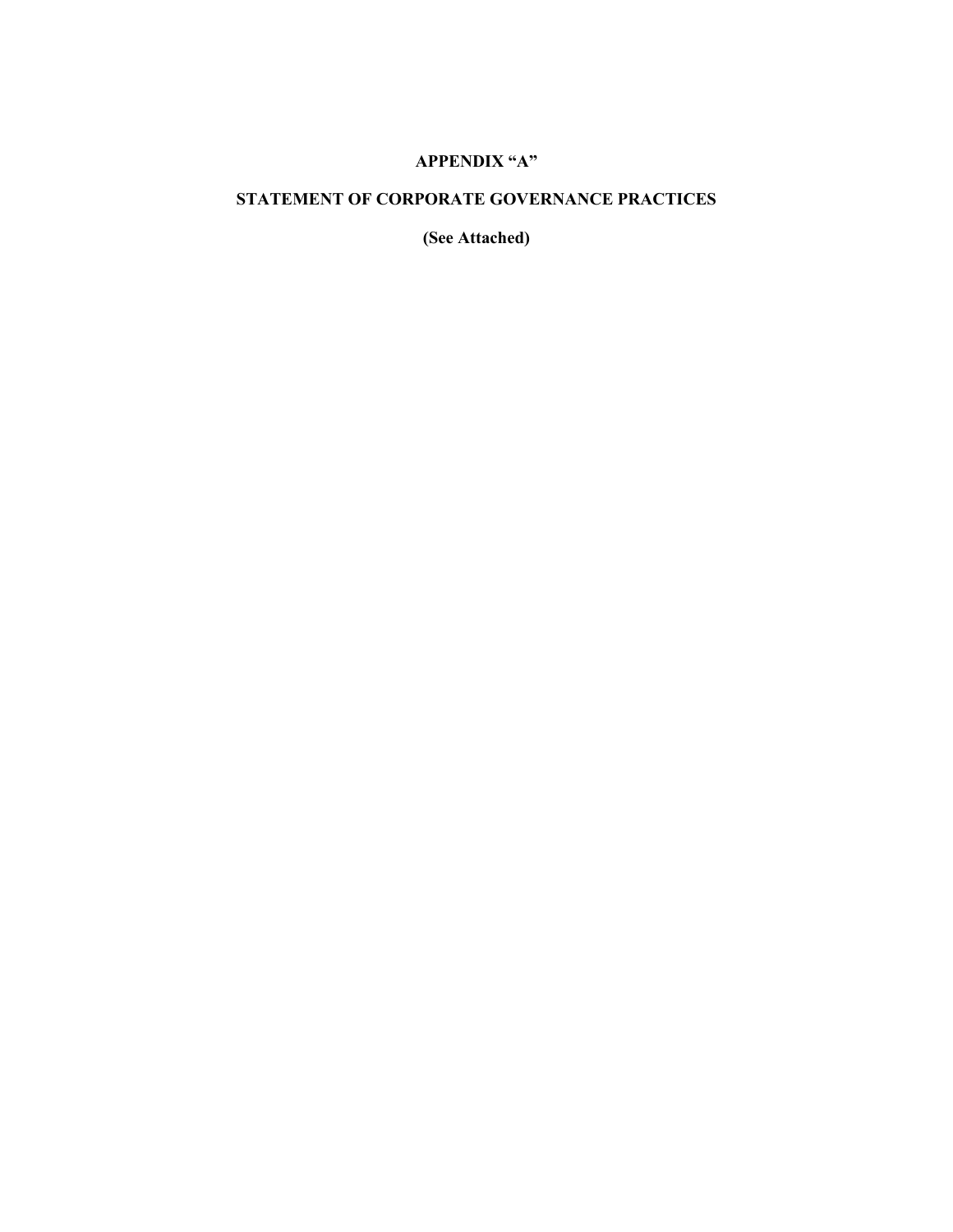#### **STATEMENT OF CORPORATE GOVERNANCE PRACTICES**

#### *Capitalized terms used in this Appendix "A" but not otherwise defined herein shall have the meanings ascribed thereto in the Information Circular to which this Appendix "A" is appended.*

The Board is committed to a high standard of corporate governance practices. The Board believes that this commitment is not only in the best interests of the Shareholders but that it also promotes effective decision making at the Board level. The Board is of the view that its approach to corporate governance is appropriate and continues to work to align with the recommendations currently in effect and contained in National Policy 58-201 - *Corporate Governance Guidelines* ("**NP 58-201**") which are addressed below.

#### **Mandate of the Board**

The Board has responsibility for the stewardship of the Corporation. The Board has adopted a formal written mandate which is set out as Appendix "B" to this Information Circular. In carrying out this mandate, the Board meets regularly and a broad range of matters are discussed and reviewed for approval. These matters include overall corporate plans and strategies, budgets, internal controls and management information systems, risk management as well as interim and annual financial and operating results. The Board is also responsible for the approval of all major transactions, including equity issuances, acquisitions and dispositions, as well as the Corporation's debt and borrowing policies. The Board strives to ensure that actions taken by management correspond closely with the objectives of the Board and Shareholders.

#### **Composition of the Board**

#### *Independence*

The Board currently consists of seven directors who provide the Corporation with a wide diversity of business experience. Additional information for each of the nominee directors can be found under the heading "Meeting Matters - Election of Directors". None of the directors are "Related" as such term is defined by the Canadian Coalition for Good Governance. Five of the current Board members (representing 71% of the Board), being Messrs. Marchant, Royal, Hiscock and Chapman and Ms. Wood are independent directors as such term is defined by National Instrument 58-101 – *Disclosure of Corporate Governance Practices* ("**NI 58-101**"). Dr. Guest, as the CEO and President, and Mr. McFarland, as the former CEO and former consultant to the Corporation, are not independent directors as that term is defined in NI 58-101. Each of the independent directors has no direct or indirect material relationship with the Corporation, including any business or other relationship, which could reasonably be expected to interfere with the director's ability to act with a view to the best interests of the Corporation or which could reasonably be expected to interfere with the exercise of the director's independent judgment.

The table below shows the current Board and committee membership.

|                                  |                       | <b>Committees</b> |                                |                                                                                                    |
|----------------------------------|-----------------------|-------------------|--------------------------------|----------------------------------------------------------------------------------------------------|
|                                  | <b>Year Appointed</b> | Audit             | Governance and<br>Compensation | Reserves & Health,<br>Safety, Security,<br><b>Environment and</b><br>Community<br><b>Relations</b> |
| <b>Independent Board Members</b> |                       |                   |                                |                                                                                                    |
| Dr. Timothy R. Marchant (Chair)  | 2015                  |                   | Member                         | Member                                                                                             |
| Ronald W. Royal                  | 2010                  | Member            |                                | Chair                                                                                              |
| Russell J. Hiscock               | 2018                  | Chair             | Member                         |                                                                                                    |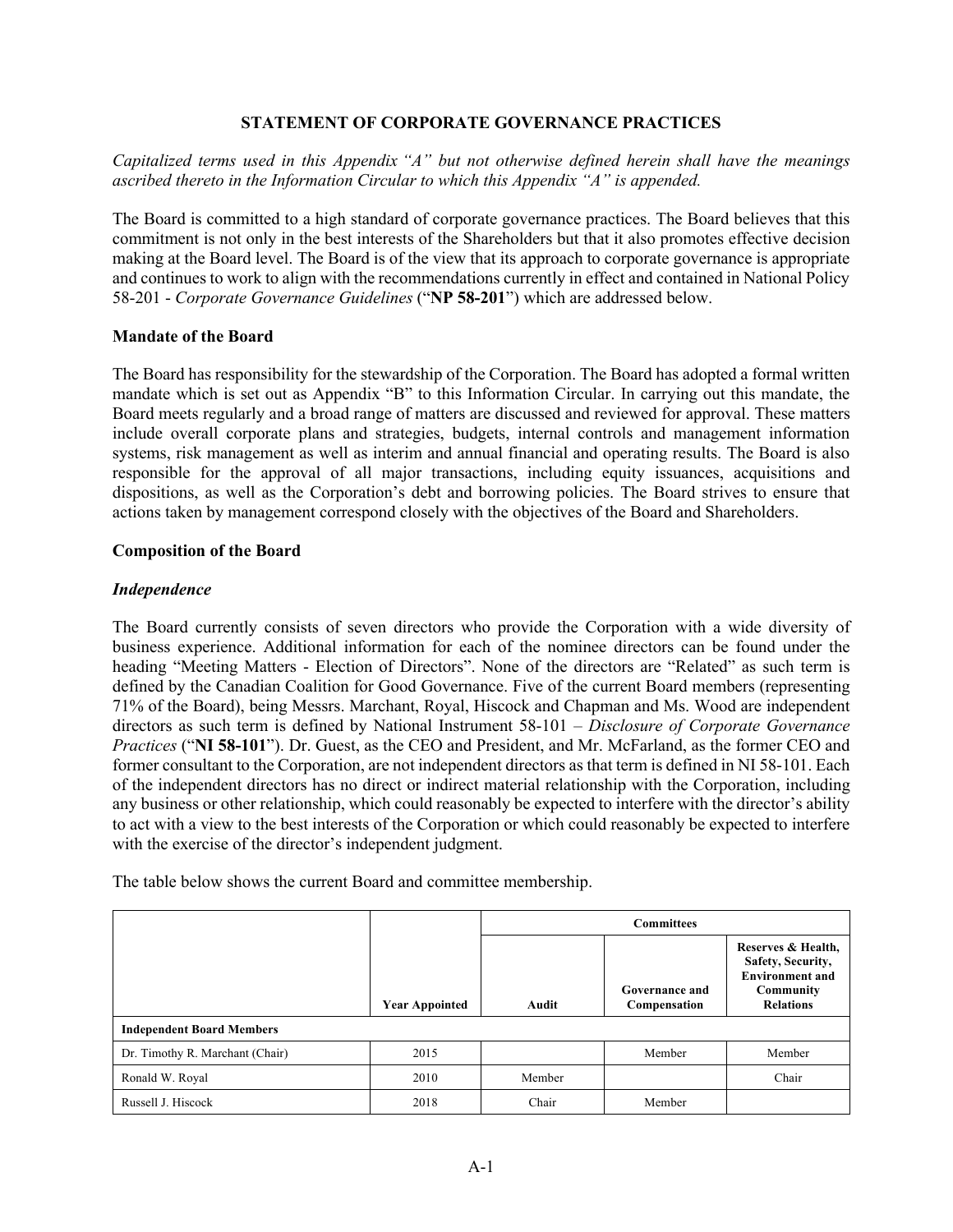|                                                                 |                       | <b>Committees</b> |                                |                                                                                                    |
|-----------------------------------------------------------------|-----------------------|-------------------|--------------------------------|----------------------------------------------------------------------------------------------------|
|                                                                 | <b>Year Appointed</b> | Audit             | Governance and<br>Compensation | Reserves & Health,<br>Safety, Security,<br><b>Environment and</b><br>Community<br><b>Relations</b> |
| Kimberley K. Wood                                               | 2019                  | Member            | Chair                          |                                                                                                    |
| Timothy N. Chapman                                              | 2020                  | Member            |                                | Member                                                                                             |
| <b>Not Independent</b>                                          |                       |                   |                                |                                                                                                    |
| Dr. W. Sean Guest (Management)                                  | 2018                  |                   |                                |                                                                                                    |
| James D. McFarland (former Management<br>and former Consultant) | 2010                  |                   |                                | Member                                                                                             |

# *Director Term Limits and Other Mechanics of Board Renewal*

The Board does not currently have any term limits or an age-based retirement policy for directors, as the Board takes the view that term limits and age-based retirement policies are an arbitrary mechanism for removing directors which can result in valuable, experienced directors being forced to leave the Board solely because of length of service or age. The Board's priorities continue to be ensuring the appropriate skill sets are present amongst the Board to optimize the benefit to the Corporation. The Board conducts annual evaluations of the individual directors, the committees of the Board and the Board Chair, which are overseen by the Governance and Compensation Committee, to ensure these objectives are met. Following certain director retirements, the Board had new directors join in 2019 (Ms. Wood) and 2020 (Mr. Chapman). The Governance and Compensation Committee recently updated its director skills matrix and Board assessment process to ensure the Board has a robust evaluation and renewal process. See "Board Assessments".

#### *Other Directorships*

The following directors currently serve on the board of directors of the reporting issuers (or equivalent) listed below, each of which are reporting issuers in one or more Canadian (or foreign) jurisdictions.

| Name                    | <b>Name of other Reporting Issuer</b> | Exchange         | <b>Committee Appointments</b>                                                                                              |
|-------------------------|---------------------------------------|------------------|----------------------------------------------------------------------------------------------------------------------------|
| James D. McFarland      | MEG Energy Corp.                      | <b>TSX</b>       | Health, Safety and Environment<br>and Reserves<br>Human Capital and Compensation                                           |
| Dr. Timothy R. Marchant | Vermilion Energy Inc.                 | TSX, NYSE        | Health, Safety and Environment<br>Reserves<br>Sustainability                                                               |
|                         | TransGlobe Energy Corporation         | TSX, Nasdaq, AIM | Compensation, Human Resources<br>and Governance<br>Reserves, Health, Safety,<br>Environmental and Social<br>Responsibility |
|                         | Cub Energy Inc                        | <b>TSXV</b>      | Chair of the board<br>Audit - Chair<br>Governance and Human Resources                                                      |
| Ronald W. Royal         | Gran Tierra Energy Inc.               | TSX, NYSE, LSE   | Audit<br>Health, Safety and Environment<br>Reserves                                                                        |
| Russell J. Hiscock      | None                                  |                  |                                                                                                                            |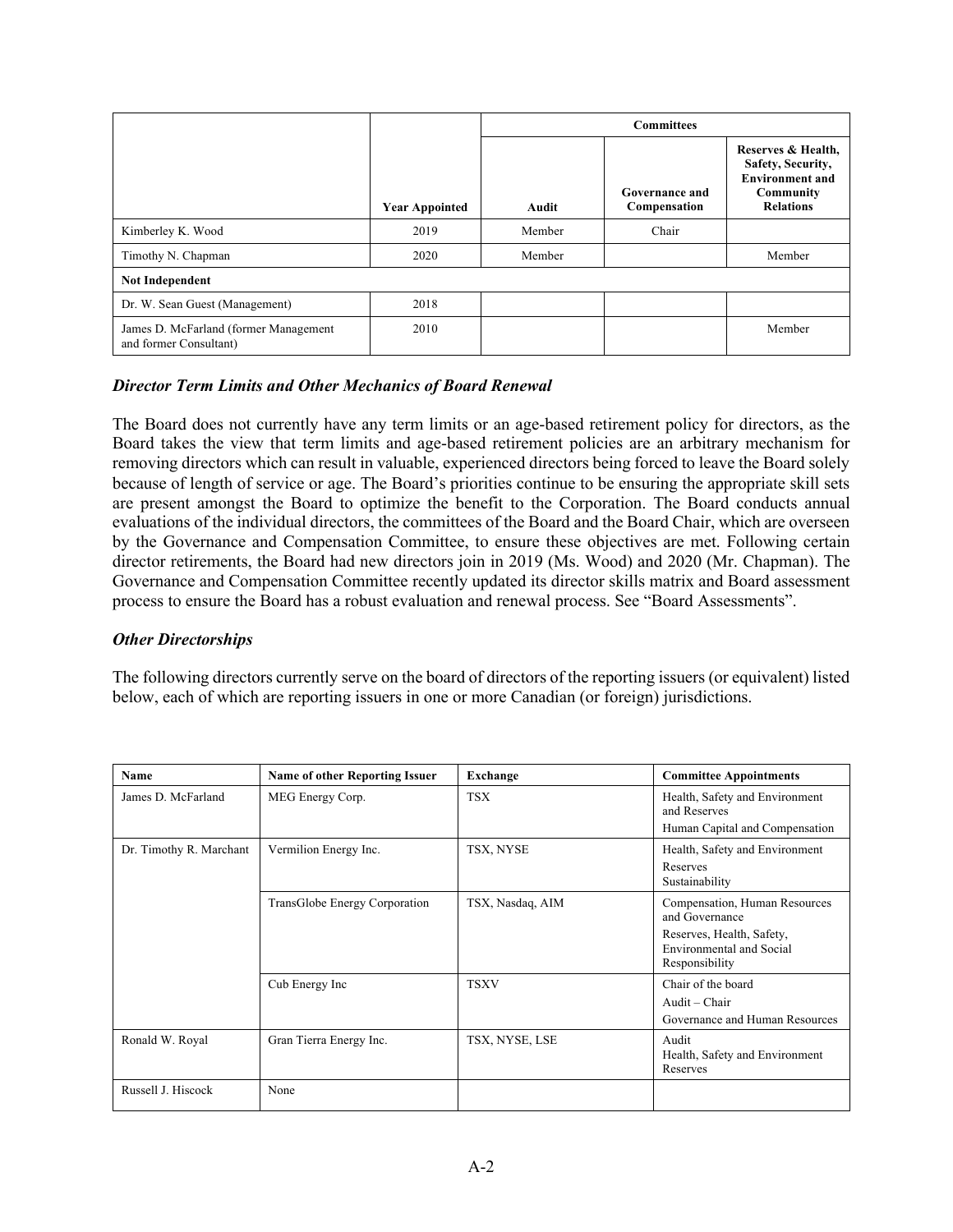| Name               | <b>Name of other Reporting Issuer</b> | Exchange                    | <b>Committee Appointments</b>                                           |
|--------------------|---------------------------------------|-----------------------------|-------------------------------------------------------------------------|
| Dr. W. Sean Guest  | None                                  |                             |                                                                         |
| Kimberley K. Wood  | Africa Oil Corp.                      | TSX, Nasdaq OMX (Stockholm) | Compensation<br>Corporate Governance and<br>Nominating<br><b>ESGHSC</b> |
|                    | Gulf Keystone Petroleum Ltd.          | <b>LSE</b>                  | Audit and Risk<br>Remuneration<br>Safety and Sustainability             |
|                    | Energean PLC                          | LSE, TASE                   | Audit and Risk<br>Remuneration and Talent<br>Nomination and Governance  |
| Timothy N. Chapman | None                                  |                             |                                                                         |

#### *Directors Serving Together*

There are presently no common memberships on boards of public companies among current directors.

#### *Board Meetings*

The Board holds a minimum of four regular quarterly meetings and a corporate strategy session each year, as well as additional meetings as required. An *in camera* session of the directors is held at each regularly scheduled Board and committee meeting so that the independent members of the Board have an opportunity to meet without the presence of management members of the Board.

|                                             | Board Meetings Attended in 2021 <sup>(1)</sup> |               | <b>Committee Meetings Attended in 2021</b> |               |
|---------------------------------------------|------------------------------------------------|---------------|--------------------------------------------|---------------|
| Name                                        | No.                                            | $\frac{0}{0}$ | No.                                        | $\frac{0}{0}$ |
| Dr. Timothy R. Marchant <sup>(2)</sup>      | 12 of 12                                       | 100%          | 5 of 5                                     | 100%          |
| James D. McFarland $(3)$                    | 12 of 12                                       | 100%          | $1$ of $1$                                 | 100%          |
| Ronald W. Royal <sup>(4)</sup>              | 12 of 12                                       | 100%          | 5 of 5                                     | 100%          |
| Russell J. Hiscock $(5)$                    | 12 of 12                                       | 100%          | 8 of 8                                     | 100%          |
| Dr. W. Sean Guest $^{(6)}$                  | 12 of 12                                       | 100%          | 9 <sub>of</sub> 9                          | 100%          |
| Kimberley K. Wood <sup>(7)</sup>            | 11 of 12                                       | 92%           | 8 of 8                                     | 100%          |
| Timothy Chapman <sup><math>(8)</math></sup> | 11 of 12                                       | 92%           | 5 of 5                                     | 100%          |

#### *Meeting Attendance*

**Notes:**<br>(1)

Meeting attendance on special and/or other ad hoc committees of directors which may be formed, from time to time, to make recommendations to the Board in regard to a particular matter is not included.

(2) Dr. Marchant is not a member of the Audit Committee but was requested by the chair of the Audit Committee to attend such meetings of Audit Committee during the financial year ended December 31, 2021.

(3) Mr. McFarland is not a member of the Audit Committee or the Governance and Compensation Committee but was requested by the chair of each committee to attend committee meetings during the financial year ended December 31, 2021. Mr. McFarland attended all meetings of the Audit Committee during the financial year ended December 31, 2021 as well as the March 23, 2021 and November 10, 2021 meetings of the Governance and Compensation Committee.

(4) Mr. Royal is not a member of the Governance and Compensation Committee but was requested by the Chair of the Governance and Compensation Committee to attend its meetings on March 23, 2021 and November 10, 2021.

(5) Mr. Hiscock is not a member of the Reserves & Health, Safety, Security, Environment and Community Relations Committee but was requested by the chair of the Reserves & Health, Safety, Security, Environment and Community Relations Committee to attend all meetings of such committee during the financial year ended December 31, 2021.

(6) Dr. Guest was not a member of any of the three standing committees but was requested by the chair of each committee to attend the meetings of each such committee during the financial year ended December 31, 2021. At each meeting attended by Dr. Guest the members of each committee meet *in camera* without Dr. Guest.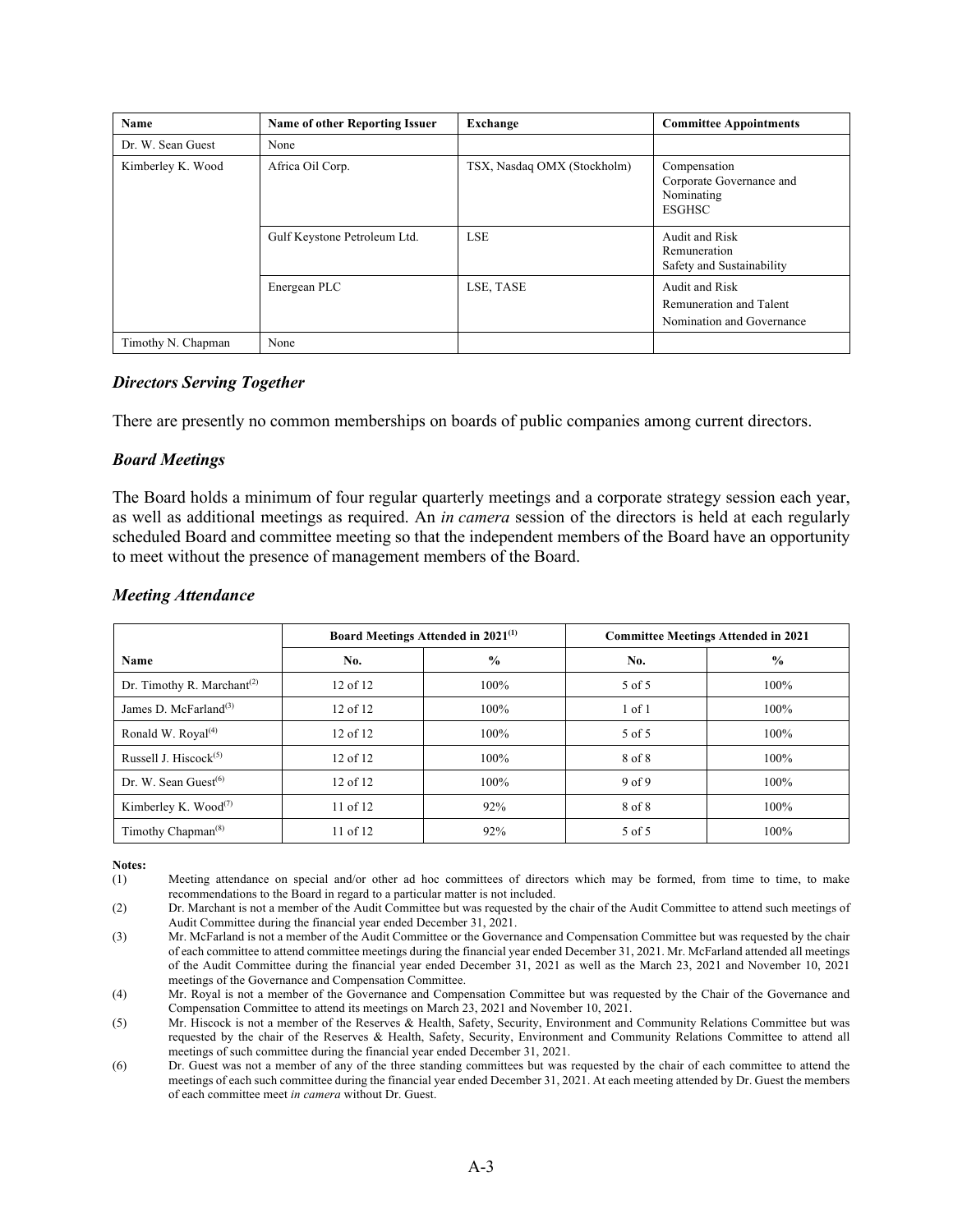- (7) Ms. Wood is not a member of the Reserves & Health, Safety, Security, Environment and Community Relations Committee but was requested by the chair of the Reserves & Health, Safety, Security, Environment and Community Relations Committee to attend all meetings of such committee during the financial year ended December 31, 2021.
- (8) Mr. Chapman is not a member of the Governance and Compensation Committee but was requested by the Chair of the Governance and Compensation Committee to attend its meetings on March 23, 2021 and November 10, 2021.

#### **Orientation and Continuing Education**

New directors are provided with an orientation and education program which includes written information about the duties and obligations of directors and the business and operations of the Corporation included in a comprehensive Board manual. New directors are also provided with the opportunity to review documents from recent Board meetings and to participate in meetings and discussions with senior management and other directors. Orientation programs are tailored to meet a director's individual needs and areas of expertise.

Continuing education opportunities are directed at enabling individual directors to maintain or enhance their skills and abilities as directors, as well as ensuring that their knowledge and understanding of the Corporation's affairs remains current. Directors are kept informed as to matters which may impact the Corporation's operations through regular reports and presentations at Board and committee meetings. Nonmanagement directors are encouraged to, and often, attend committee meetings of which they are not members.

#### **Ethical Business Conduct**

The Board has adopted a Code of Business Conduct and Ethics (the "**Code**"), which applies to all directors, officers, employees and contractors of the Corporation. In 2012, management and the Board conducted a thorough review of anti-corruption legislation in Canada and Turkey. The Code was subsequently amended to include the Anti-Corruption Policy Relating to Foreign Public Officials (the "**Anti-Corruption Policy**"), and the Board amended the Audit Committee Terms of Reference to provide it with oversight over such policy, with further reporting to and supervision by the Board as appropriate. The Code and the Anti-Corruption Policy are amended from time to time to ensure they satisfy good governance standards, changes in applicable legal requirements and are consistent with the ethical goals and guidelines discussed herein. A complete copy of the Code is available on SEDAR at www.sedar.com.E**rror! Hyperlink reference not valid.**

The Code demonstrates the Corporation's commitment to conducting business ethically, legally and in a safe and fiscally, environmentally and socially responsible manner. It outlines a framework of guiding principles to which each employee, director, officer and contractor is expected to adhere and acknowledge, and this acknowledgement is an annual requirement.

The Code provides that directors, officers, employees and contractors must, among other things:

- (a) at all times abide by all applicable laws and respect their intent, including laws related to insider trading and reporting, anti-bribery statutes, anti-money laundering laws. and health, safety and environmental laws;
- (b) always act in the best interests of the Corporation;
- (c) avoid situations that may result in a conflict or perceived conflict between their personal interests and those of the Corporation;
- (d) provide full disclosure of any actual or potential conflicts of interest in accordance with the procedures of the Code;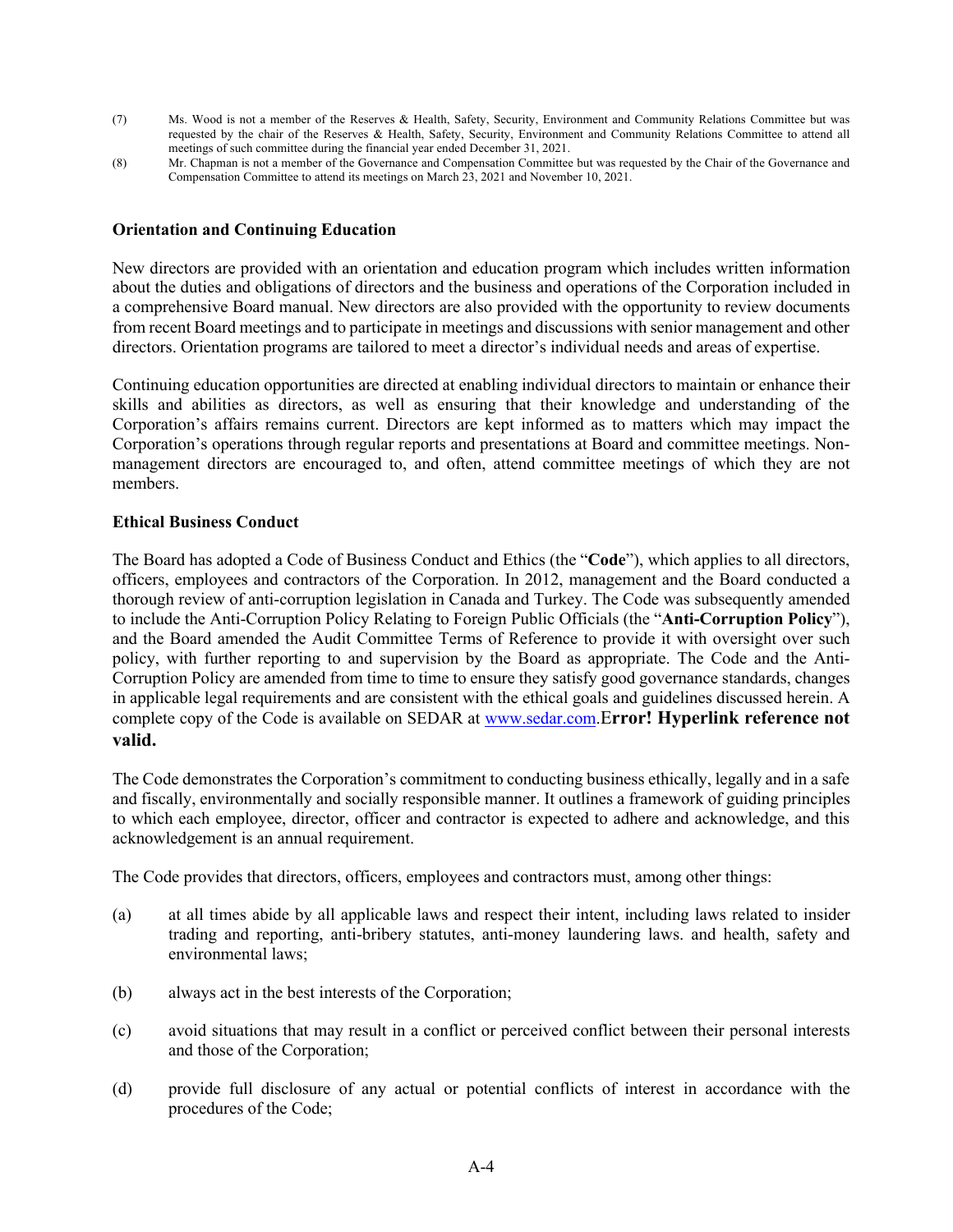- (e) maintain the confidentiality of all non-public information relating to the Corporation;
- (f) not use the Corporation's property for personal benefit;
- (g) maintain proper records and ensure compliance with internal controls and financial reporting and accounting standards;
- (h) conduct operations with: (i) the aim of preventing adverse effects on the environment and local communities and safeguarding life and health; and (ii) in accordance with the UN Global Compact concerning human rights, labour, environment and anti-corruption; and
- (i) adhere to the Corporation's commitment to promote the human rights set forth in the United Nations Universal Declaration of Human Rights and the UN Guiding Principles on Business and Human Rights.

The Board monitors compliance with the Code and reviews it on at least an annual basis to determine whether updates are appropriate. Where a director or officer has any interest in or a perceived conflict involving a contract or business relationship with the Corporation, that director or officer is excluded from all discussions and deliberations regarding the contract or relationship and such director abstains from voting in respect thereof. Directors and executive officers have disclosed to the Corporation all directorships held by such member and the existence and nature of any interests that could result in a conflict situation with the Corporation.

The Board has also adopted a Whistleblower Policy relating to the reporting of inappropriate activity to encourage and promote a culture of ethical business conduct. The Whistleblower Policy is intended to encourage and facilitate the reporting of:

- (a) questionable accounting, internal accounting controls, or auditing matters;
- (b) the reporting of fraudulent financial information to Shareholders, regulatory agencies or financial markets; and
- (c) conduct which results in a violation of law by the Corporation or in substantial mismanagement of the Corporation's resources that, if proven, would constitute a criminal offence or reasonable grounds for dismissal of the person engaging in this conduct, without the fear of recrimination, retaliation or harassment.

# **Risk Oversight**

One of the major responsibilities of the Board is to oversee the identification of the principal risks affecting the Corporation's business and ensure there are systems in place to effectively identify, monitor and manage them. The Board has approved an Enterprise Risk Management Policy and Framework (the "**Risk Management Framework**") to identify, prioritize, focus and mitigate risks impacting the Corporation. Under the Risk Management Framework, management and the Board have developed a detailed risk register describing the key areas of risk, the probability of certain events and the systems and controls in place to mitigate those risks. Each of the Board committees also reviews and evaluates the risks covered under their respective mandates, as well as the insurance coverage in place for insurable risks.

The Board is responsible for oversight of the Risk Management Framework, though management is responsible for specific risk identification. Management, through the Corporation's risk manager, reports to the Board quarterly on the identification of new, emerging or increased risks and the status of risk mitigation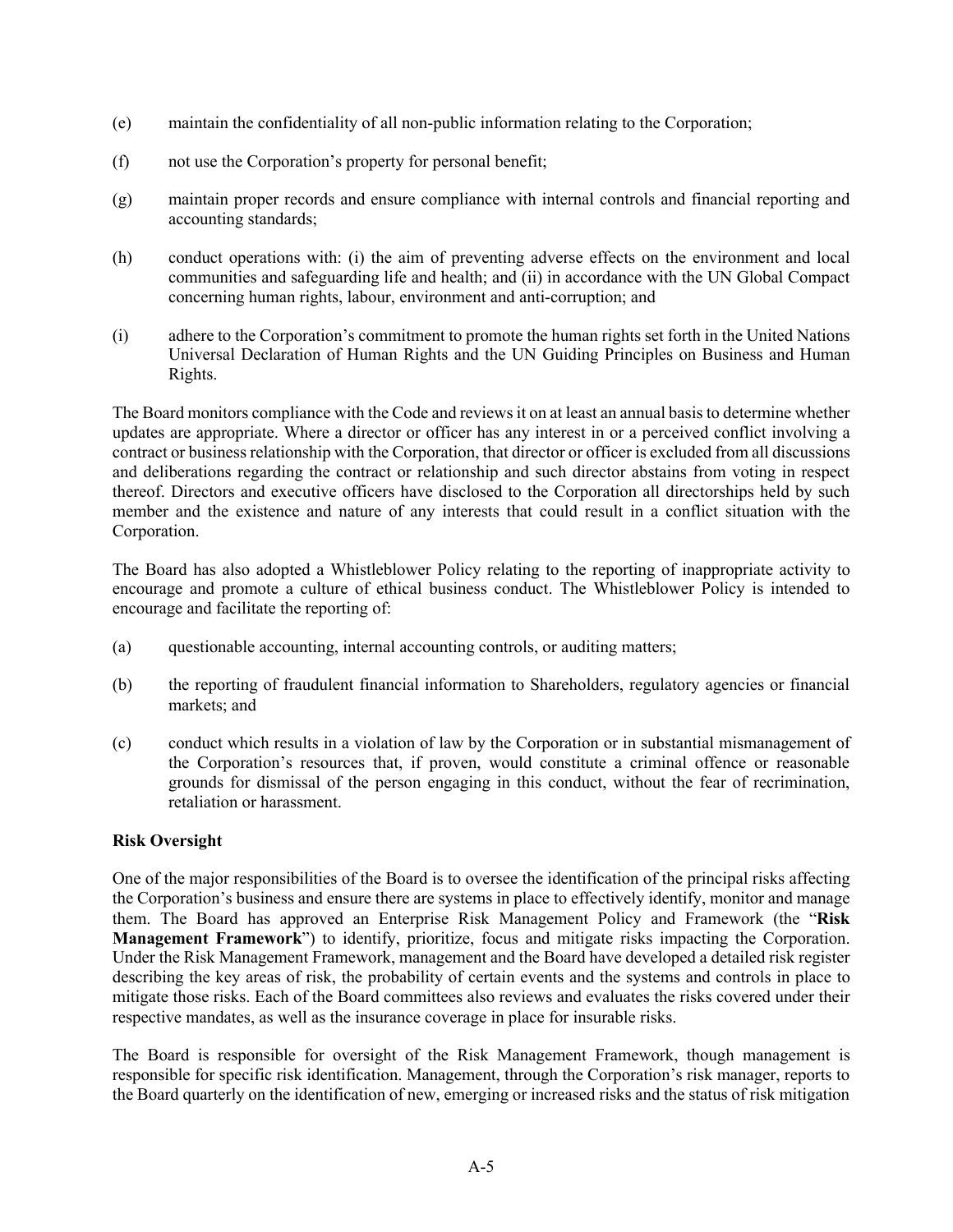strategies. Risks are identified in accordance with the following risk categories, though new categories may be added as necessary:

- Strategic;
- Joint Venture;
- Operations;
- Finance;
- Legal;
- ESG:
- Human Resources;
- Information Technology; and
- Country.

From this process, risks are assessed and evaluated based on the Corporation's vulnerability to the risk and the potential impact that the underlying risks would have on the Corporation's ability to execute its strategies and achieve its objectives. In order to identify and address any material risks, the Board undertakes an annual assessment of the Risk Management Framework and risk register, in addition to receiving its quarterly reports on new, emerging or increased risks. In 2021, Valeura completed director interviews, which among other matters, allowed the directors to discuss various risks and the Corporation's risk management practices.

# **Nomination of Directors**

The Governance and Compensation Committee has the responsibility for reviewing the composition of the Board by taking into account, among other things, its size and the particular competencies and skills of its members, as well as any perceived gaps in the Board's collective Skill Set. The Governance and Compensation Committee, in consultation with the Board Chair and CEO, will then identify potential Board nominees and recommend such nominees for election as directors based on the competencies and skills each new member possesses in the context of the needs of the Corporation. The Board as a whole is then responsible for nominating new directors.

The Corporation recognizes that diversity is an economic driver of competitiveness for companies and it strives to promote an environment and culture conducive to the appointment of well qualified persons with diverse backgrounds so that there is appropriate diversity to maximize the achievement of corporate goals. In March 2018, the Corporation adopted a written diversity policy relating to the identification and nomination of diverse candidates for directors, executive officers and senior management appointments and promoting the consideration of criteria that promotes diversity including gender, age, ethnicity and geographic and indigenous background (the "**Diversity Policy**"). The Diversity Policy includes the gender of a potential candidate as one component in the overall list of factors the Governance and Compensation Committee considers when selecting candidates for executive officer and senior manager appointments, and membership on the Board and its committees. While the Board has not yet decided to adopt targets for women or other diverse groups at this time, it continues to monitor diversity within the organization and may adopt targets in the future. As part of its annual Board evaluation process, the Corporation's progress toward achieving the objectives of the Diversity Policy are reviewed and recommendations are made regarding the policy and the manner in which it is being implemented. In 2018 and 2019, the Governance and Compensation Committee and the Board conducted a search for new directors to enhance the composition of the Board, identifying gender diversity as a factor the Board wishes to address if a female candidate with the appropriate qualifications and skill set was identified. Following the search, the Board identified Ms. Kimberley K. Wood, and she was appointed to the Board on March 26, 2019 and serves as a member of the Audit Committee and Chair of the Governance and Compensation Committee. Currently, 14% of the Board members are women. Going forward, the Board intends to improve the diversity of the Board following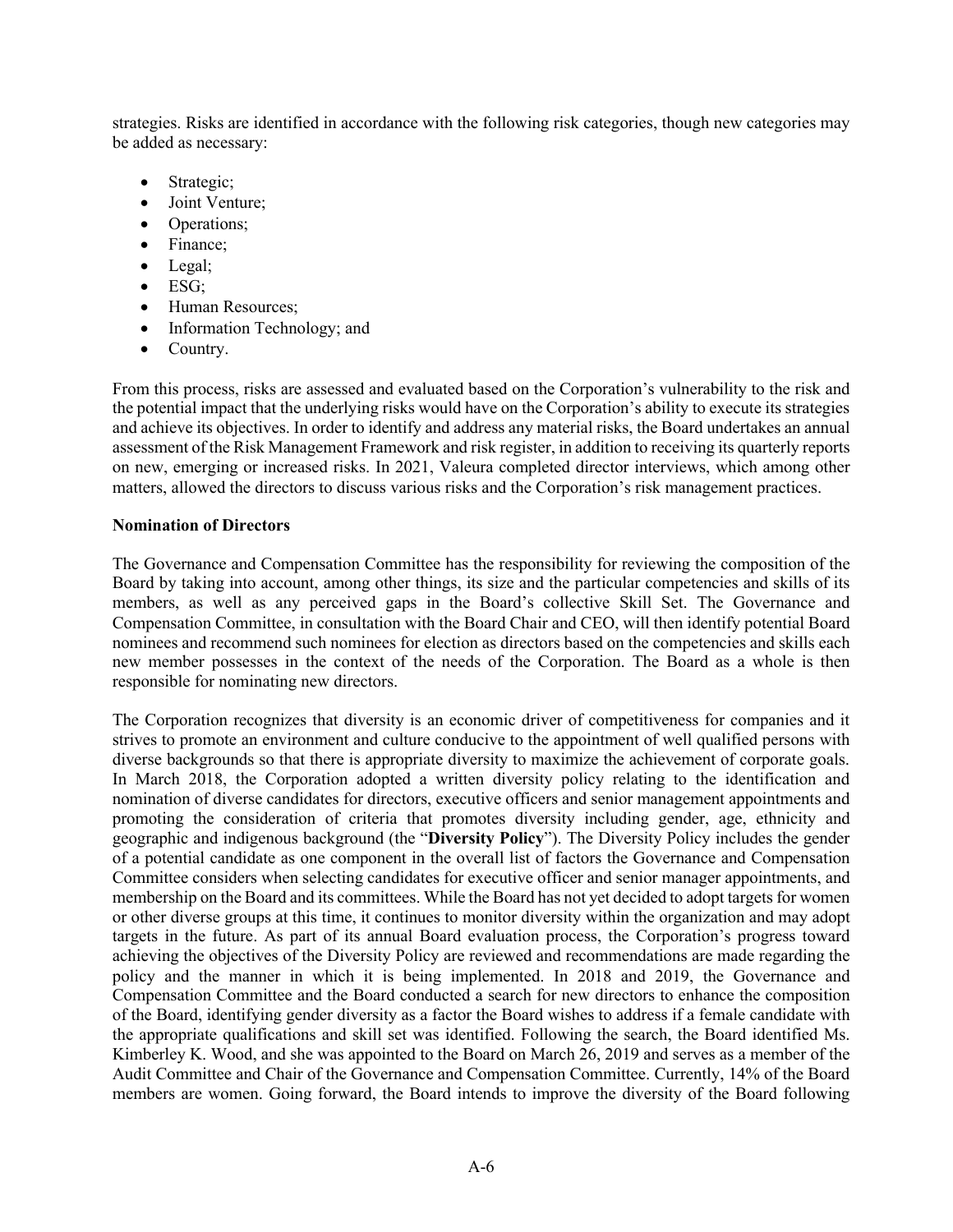completion of any acquisitions in 2022.

#### **Board Assessments**

The Board is responsible for ensuring that there is a process in place for annually evaluating the effectiveness and contribution of the CEO, the Board, the committees of the Board, the Board Chair and the individual directors based on their applicable terms of reference or position description.

The objective of the assessments is to ensure the continued effectiveness of the Board in the execution of its responsibilities and to contribute to a process of continuing improvement and Board renewal as appropriate from time to time. In addition to any other matters the Board deems relevant, the assessments may consider in the case of the Board or a committee, the applicable terms of reference, the applicable position descriptions, as well as the competencies and skills each individual director is expected to bring to the Board.

The Governance and Compensation Committee annually reviews and makes recommendations to the Board on the method and content of such evaluations and oversees the evaluation and Board renewal process, and the committee recently updated its evaluation materials and process. The Governance and Compensation Committee has developed an annual Board effectiveness survey which includes an individual director selfevaluation questionnaire and guide and evaluation of peer performance. The evaluation uses confidential director questionnaires and anonymous summaries of results, which encourage candid and constructive commentary. Confidentiality of individual director comments is maintained. Following completion of the questionnaires, the Chair of the Board conducted individual interviews with each director in 2021 to discuss the results and determine ways in which to enhance Board performance, and the Chair intends to conduct these interviews every other year.

#### **Areas of Expertise**

Valeura maintains a skills matrix to evaluate the skill set of the Board. The intent is to ensure the Board as a whole has the range of skills, expertise and experience to fulfill the overall mandate effectively. Each director indicates his level of expertise in each area annually on a four-point scale from limited (one) to expert application (four). The directors are also asked to identify if they perceive any gaps or deficiencies in desired skill sets. The matrix helps the Corporation identify gaps and is used to search for new directors or have outside advisors provide expertise to the Board.

The Governance and Compensation Committee reviewed the completed skills matrix and evaluations for 2021 and noted that the Board, as a whole**,** rated its overall aggregate score for most of the categories between the skilled and expert level, with no gaps identified in any of the desired skill areas other than in Technology/Cyber Security where the Board ranked between limited and basic working application. With respect to Technology/Cyber Security the Board intends to continue to supplement those skills with expert advisors. The Board will continue to enhance its skill sets in evolving areas and participate in Board education sessions. The Governance and Compensation Committee is therefore satisfied that the Board has the appropriate experience and expertise at this time to ensure that each of these areas is well-addressed and the Board is performing well.

#### **Skill/Experience Description**

**CEO/Senior Officer –** Experience working as a CEO or senior officer for an organization of a size similar to or larger than the Corporation.

**Oil and Gas Experience** – A deep understanding of the oil and gas industry and business environment generally, including industry trends and the Corporation's peer group. Senior executive experience in the oil and gas industry, which may include formal training in technical disciplines and experience in conventional and unconventional production.

**Managing/Leading Growth** – Senior executive experience leading significant growth and value creation through various strategies. Demonstrates knowledge in developing long term corporate business strategies.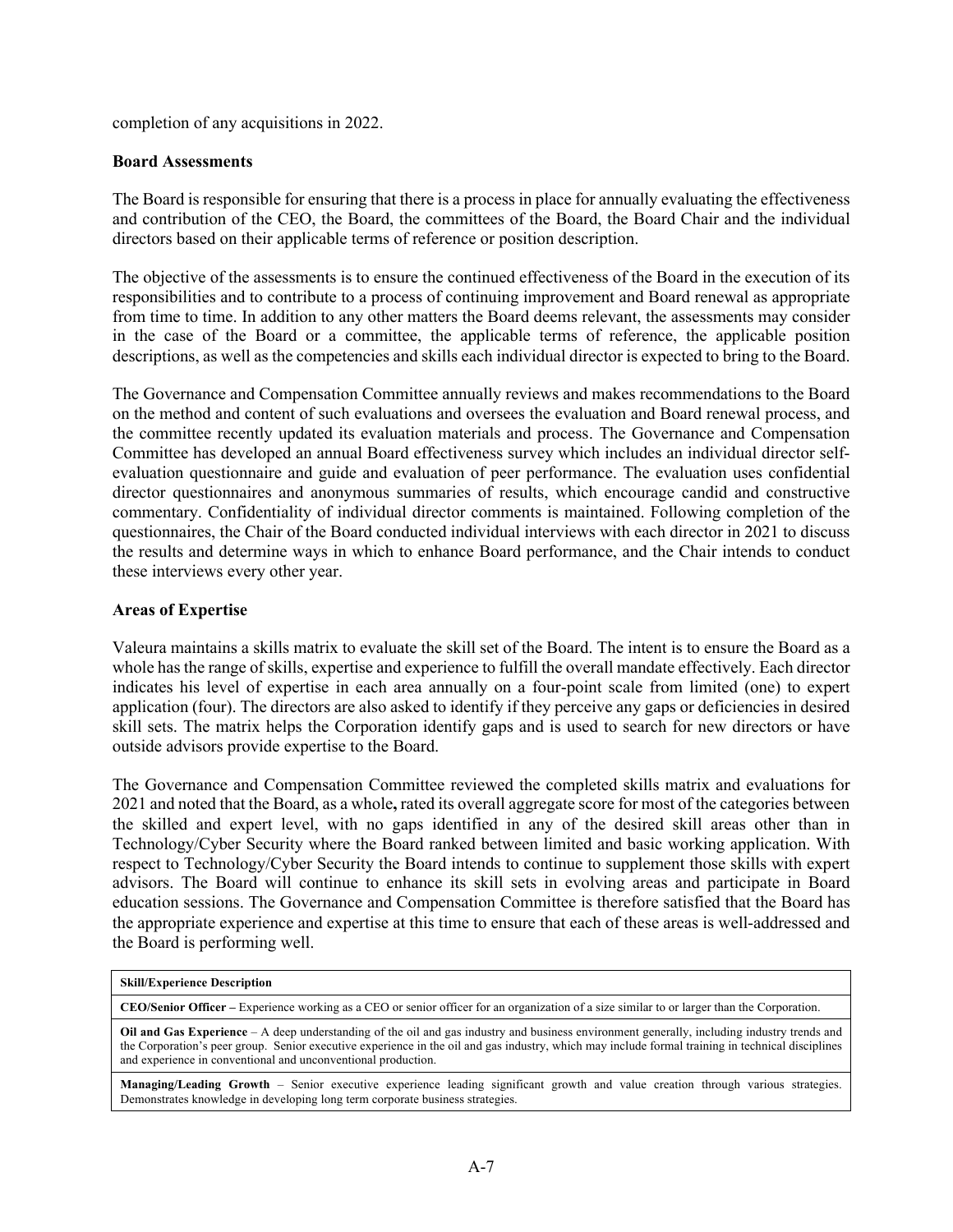**Skill/Experience Description**

**Global/Government Relations/International Risks** – Experience leading an international operation and implementing good governance practices when operating internationally. Has a solid understanding of the cultural and industry environments in the region(s) where the Corporation operates. Has regulatory, political and public policy experience in international environments similar to the region(s) in which the Corporation operates. Understands international business risks such as corruption, sanctions and political risk.

**Governance/Board** – Prior or current experience as a board member of a Canadian or international company (public, private or non-profit sectors) and experience with the regulatory and legal requirements and good governance practices for companies with operations in remote jurisdictions.

**Financial Acumen** – Senior executive experience in financial accounting and reporting and corporate finance. Familiarity with internal financial controls and knowledge of and ability to evaluate budgets and financing plans in multi-jurisdictional companies.

**Health, Safety, Security and Environment** – Thorough understanding of industry regulations and public policy related to workplace health, safety, security, the environment and climate change issues. Demonstrated commitment to the Corporation's HSSE values and knowledge of current programs.

**ESG** – Demonstrated understanding and commitment to the Corporation's environmental, social and governance efforts, including an understanding of community and stakeholder relations and engagement in companies with international operations, legal and regulatory developments, sustainability efforts, decarbonization and climate action, climate risks and disclosure, diversity, investor expectations and ESG ratings and industry trends related to this area.

**M&A/Deal Making/Investment Banking** – Experience in mergers and acquisitions, investment banking, financial advisory or legal roles, financings and strategic reviews. Strong relationships with financial advisors, investor communities and legal community.

**Compensation** – Senior executive experience or board compensation committee participation with a thorough understanding of compensation, benefits and long-term incentive programs, regulatory regimes and executive agreements.

**Investor and Public Relations** – Demonstrated understanding and experience managing communication with investor communities and the public, including social media. Understanding of disclosure rules, investor expectations and trends.

**Technology/Digital Business/Cybersecurity** – Understands how technology and digital business are evolving and can be used effectively by the Corporation. Has experience in managing or overseeing technology, data protection and cyber risk, including implementing security measures, policies and controls to protect and secure data and the integrity of information technology systems.

**Diversity** – Contributes to the Board in a way that enhances perspectives through diversity in gender, ethnic background, geographic origin, experience (different industry sectors and public, private and non-profit sectors), generation, etc.

**Company-Specific Knowledge** – Generally knowledgeable about the Corporation's operations, strategy, commodity markets, challenges, opportunities and risk management. Established knowledge of the Corporation's senior management team and senior employees.

#### **Board Committees**

The Board has three standing committees, being the Audit Committee, the Governance and Compensation Committee and the Reserves & Health, Safety, Security, Environment and Community Relations Committee. Below is a description of the committees and their current membership.

#### *Audit Committee*

The Audit Committee is comprised of Russell J. Hiscock (Chair), Timothy N. Chapman, Ronald W. Royal and Kimberley K. Wood. All current members are independent directors that the Board has determined are "financially literate" as defined in National Instrument 52-110 - *Audit Committees*.

The primary function of the Audit Committee is to assist the Board in fulfilling its oversight responsibilities by reviewing: (i) the financial information that will be provided to Shareholders and others; (ii) the systems of internal controls management and the Board have established; and (iii) all audit functions.

Further information relating to the Audit Committee, including its Terms of Reference, can be found under the heading "Audit Committee" in the Corporation's annual information form for the year ended December 31, 2021 and filed on SEDAR at www.sedar.com.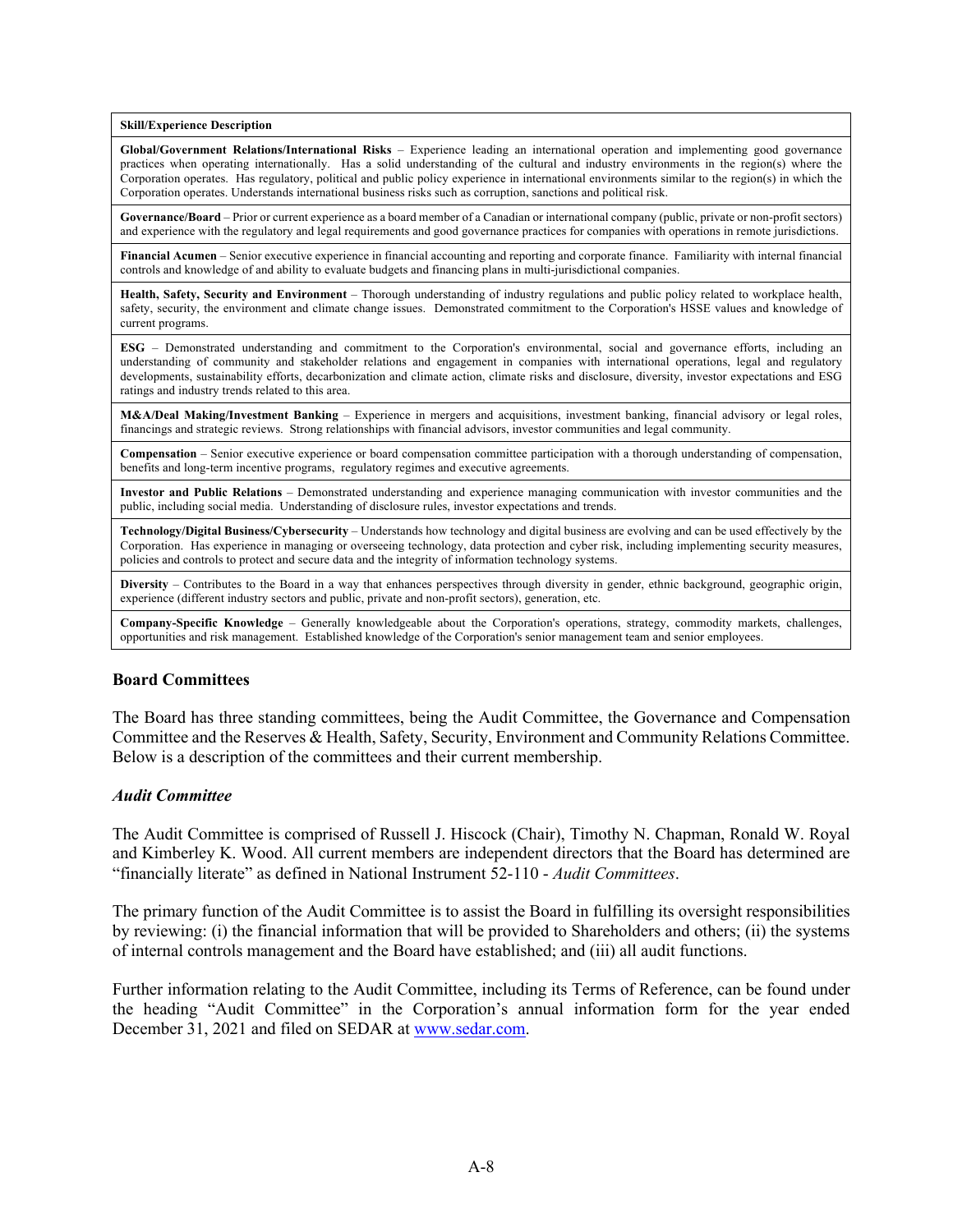#### *Governance and Compensation Committee*

The Governance and Compensation Committee is comprised of Kimberley K. Wood (Chair), Russell J. Hiscock and Timothy R. Marchant. All current members are independent directors.

The key responsibilities of the Governance and Compensation Committee include:

- reviewing and considering the current and long term composition of the Board and the Board renewal process, and recommending nominees for election as members of the Board;
- reviewing, monitoring and making recommendations regarding the orientation and ongoing development of directors;
- reviewing the Board manual periodically including the terms of reference for the Board, the Board Chair, the CEO, individual directors and Board committees;
- reviewing the director compensation program and making recommendations to the Board accordingly;
- implementing evaluations of the CEO, the Board, the Board Chair, Board committees and individual directors, and overseeing the Board renewal process;
- appointing and overseeing the Corporation's disclosure committee (a management committee) and public disclosure matters;
- overseeing the Code and ensuring a system to monitor compliance is in place;
- reviewing the corporate governance practices of the Corporation and, if appropriate, recommending changes to the Board;
- reviewing and recommending corporate goals and objectives for the CEO to be considered in determining his compensation and performance evaluation;
- reviewing management resources and succession plans to ensure that qualified personnel will be available for succession to executive positions;
- reviewing and recommending the compensation philosophy, guidelines and plans for the Corporation's employees and executives, and consider the risk implications of such policies and practices; and
- in consultation with the CEO, reviewing the compensation principles for base salaries, bonuses, long term incentives and benefit plans and approve the compensation for the executive team (including the CEO).

The Governance and Compensation Committee has the authority to engage independent counsel and other advisors as it determines necessary to carry out its duties and to determine the compensation of such advisors. The Corporation retained Lattoni & Associates in 2017 and 2018 as an independent compensation consultant to assist the Governance and Compensation Committee with its executive and director compensation deliberations. Prior to Lattoni & Associates having been retained, the Corporation had retained Total Reward Professionals from 2011 to 2017 as independent compensation consultant. The consultant's role included, but was not limited to: (i) advising the Governance and Compensation Committee on emerging trends and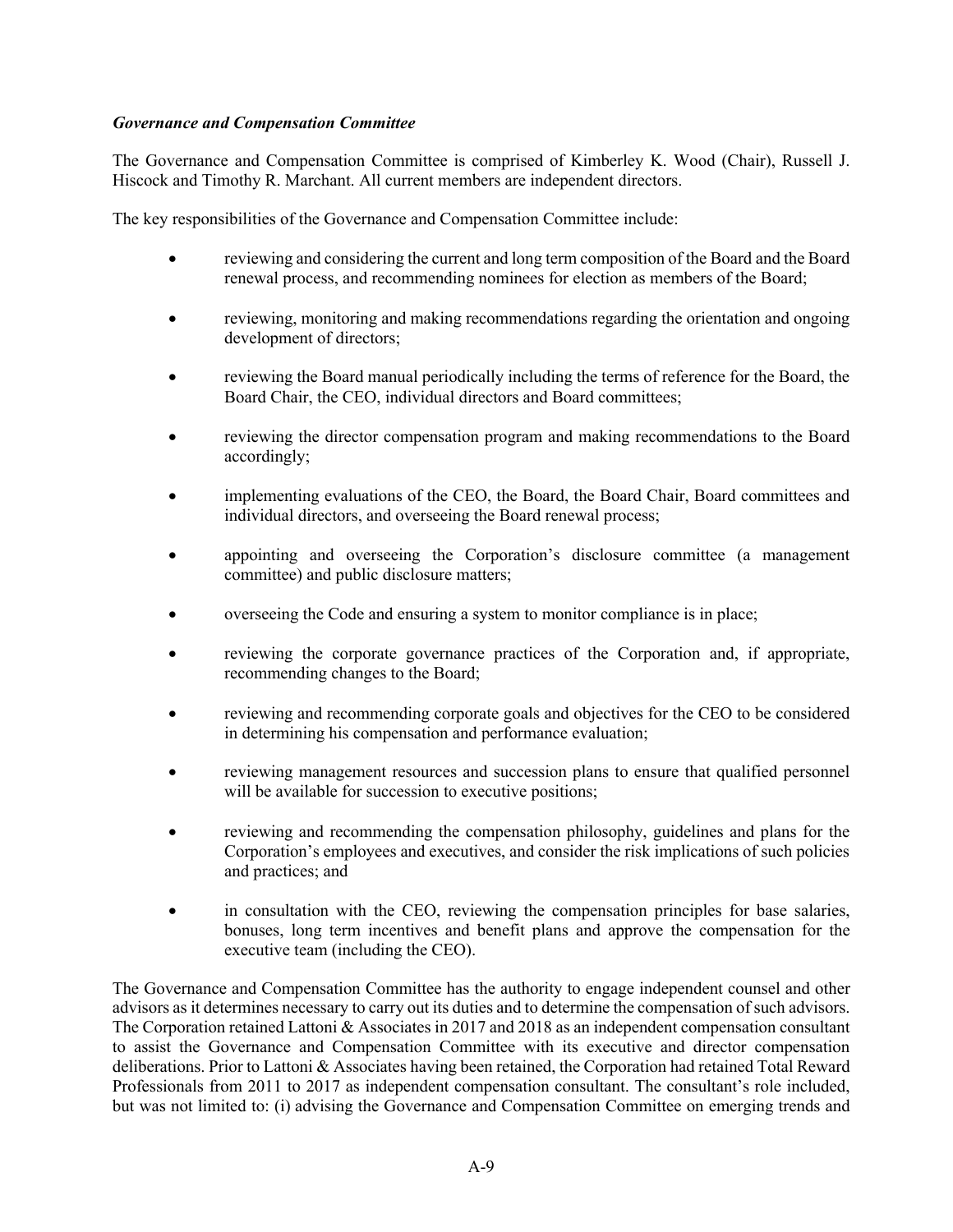developments in compensation; (ii) advice and recommendations regarding the prior compensation peer group; and (iii) reviewing and advising on the overall compensation blueprint including overall strategy, target positioning, proxy comparators, survey comparators, performance metrics, pay element design and compensation levels under the various components of the Corporation's compensation plan. The Corporation did not engage a Compensation Consultant in 2019, 2020 or 2021.

The table below shows the fees paid to the Corporation's compensation consultants over the last two years:

| <b>Services Performed</b>           | Fees paid in 2021 | Fees paid in 2020 |  |
|-------------------------------------|-------------------|-------------------|--|
| Executive compensation-related fees | Nil               | Nil               |  |
| All other fees                      | Nï                | Nil               |  |
| <b>TOTAL:</b>                       | Nï                | Nil               |  |

The Governance and Compensation Committee holds *in camera* meetings, without management present, at every regularly scheduled meeting of the Governance and Compensation Committee and meets *in-camera* with the Corporation's independent compensation consultant. The Governance and Compensation Committee meets at least two times annually.

The Corporation recognizes that diversity is an economic driver of competitiveness for companies and it strives to promote an environment and culture conducive to the appointment of well qualified persons so that there is appropriate diversity to maximize the achievement of corporate goals. In March 2018, the Corporation adopted the Diversity Policy, which includes the gender and other diverse characteristics of a potential candidate as one component in the overall list of factors the Governance and Compensation Committee considers when selecting candidates for executive officer and senior manager appointments, and membership on the Board and its committees. Following the Governance and Compensation Committee's search in 2018 and 2019 for new directors to enhance the composition of the Board, Ms. Kimberley K. Wood was appointed to the Board on March 26, 2019 and serves as a member of the Audit Committee and the Governance and Compensation Committee. While the Board has not yet decided to adopt targets for women or other diverse groups, it continues to monitor diversity within the organization and may adopt targets in the future. Currently, Ms. Heather Campbell serves as CFO. Additionally, Ms. Stimpson, a partner of Torys LLP, has served as Corporate Secretary (an officer) of the Corporation since the incorporation of Northern Hunter Energy Inc. in 2006 and she is present at all Board and committee meetings.

# *Reserves & Health, Safety, Security, Environment and Community Relations Committee*

The Reserves & Health, Safety, Security, Environment and Community Relations Committee is comprised of Ronald W. Royal (Chair), Timothy N. Chapman, Timothy R. Marchant and James D. McFarland. Messrs. Royal, Marchant and Chapman are independent directors, and Mr. McFarland is not independent.

The key responsibilities of the Reserves & Health, Safety, Security, Environment and Community Relations Committee include:

- reviewing the selection and qualifications of the independent engineering firm(s) responsible for the estimate of reserve and resource quantities, the scope of its work and ensuring consistency of its practices and standards and all matters related to the independent engineering firm(s);
- reviewing with the independent engineering firm the evaluation report and summary of the reserves and future cash flows of the Corporation's oil and gas properties;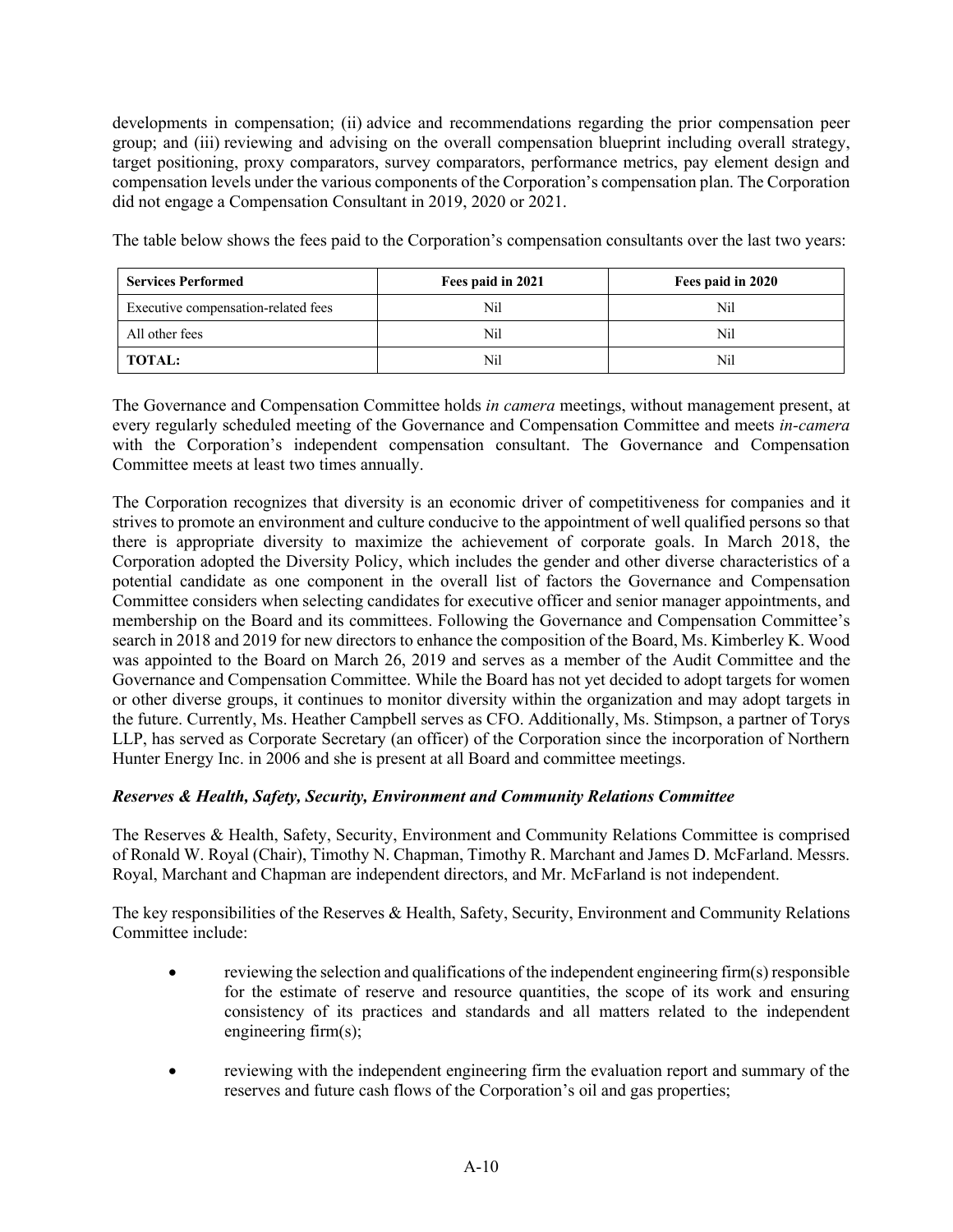- assisting the Board in respect of matters related to evaluations of petroleum and natural gas reserves and resources;
- reviewing the health, safety, security, environment and community relations policies, activities and performance of the Corporation on behalf of the Board to ensure compliance with applicable laws, regulations, policies and industry standards; and
- advising and making recommendations to the Board, as appropriate on matters relating to health, safety, security, the environment and community relations.

The Reserves & Health, Safety, Security, Environment and Community Relations Committee has the authority to engage independent counsel and other advisors as it determines necessary to carry out its duties and to determine the compensation of such advisors.

The Reserves & Health, Safety, Security, Environment and Community Relations Committee holds *in camera* meetings, without management present, at every regularly scheduled meeting of the Reserves & Health, Safety, Security, Environment and Community Relations Committee, and meets *in camera* with the Corporation's independent engineering firm(s). The Reserves & Health, Safety, Security, Environment and Community Relations Committee meets at least two times annually.

#### **Position Descriptions**

The Board has developed written position descriptions which identify the responsibilities of the Board chair, the CEO and President, each committee of the Board and each Director.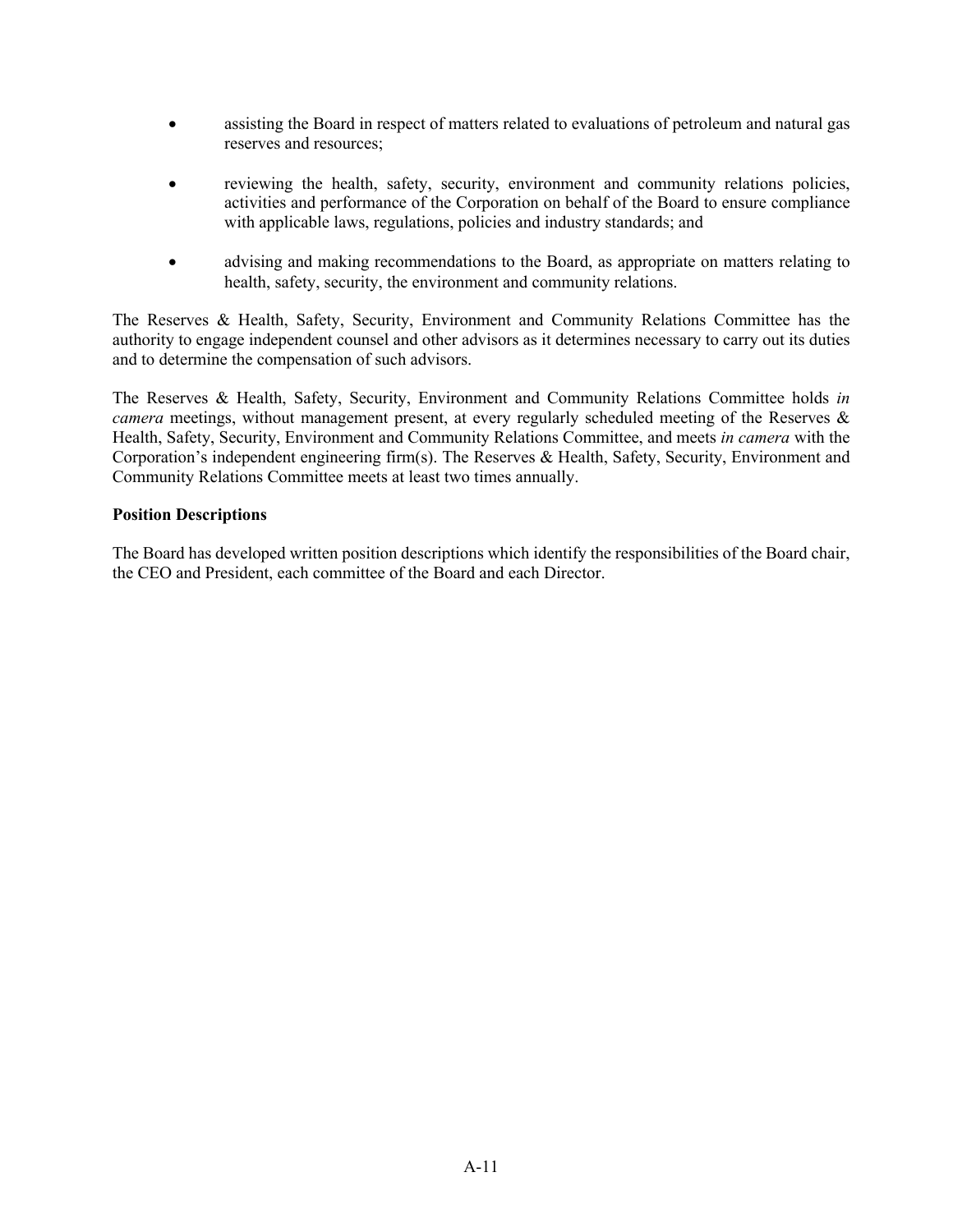# **APPENDIX "B"**

# **TERMS OF REFERENCE OF THE BOARD**

**(See Attached)**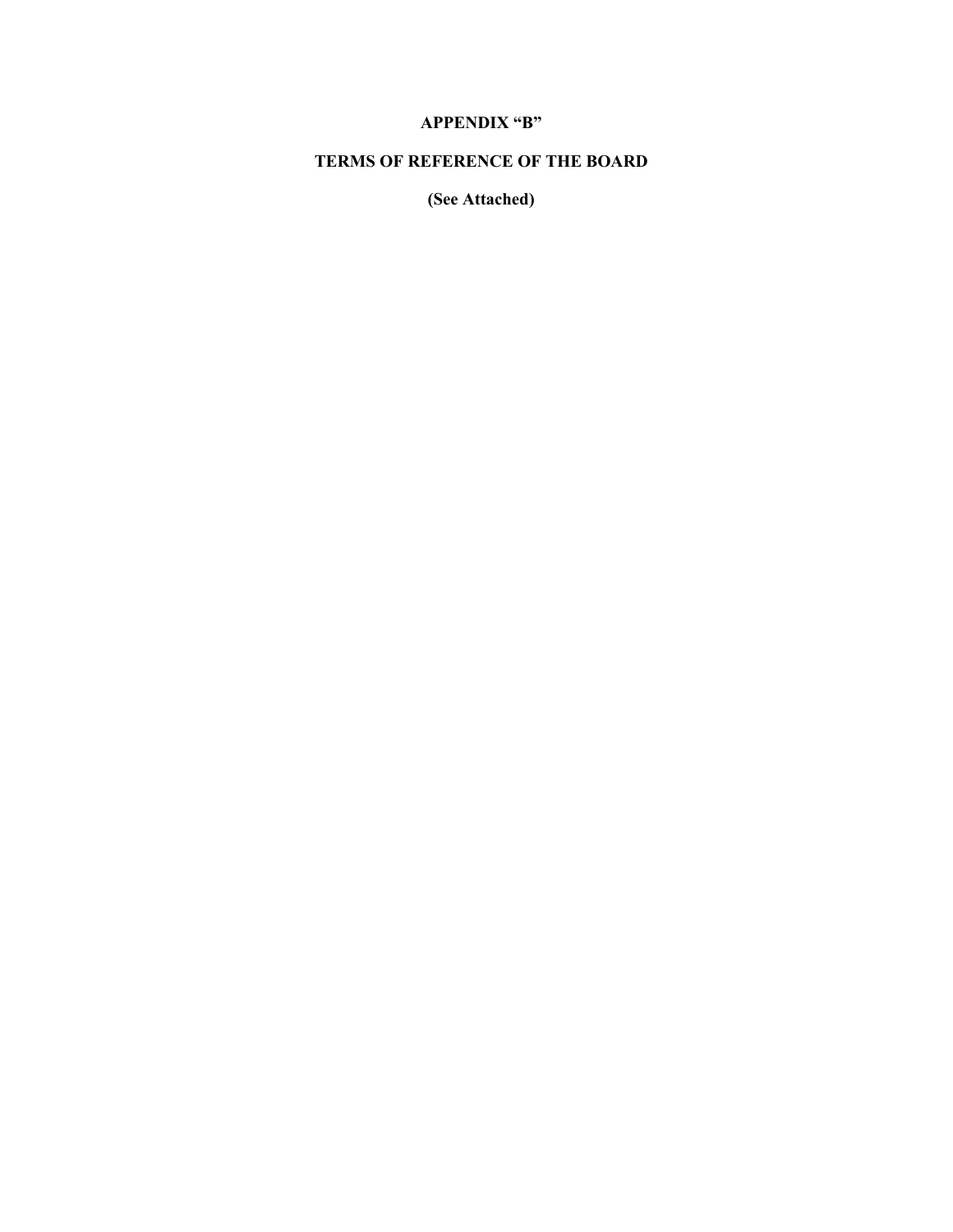#### **TERMS OF REFERENCE OF THE BOARD**

#### 1. **INTRODUCTION**

- (a) The Board's primary responsibility is to foster the long-term success of Valeura Energy Inc. (the "**Corporation**") <sup>1</sup> consistent with the Board's responsibility to the shareholders to maximize shareholder value.
- (b) The Board of Directors has plenary power. Any responsibility not delegated to management or a committee of the Board remains with the Board.
- (c) These terms of reference are prepared to assist the Board and management in clarifying responsibilities and ensuring effective communication between the Board and management.

#### 2. **COMPOSITION AND BOARD ORGANIZATION**

- (a) Nominees for directors are initially considered and recommended by the Governance and Compensation Committee of the Board, approved by the entire Board and elected annually by the shareholders of the Corporation.
- (b) At least two-thirds of directors comprising the Board must qualify as independent directors. Any future expansion of the Board will be targeted to maintain two-thirds of the directors as independent.
- (c) Certain of the responsibilities of the Board referred to herein may be delegated to committees of the Board. The responsibilities of those committees will be as set forth in their terms of reference, as amended from time to time.

#### 3. **DUTIES AND RESPONSIBILITIES**

#### (a) **Managing the Affairs of the Board**

The Board operates by delegating certain of its authorities, including spending authorizations, to management and by reserving certain powers to itself. The legal obligations of the Board are described in detail in Section IV. Subject to these legal obligations and to the Articles and By-laws of the Corporation, the Board retains the responsibility for managing its own affairs, including:

- (i) planning its composition and size;
- (ii) selecting and setting the terms of reference for the Board Chair;
- (iii) nominating candidates for election to the Board;
- (iv) appointing committees;

Reference to the Corporation's operations and employees and matters related thereto shall include the Corporation's subsidiaries, as applicable.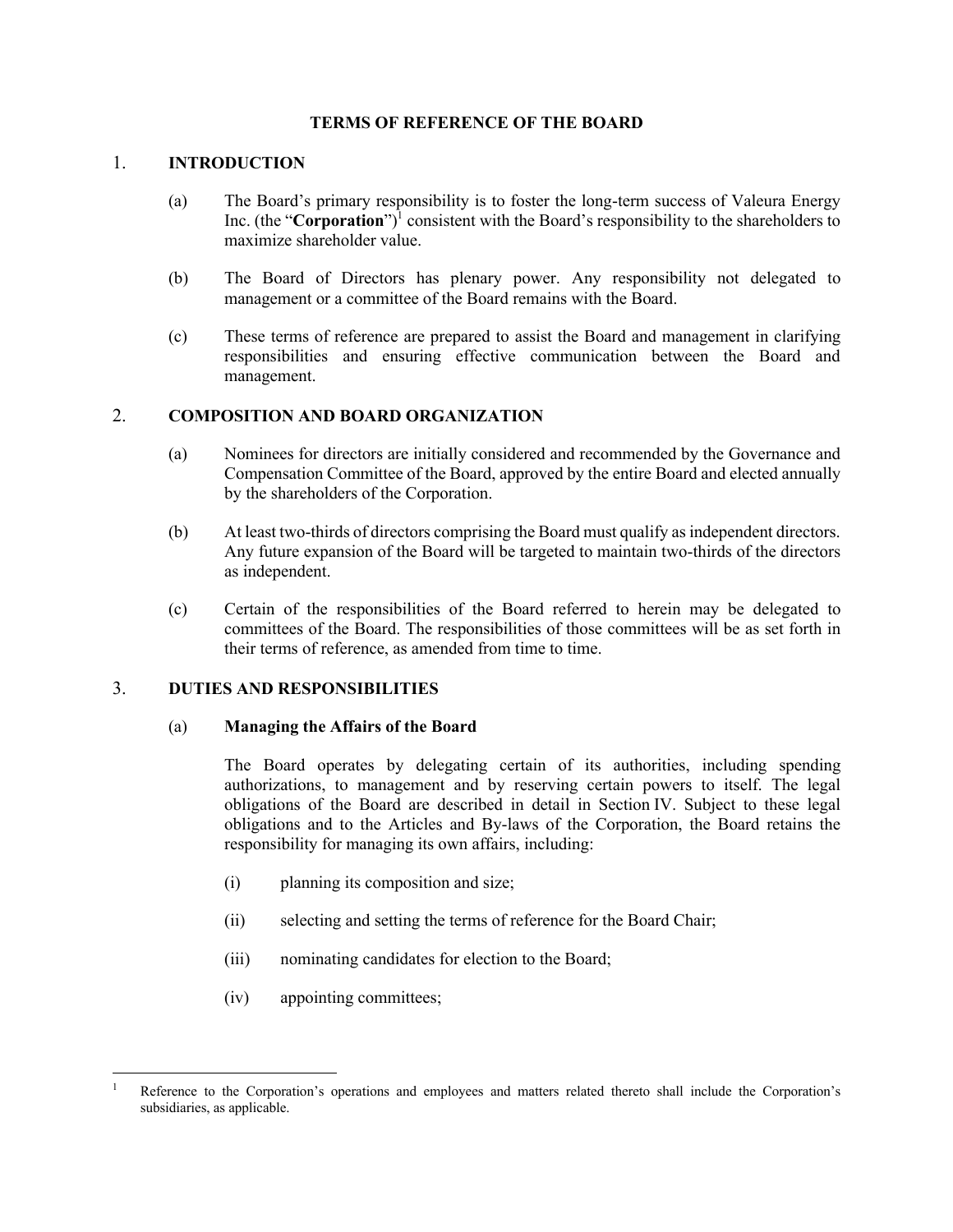- (v) determining director compensation; and
- (vi) assessing the effectiveness of the Board, committees and directors in fulfilling their responsibilities.

#### (b) **Management and Human Resources**

The Board has the responsibility for:

- (i) the appointment and succession of the President and Chief Executive Officer (the "CEO") and monitoring CEO performance, approving CEO compensation and providing advice and counsel to the CEO in the execution of the CEO's duties;
- (ii) approving terms of reference for the CEO;
- (iii) in consultation with the CEO, approve annual objectives that the CEO is responsible for meeting;
- (iv) reviewing CEO performance at least annually, against agreed upon written objectives;
- (v) approving decisions relating to senior management, including the:
	- (A) appointment and discharge of officers;
	- (B) compensation and benefits for executive officers;
	- (C) CEO's acceptance of public service commitments or outside directorships; and
	- (D) employment contracts, termination and other special arrangements with executive officers, or other employee groups.
- (vi) ensuring succession planning programs are in place, including programs to train and develop management;
- (vii) approving certain matters relating to all employees, including:
	- (A) the annual salary policy/program for employees; and
	- (B) new benefit programs or material changes to existing programs.

#### (c) **Strategy and Plans**

The Board has the responsibility to:

- (i) participate with management, in the development of, and ultimately approve, the Corporation's strategic plan;
- (ii) approve the annual business plans that enable the Corporation to realize its objectives;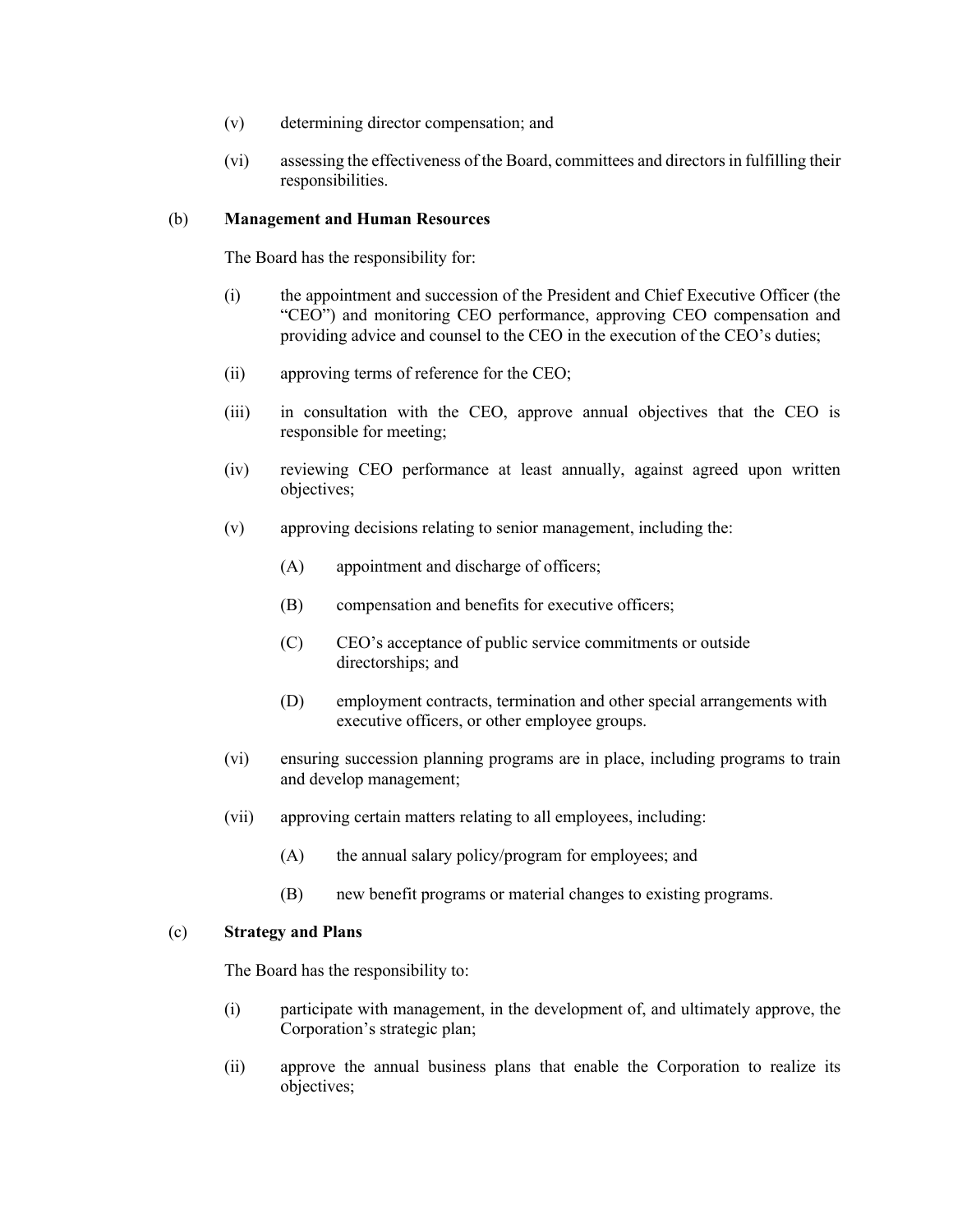- (iii) approve annual capital and operating budgets which support the Corporation's ability to meet its strategic objectives;
- (iv) approve the entering into, or withdrawing from, lines of business that are, or are likely to be, material to the Corporation;
- (v) approve material divestitures and acquisitions; and
- (vi) monitor the Corporation's progress towards its goals, and to revise and alter its direction through management in light of changing circumstances.

#### (d) **Financial and Corporate Issues**

The Board has the responsibility to:

- (i) with consideration to the recommendation of the Audit Committee, nominate an External Auditor for approval by shareholders; and if the Board does not adopt the Audit Committee's recommendation for External Auditor, ensure this fact is disclosed in the Annual Information Form;
- (ii) with consideration to the recommendation of the Audit Committee, approve the compensation of the External Auditor; and if the Board does not adopt the Audit Committee's recommendation, ensure this fact is disclosed in the Annual Information Form;
- (iii) take reasonable steps to ensure the implementation and integrity of the Corporation's internal control and management information systems;
- (iv) review operating and financial performance relative to budgets or objectives;
- (v) approve annual and quarterly financial statements and approve release thereof by management;
- (vi) approve the Management Proxy Circular, Annual Information Form and documents incorporated by reference therein;
- (vii) approve financings, changes in authorized capital, issue and repurchase of units, issue of debt securities, listing of units and other securities, issue of commercial paper, and related prospectuses;
- (viii) submitting to the shareholders of the Corporation, any question or matter requiring approval
- (ix) approve the commencement or settlement of litigation that may have a material impact on the Corporation; and
- (x) adopting, amending or repealing the By-laws of the Corporation.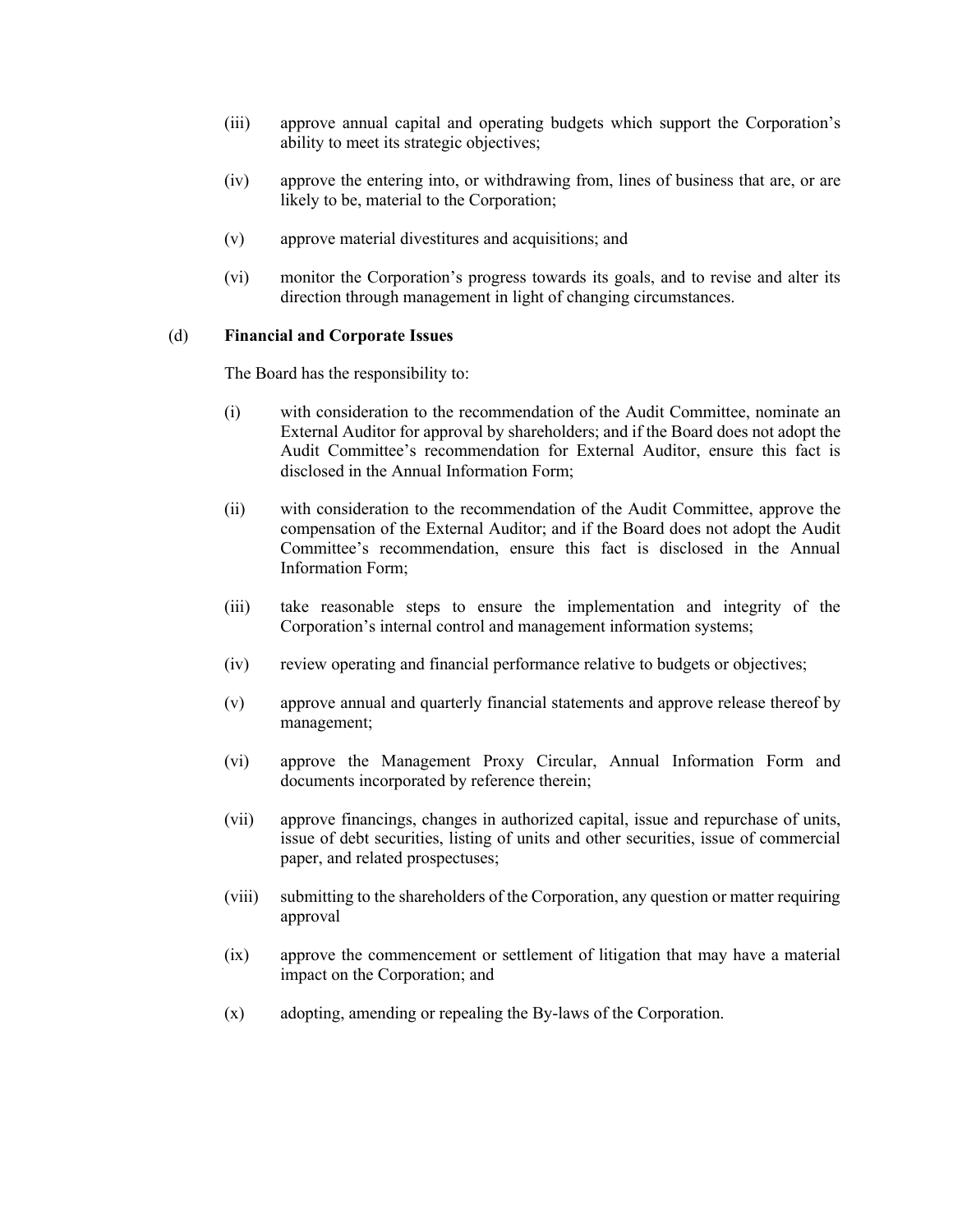#### (e) **Business and Risk Management**

The Board has the responsibility to:

- (i) ensure management identifies the principal risks of the Corporation's business and implements appropriate systems to manage these risks;
- (ii) assess and monitor management control systems:
	- (A) evaluate and assess information provided by management and others (e.g., internal and external auditors) about the effectiveness of management control systems; and
	- (B) understand principal risks and determine whether the Corporation achieves a proper balance between risk and returns.

#### (f) **Policies and Procedures**

The Board has the responsibility to:

- (i) approve and monitor compliance with all significant policies and procedures by which the Corporation is operated;
- (ii) direct management to ensure the Corporation operates at all times within applicable laws and regulations and to the highest ethical and moral standards;
- (iii) adopt a written Code of Business Conduct and Ethics; and
- (iv) review significant new corporate policies or material amendments to existing policies (including, for example, policies regarding business conduct, conflict of interest and the environment).

#### (g) **Compliance Reporting and Corporate Communications**

The Board has the responsibility to:

- (i) ensure the Corporation has in place effective and timely communication processes with shareholders, other stakeholders, the public in general and financial, regulatory and other recipients;
- (ii) approve interaction with shareholders on all items requiring shareholder response or approval;
- (iii) ensure that the financial performance of the Corporation is adequately reported to shareholders, other security holders and regulators on a timely and regular basis;
- (iv) ensure the financial results are reported fairly and in accordance with applicable accounting principles and financial reporting standards (including IFRS);
- (v) ensure the timely reporting of any other developments that have a significant and material impact on the value of the Corporation; and